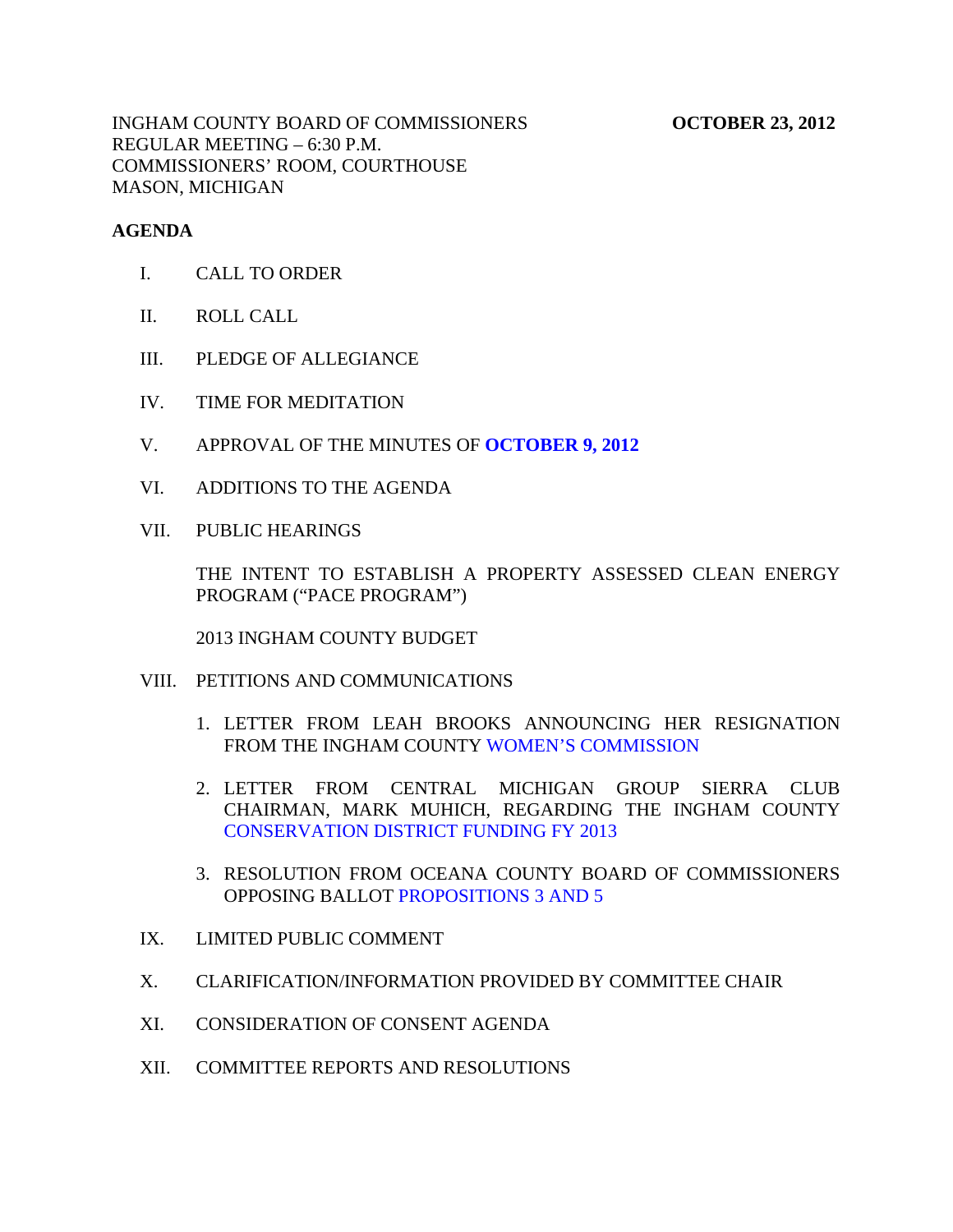# **BOARD OF COMMISSIONERS PAGE TWO OCTOBER 23, 2012**

- 4. COUNTY SERVICES COMMITTEE RESOLUTION MAKING AN APPOINTMENT TO TH[E POTTER PARK ZOO BOARD](#page-43-0)
- 5. COUNTY SERVICES COMMITTEE RESOLUTION TO APPROVE THE [SPECIAL AND ROUTINE PERMITS FOR](#page-44-0) THE INGHAM COUNTY DEPARTMENT OF TRANSPORTATION AND ROADS
- 6. COUNTY SERVICES AND FINANCE COMMITTEES RESOLUTION TO AUTHORIZE GRANT AMENDMENT TO NEIGHBORHOOD STABILIZATION PROGRAM (NSP) GRANT FUNDS FROM THE [MICHIGAN STATE HOUSING DEVELOPMENT AUTHORITY IN](#page-46-0) THE AMOUNT OF \$300,000 – RESOLUTION #09-262
- 7. COUNTY SERVICES AND FINANCE COMMITTEES RESOLUTION TO ACCEPT FUNDING FROM THE U.S. DEPARTMENT OF HEALTH RESOURCES AND SERVICES ADMINISTRATION FOR THE RYAN WH[ITE TITLE IV WOMEN, INFANTS, CHILDREN, YO](#page-47-0)UTH AND AFFECTED FAMILY MEMBERS AIDS HEALTHCARE GRANT
- 8. COUNTY SERVICES AND FINANCE COMMITTEES RESOLUTION TO AUTHORIZE PURCHA[SE OF LIFE AND LONG TERM DISABILITY](#page-49-0)  INSURANCE
- 9. COUNTY SERVICES AND FINANCE COMMITTEES RESOLUTION AUTHORIZING 2013 LETTERS OF AGREEMENT WITH BARGAINING UNITS [FOR EMPLOYEE BENEFITS](#page-50-0)
- 10. COUNTY SERVICES AND FINANCE COMMITTEES RESOLUTION APPROVING AN AMENDMENT TO THE 2010 POTTER PARK ZOO [MASTER PLAN](#page-53-0)
- 11. COUNTY SERVICES AND FINANCE COMMITTEES RESOLUTION APPROVING ANNUAL [2013 AND 2014 COMPENSATION FOR](#page-54-0) NON-JUDICIAL COUNTY-WIDE ELECTED OFFICIALS
- 12. [FINANCE COMM](#page-56-0)ITTEE RESOLUTION HONORING ALEXANDER URBANE
- 13. FINANCE COMMITTEE INGHAM COUNTY 2013 GENERAL [APPROPRIATIONS RESOLUTION](#page-57-0)
- 14. JUDICIARY AND FINANCE COMMITTEES RESOLUTION APPROVING THE APPOINTMENT OF [THOMAS J. MATTERN A](#page-61-0)TTORNEY MAGISTRATE OF THE 55TH DISTRICT COURT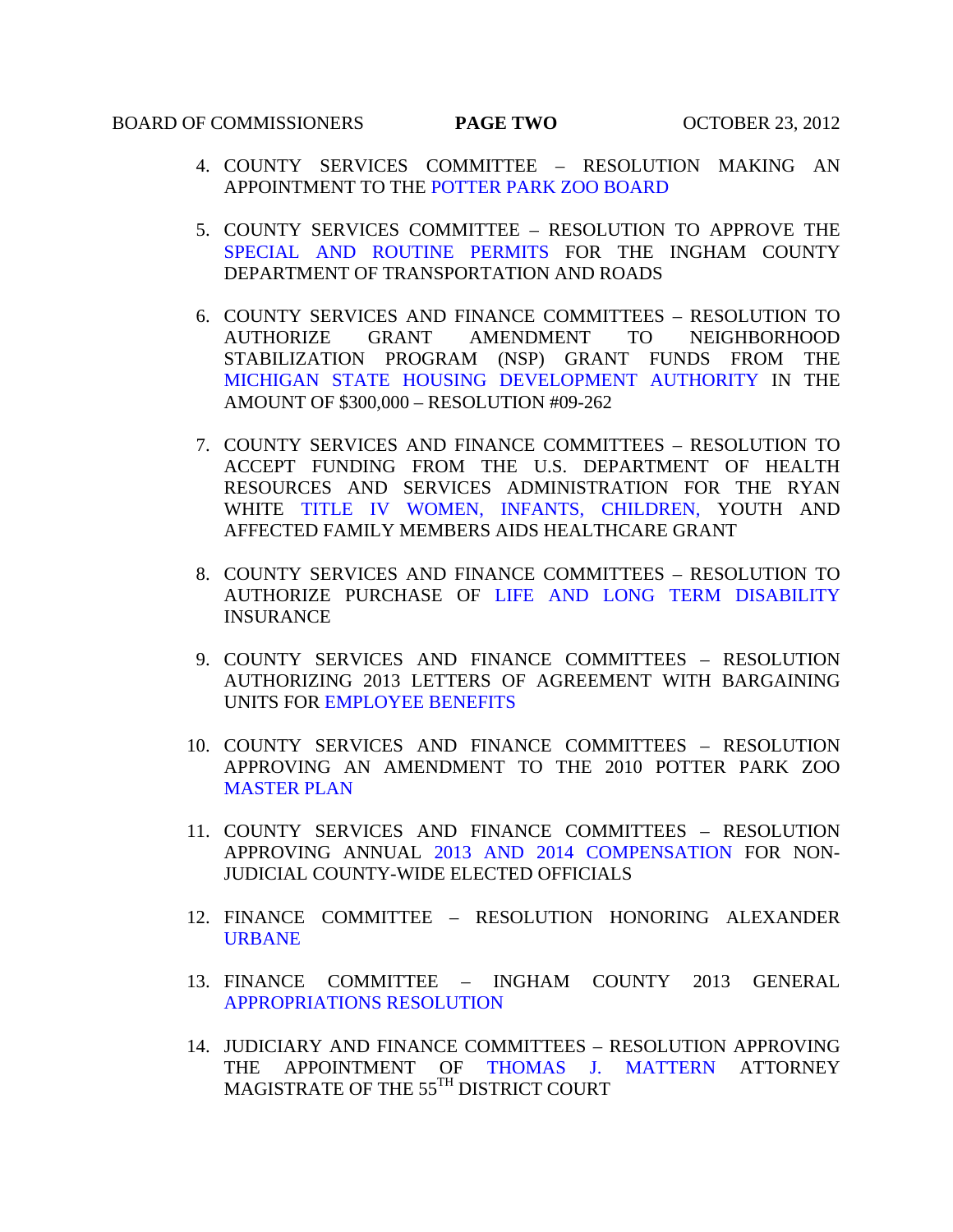### BOARD OF COMMISSIONERS **PAGE THREE** OCTOBER 23, 2012

- 15. LAW ENFORCEMENT AND FINANCE COMMITTEES RESOLUTION AUTHORIZING ENTERING INTO A CONTRACT WITH THE CITY OF LANSING FOR AN ALLOCATION OF FUNDS TO INGHAM COUNTY/CITY OF [LANSING COMMUNITY CORRECTIONS FOR T](#page-62-0)HE CITY 2012-2013 FISCAL YEAR
- 16. LAW ENFORCEMENT AND FINANCE COMMITTEES RESOLUTION AUTHORIZING THE SALE OF USED SURPLUS MULTIMEDIA [PROJECTOR TO TRIAD](#page-63-0)
- 17. LAW ENFORCEMENT AND FINANCE COMMITTEES RESOLUTION TO APPROVE [THE 911 LEGACY COST](#page-64-0) PARTIAL REIMBURSEMENT AGREEMENTS BETWEEN INGHAM COUNTY, MERIDIAN TOWNSHIP, AND MICHIGAN STATE UNIVERSITY
- XIII. SPECIAL ORDERS OF THE DAY
- XIV. PUBLIC COMMENT
- XV. COMMISSIONER ANNOUNCEMENTS
- XVI. CONSIDERATION AND ALLOWANCE OF CLAIMS
- XVII. ADJOURNMENT

THE COUNTY OF INGHAM WILL PROVIDE NECESSARY REASONABLE AUXILIARY AIDS AND SERVICES, SUCH AS INTERPRETERS FOR THE HEARING IMPAIRED AND AUDIO TAPES OF PRINTED MATERIALS BEING CONSIDERED AT THE MEETING FOR THE VISUALLY IMPAIRED, FOR INDIVIDUALS WITH DISABILITIES AT THE MEETING UPON FIVE (5) WORKING DAYS NOTICE TO THE COUNTY OF INGHAM. INDIVIDUALS WITH DISABILITIES REQUIRING AUXILIARY AIDS OR SERVICES SHOULD CONTACT THE COUNTY OF INGHAM IN WRITING OR BY CALLING THE FOLLOWING: INGHAM COUNTY BOARD OF COMMISSIONERS, P.O. BOX 319, MASON, MI 48854, 517- 676-7200.

### **PLEASE TURN OFF CELL PHONES AND OTHER ELECTRONIC DEVICES OR SET TO MUTE OR VIBRATE TO AVOID DISRUPTION DURING THE MEETING**

#### **FULL BOARD PACKETS ARE AVAILABLE AT: www.ingham.org**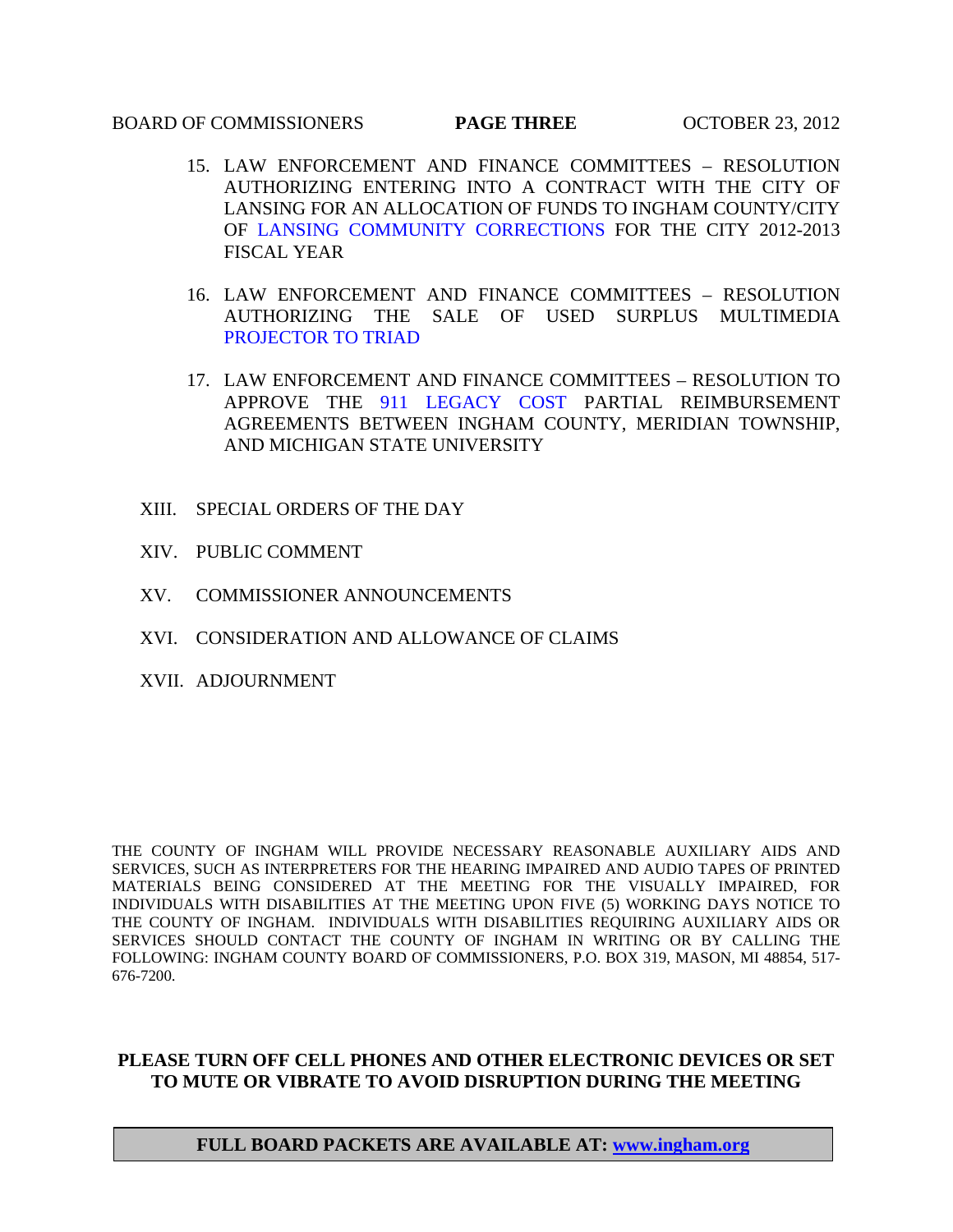Board of Commissioners Room - Courthouse Mason, Michigan - 6:30 p.m. October 9, 2012

### <span id="page-3-0"></span>**CALL TO ORDER:**

Chairperson Copedge called the October 9, 2012, statutory annual meeting of the Ingham County Board of Commissioners to order at 6:32 p.m. Roll was called and all Commissioners were present.

### **PLEDGE OF ALLEGIANCE:**

Commissioner Celentino led the Board in the Pledge of Allegiance and a few moments of silence were observed for meditation.

### **APPROVAL OF THE MINUTES:**

Moved by Commissioner De Leon, supported by Commissioner Celentino, to approve the minutes of the September 24, 2012 meeting as submitted. Motion carried unanimously. Absent: None.

### **ADDITIONS TO THE AGENDA:**

None.

### **PETITIONS AND COMMUNICATIONS:**

Letter from William Bennetts announcing his resignation from the Ingham County Fair Board. Accepted and placed on file.

### **LIMITED PUBLIC COMMENT:**

Amber Paxton addressed the Board to say thanks for last years contribution and shared with the Board how the money was used.

Chuck Gray addressed the Board regarding the MERS Hybrid plans.

### **CLARIFICATION/INFORMATION PROVIDED BY COMMITTEE CHAIR:** None.

### **CONSIDERATION OF CONSENT AGENDA:**

Moved by Commissioner Dragonetti, supported by Commissioner Bahar-Cook, to adopt a consent agenda consisting of all items except items 5, 6, 9, 11, 12 and 13 and 25. Motion to adopt a consent agenda carried unanimously. Items on the consent agenda were adopted by a unanimous roll call vote. Items voted on separately are so noted in the minutes. Absent: None.

### **COMMITTEE REPORTS AND RESOLUTIONS:**

The following resolution was introduced by the County Services Committee:

### **RESOLUTION MAKING AN APPOINTMENT TO THE WOMEN'S COMMISSION**

### **RESOLUTION #12-320**

WHEREAS, a vacancy exists on the Ingham County Women's Commission; and

WHEREAS, the County Services Committee interviewed those interested in serving on this Commission.

THEREFORE BE IT RESOLVED, that the Ingham County Board of Commissioners hereby appoints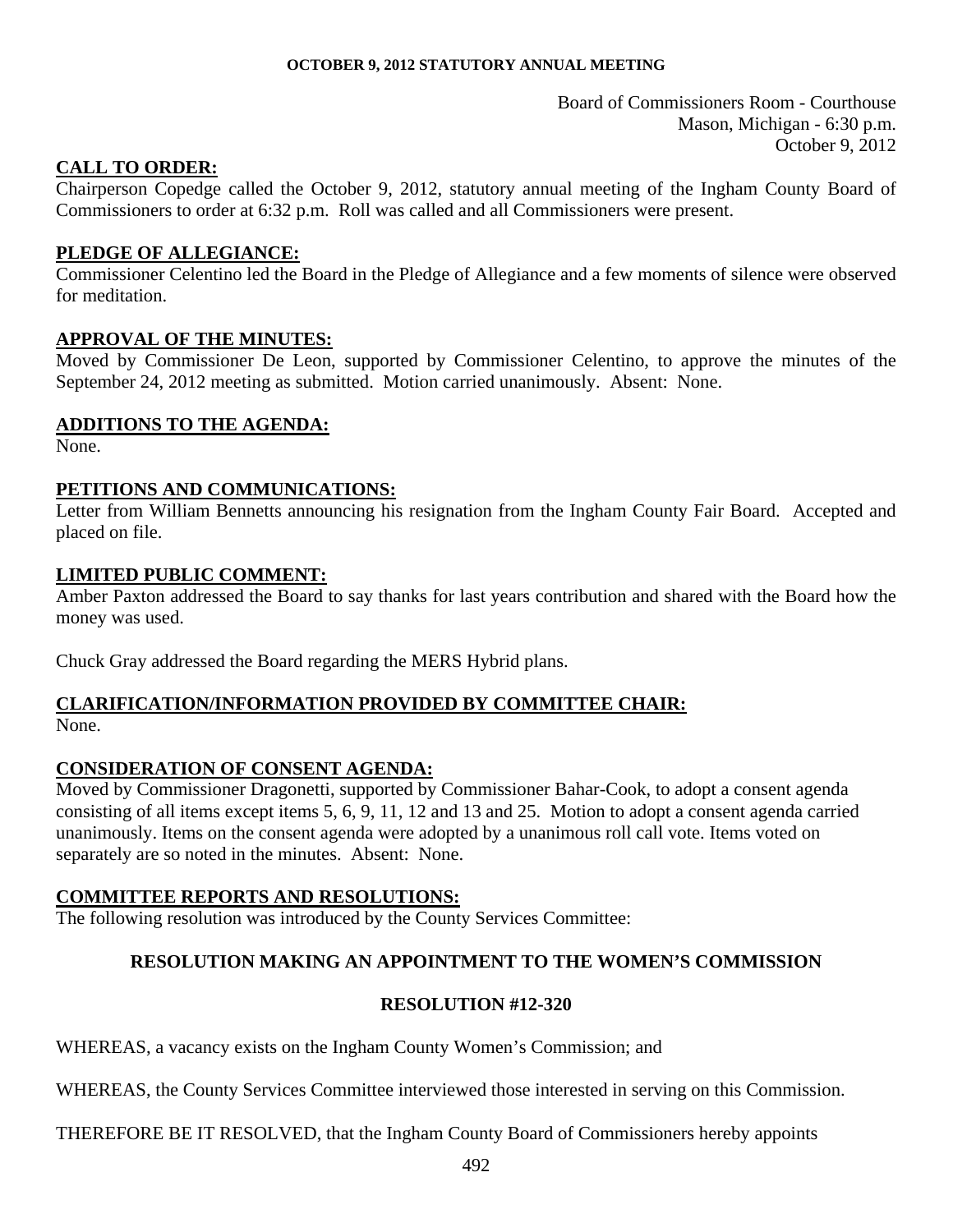Sara Reedy, 2053 Adelpha Avenue, Holt, 48842

to the Ingham County's Women's Commission to a term expiring December 31, 2015.

### **COUNTY SERVICES: Yeas:** Holman, Grebner, Celentino, De Leon, Vickers **Nays**: None **Absent:** Schor **Approved 10/2/12**

Adopted as part of the consent agenda.

The following resolution was introduced by the County Services Committee:

### **RESOLUTION TO PARTICIPATE IN A REGIONAL BROWNFIELD REDEVELOPMENT COALITION AND JOINT GRANT APPLICATION TO THE UNITED STATES ENVIRONMENTAL PROTECTION AGENCY**

### **RESOLUTION #12-321**

WHEREAS, the mid-Michigan region of Ingham, Clinton and Eaton Counties is host to a variety of previously used and/or contaminated development sites; and

WHEREAS, the Counties of Ingham, Clinton and Eaton share many common concerns and challenges in the identification, assessment, and successful redevelopment of previously used and potentially contaminated sites; and

WHEREAS, Ingham County has identified a need to identify, assess, and implement the cleanup and redevelopment or reuse of brownfields in our region in order to encourage economic development, and

WHEREAS, a Regional Brownfield Redevelopment Coalition can improve and expand our regional economy by encouraging and supporting the reuse and redevelopment of existing sites throughout our three county region; and

WHEREAS, participating in the Regional Brownfield Coalition does not preclude or limit the activities of the existing Ingham County Brownfield Redevelopment and Economic Development initiatives, but capitalizes on our cooperation and offers us economies and efficiencies that can enhance our effectiveness on a regional basis.

THEREFORE BE IT RESOLVED, that the Ingham County Board of Commissioners approves participation in a Regional Brownfield Coalition with the Counties of Clinton and Eaton and the Tri-County Regional Planning Commission for the purpose of developing and implementing brownfield site assessment and redevelopment education and projects in our region.

BE IT FURTHER RESOLVED, that the Regional Brownfield Coalition through the Tri-County Region Planning Commission will seek grant funding from the United States Environmental Protection Agency under the Brownfield Assessment Program.

### **COUNTY SERVICES: Yeas:** Holman, Grebner, Celentino, De Leon, Vickers **Nays**: None **Absent:** Schor **Approved 10/2/12**

Adopted as part of the consent agenda.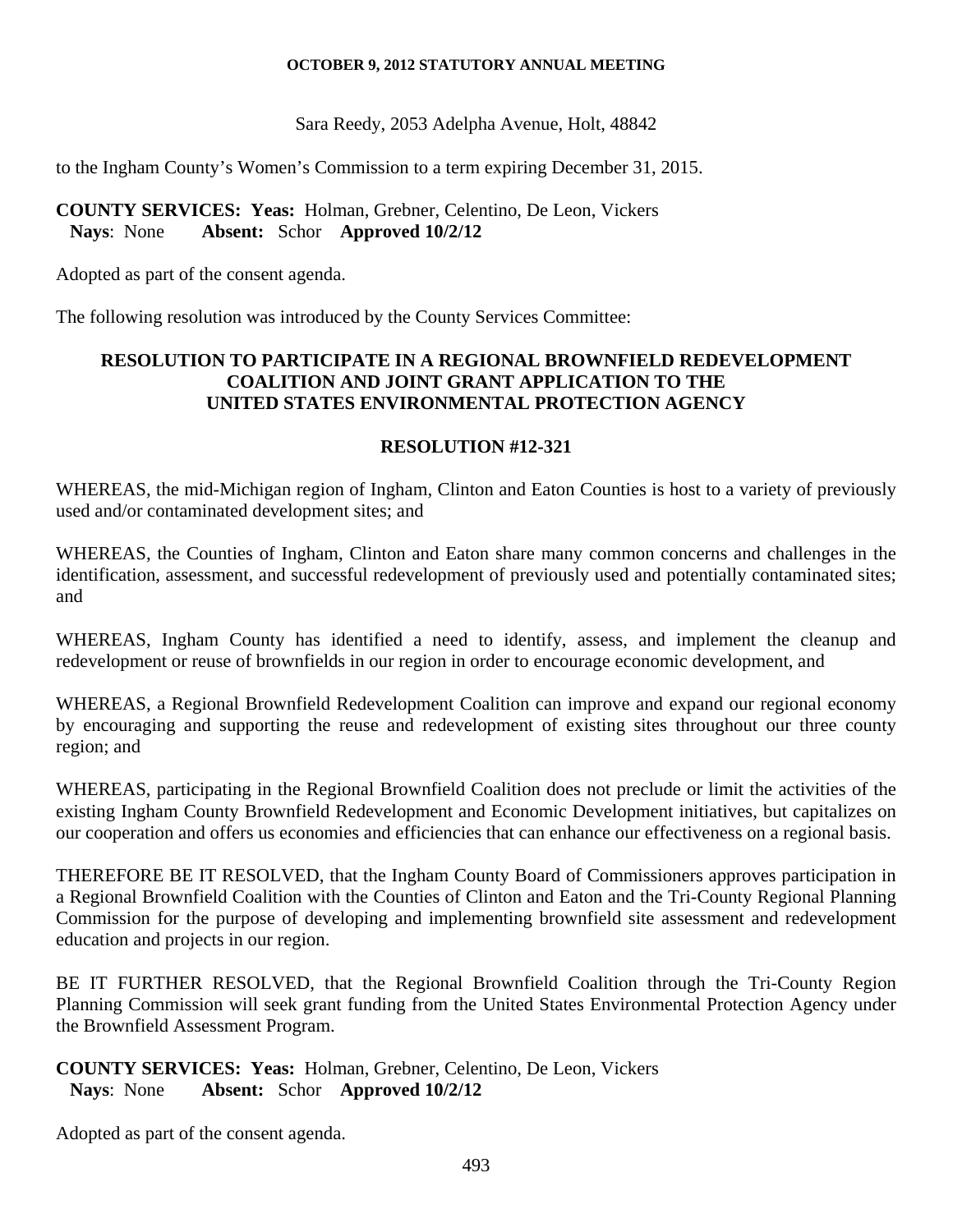The following resolution was introduced by the County Services Committee:

## **RESOLUTION TO APPROVE THE SPECIAL AND ROUTINE PERMITS FOR THE INGHAM COUNTY DEPARTMENT OF TRANSPORTATION AND ROADS**

# **RESOLUTION #12-322**

WHEREAS, the Ingham County Road Commission periodically approved Special and Routine permits as part of their roles and responsibilities; and

WHEREAS, this will now be the responsibility of the Board of Commissioners to approve these permits as necessary.

THEREFORE BE IT RESOLVED, that the Ingham County Board of Commissioners approves the attached list of Special and Routine Permits dated September 20, 2012 as submitted.

**COUNTY SERVICES: Yeas:** Holman, Grebner, Celentino, De Leon, Vickers **Nays**: None **Absent:** Schor **Approved 10/2/12** 

Adopted as part of the consent agenda.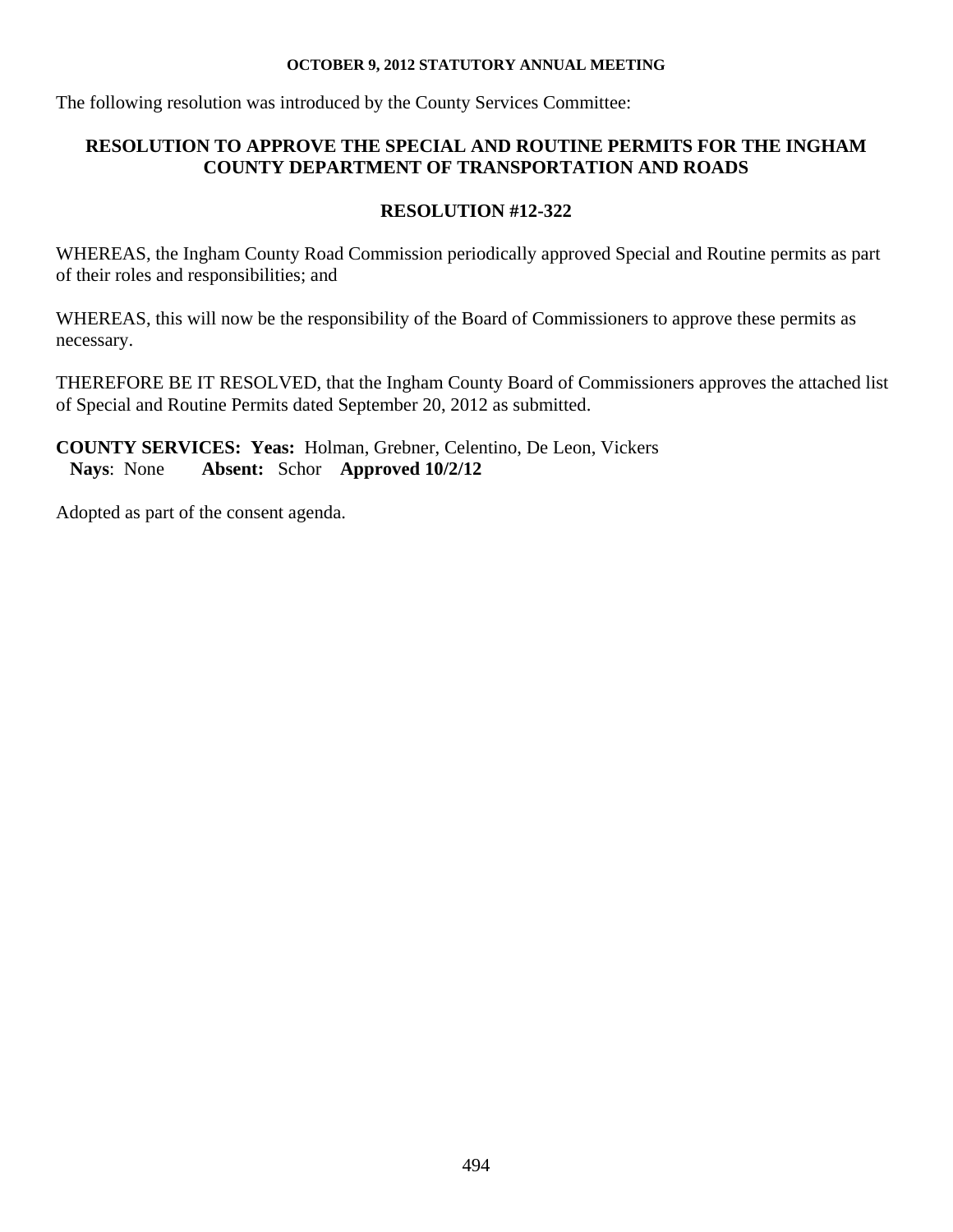| <b>R/W PERMIT#</b> | <b>R/W APPLICANT /CONTRACTOR</b> | <b>R/W WORK</b>      | <b>R/W LOCATION</b>          | R/W CITY/TWP.      | <b>R/W SECTION</b> |
|--------------------|----------------------------------|----------------------|------------------------------|--------------------|--------------------|
| 2012-0327          | INGHAM COUNTY DRAIN COMM         | <b>STORM</b>         | <b>VARIOUS</b>               | <b>DELHI</b>       |                    |
| 2012-0328          | CHEVRON ENVIRONMENTAL            | <b>MISCELLANEOUS</b> | BRIDGE STREET & LANSING ROAD | LANSING            | 19                 |
| 2012-0337          | WAYNE OGLESBEE                   | <b>LAND DIVISION</b> | <b>FOGG ROAD</b>             | <b>BUNKER HILL</b> | 17                 |
|                    |                                  |                      |                              |                    |                    |
|                    |                                  |                      |                              |                    |                    |
|                    |                                  |                      |                              |                    |                    |
|                    |                                  |                      |                              |                    |                    |
|                    |                                  |                      |                              |                    |                    |
|                    |                                  |                      |                              |                    |                    |
|                    |                                  |                      |                              |                    |                    |
|                    |                                  |                      |                              |                    |                    |
|                    |                                  |                      |                              |                    |                    |
|                    |                                  |                      |                              |                    |                    |
|                    |                                  |                      |                              |                    |                    |
|                    |                                  |                      |                              |                    |                    |
|                    |                                  |                      |                              |                    |                    |
|                    |                                  |                      |                              |                    |                    |
|                    |                                  |                      |                              |                    |                    |
|                    |                                  |                      |                              |                    |                    |
|                    |                                  |                      |                              |                    |                    |
|                    |                                  |                      |                              |                    |                    |
|                    |                                  |                      |                              |                    |                    |
|                    |                                  |                      |                              |                    |                    |
|                    |                                  |                      |                              |                    |                    |
|                    |                                  |                      |                              |                    |                    |
|                    |                                  |                      |                              |                    |                    |
|                    |                                  |                      |                              |                    |                    |

**PERMIT SUPERVISOR: \_\_\_\_\_\_\_\_\_\_\_\_\_\_\_\_\_\_\_\_\_\_\_\_\_\_\_\_\_\_ MANAGING DIRECTOR: \_\_\_\_\_\_\_\_\_\_\_\_\_\_\_\_\_\_\_\_\_\_\_\_\_\_\_\_\_\_**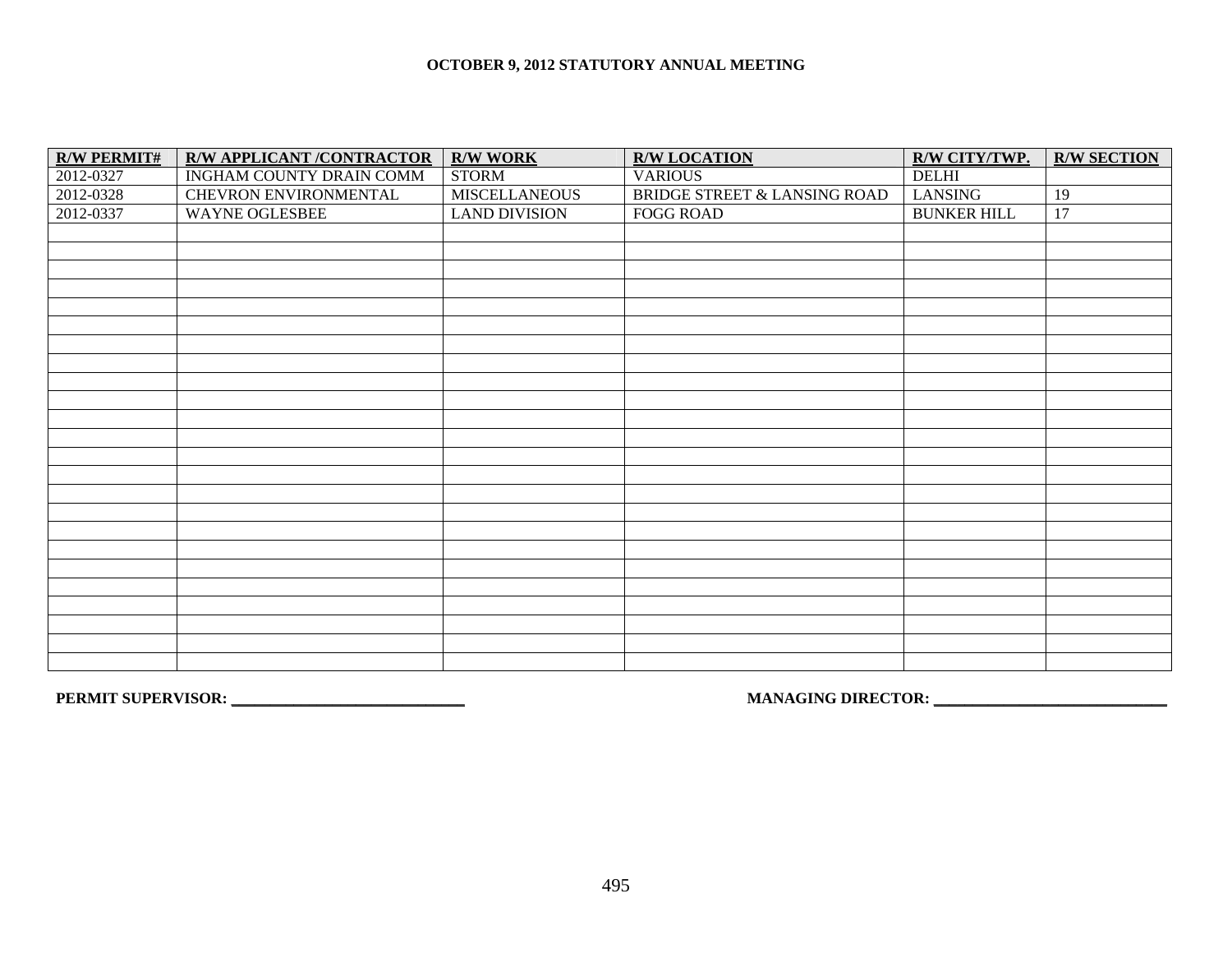The following resolution was introduced by the County Services Committee:

### **RESOLUTION OF INTENT TO ESTABLISH A PROPERTY ASSESSED CLEAN ENERGY PROGRAM AND CALLING PUBLIC HEARING**

#### **RESOLUTION #12-323**

Minutes of a regular meeting of the Board of Commissioners of Ingham County, Michigan (the "County"), held on the \_\_\_\_\_\_\_\_\_\_\_\_\_\_\_, at 6:30 p.m., Eastern Standard Time.

 $\overline{\phantom{a}}$  ,  $\overline{\phantom{a}}$  ,  $\overline{\phantom{a}}$  ,  $\overline{\phantom{a}}$  ,  $\overline{\phantom{a}}$  ,  $\overline{\phantom{a}}$  ,  $\overline{\phantom{a}}$  ,  $\overline{\phantom{a}}$  ,  $\overline{\phantom{a}}$  ,  $\overline{\phantom{a}}$  ,  $\overline{\phantom{a}}$  ,  $\overline{\phantom{a}}$  ,  $\overline{\phantom{a}}$  ,  $\overline{\phantom{a}}$  ,  $\overline{\phantom{a}}$  ,  $\overline{\phantom{a}}$ 

PRESENT: Commissioners

ABSENT: Commissioners

WHEREAS, the Ingham County Board of Commissioners intends to authorize the establishment of a property assessed clean energy program ("PACE Program") and create a PACE district pursuant to Act No. 270, Public Acts of Michigan, 2010 ("Act 270"), for the purpose of promoting the use of renewable energy systems and energy efficiency improvements by owners of certain real property; and

WHEREAS, the Board of Commissioners intends to find that financing energy projects is a valid public purpose because it reduces energy costs, reduces greenhouse gas emissions, stimulates economic development, improves property values and increases employment in the County; and

WHEREAS, the types of energy projects, either energy efficiency improvements or renewable energy systems, that may be financed under the PACE Program include, but are not limited to: insulation in walls, roofs, floors, foundations, or heating and cooling distribution systems; storm windows and doors; multi-glazed windows and doors; heat-absorbing or heat-reflective glazed and coated window and door systems; and additional glazing, reductions in glass area, and other window and door system modifications that reduce energy consumption; automated energy control systems; heating, ventilating, or air-conditioning and distribution system modifications or replacements; caulking, weather-stripping, and air sealing; replacement or modification of lighting fixtures to reduce the energy use of the lighting system; energy recovery systems; day lighting systems; installation or upgrade of electrical wiring or outlets to charge a motor vehicle that is fully or partially powered by electricity; measures to reduce the usage of water or increase the efficiency of water usage; any other installation or modification of equipment, devices, or materials approved as a utility cost-savings measure by the Board of Commissioners; a fixture, product, device, or interacting group of fixtures, products, or devices on the customer's side of the meter that use one or more renewable energy resources to generate electricity. Renewable energy resources include, but are not limited to: biomass (includes a biomass stove but does not include an incinerator or digester); solar and solar thermal energy; wind energy; geothermal energy and methane gas captured from a landfill; and

WHEREAS, the Board of Commissioners intends to create a PACE district having the same boundaries as the County's jurisdictional boundaries; and

WHEREAS, the Board of Commissioners intends to join Lean & Green Michigan<sup>™</sup>, and intends to utilize Levin Energy Partners, LLC as PACE administrator (the "PACE Administrator") to administer its PACE Program; and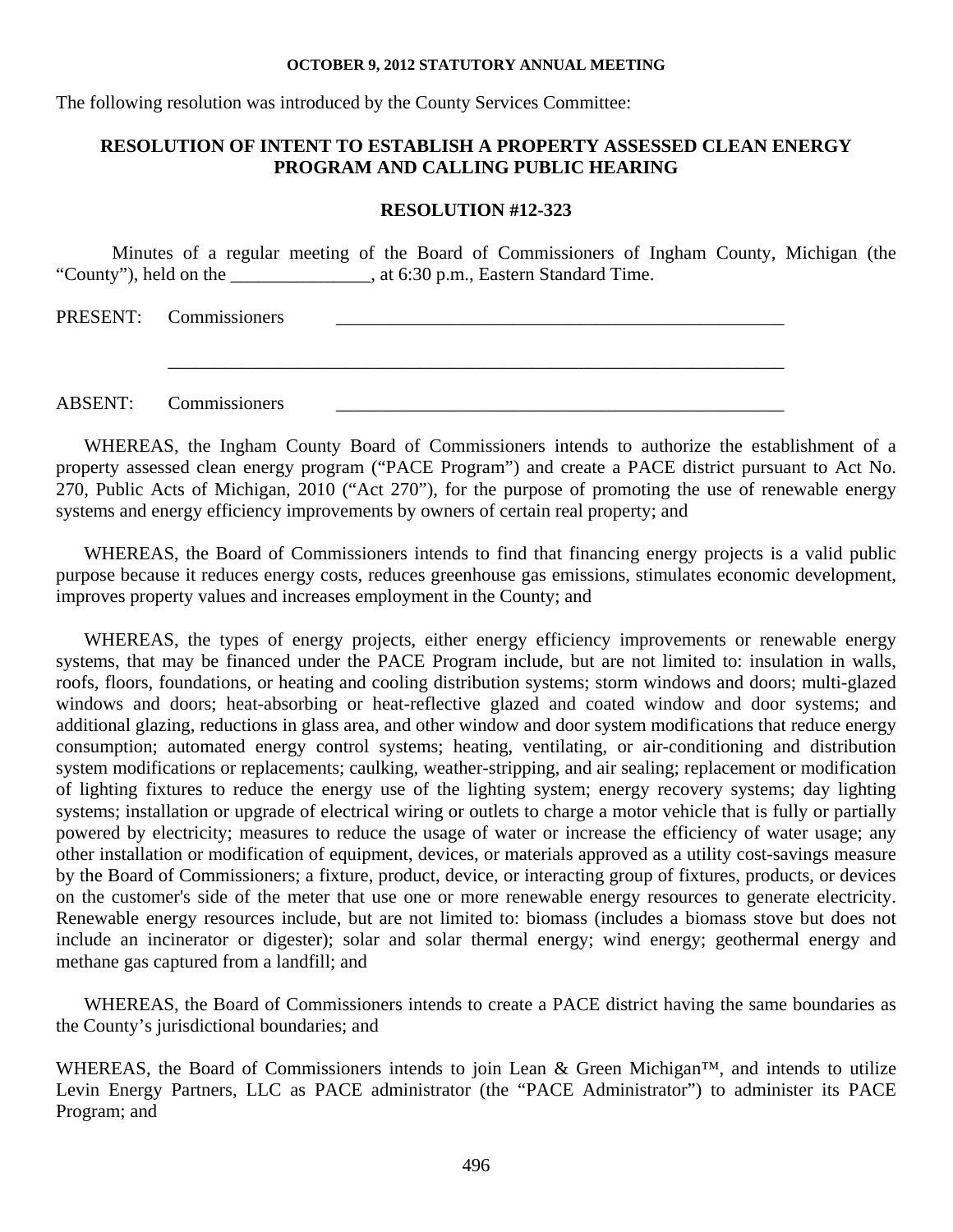WHEREAS, the Board of Commissioners intends to utilize Miller, Canfield, Paddock and Stone, P.L.C. ("PACE Counsel") as legal counsel to coordinate with the authorized official and the PACE Administrator in the review of each PACE project being considered for approval by the County to assure compliance with Act 270 and the PACE Program; and

WHEREAS, the report referenced in Section 9(1) of Act 270 (the "PACE Report") shall be available on the County's website at http://ingham.org/, and shall be available for viewing at the office of the County Clerk located at: 341 S. Jefferson, Mason, MI 48854.

### THEREFORE BE IT RESOLVED THAT:

1. The Board of Commissioners, being fully apprised of the PACE Program, finds that financing energy projects is a valid public purpose because it reduces energy costs, reduces greenhouse gas emissions, stimulates economic development, improves property values and increases employment in the County.

2. The Board of Commissioners, by adoption of this Resolution, formally states its intention to establish a PACE district having the same boundaries as the County's jurisdictional boundaries and a PACE Program as described in and for the reasons set forth in this Resolution.

3. The Board of Commissioners formally states its intention to provide a property owner based method of financing and funds for energy projects, including from the sale of bonds or notes which shall not be a general obligation of the County, amounts advanced by the County from any other source permitted by law, or from owner-arranged financing from a commercial lender, which funds and financing shall be secured and repaid by assessments on the property benefited, with the agreement of the record owners, such that no County moneys, general County taxes or County credit of any kind whatsoever shall be pledged, committed or used in connection with any project as required by and subject to Act 270.

4. The Board of Commissioners, by adoption of this Resolution, formally states its intention to join Lean & Green Michigan™, and to utilize Levin Energy Partners, LLC as PACE Administrator.

5. The Board of Commissioners, by adoption of this Resolution, formally designates Miller, Canfield, Paddock and Stone, P.L.C. as legal counsel to coordinate with the authorized official and the PACE Administrator in the review of each PACE project being considered for approval by the County to assure compliance with Act 270 and the PACE Program. The engagement of Miller, Canfield, Paddock and Stone, P.L.C., as PACE Counsel is approved notwithstanding Miller, Canfield, Paddock and Stone, P.L.C.'s representation from time to time of parties to PACE transactions in matters unrelated to the County's PACE transactions.

6. The Board of Commissioners hereby sets a public hearing for October 23, 2012, at 6:30 p.m. at the Ingham County Courthouse, Board of Commissioners Room, 341 S. Jefferson, Mason, MI 48854 to receive comments on the proposed PACE Program, including the PACE Report.

7. The County Clerk is authorized and directed to publish a notice of intent to establish a PACE district and a PACE Program, and a notice of the public hearing set by this Resolution in a newspaper of general circulation in the County as a display advertisement prominent in size. The County Clerk shall maintain on file for public review a copy of the PACE Report and shall cause the PACE Report to be available on the County's website in accordance with the requirements of Act 270.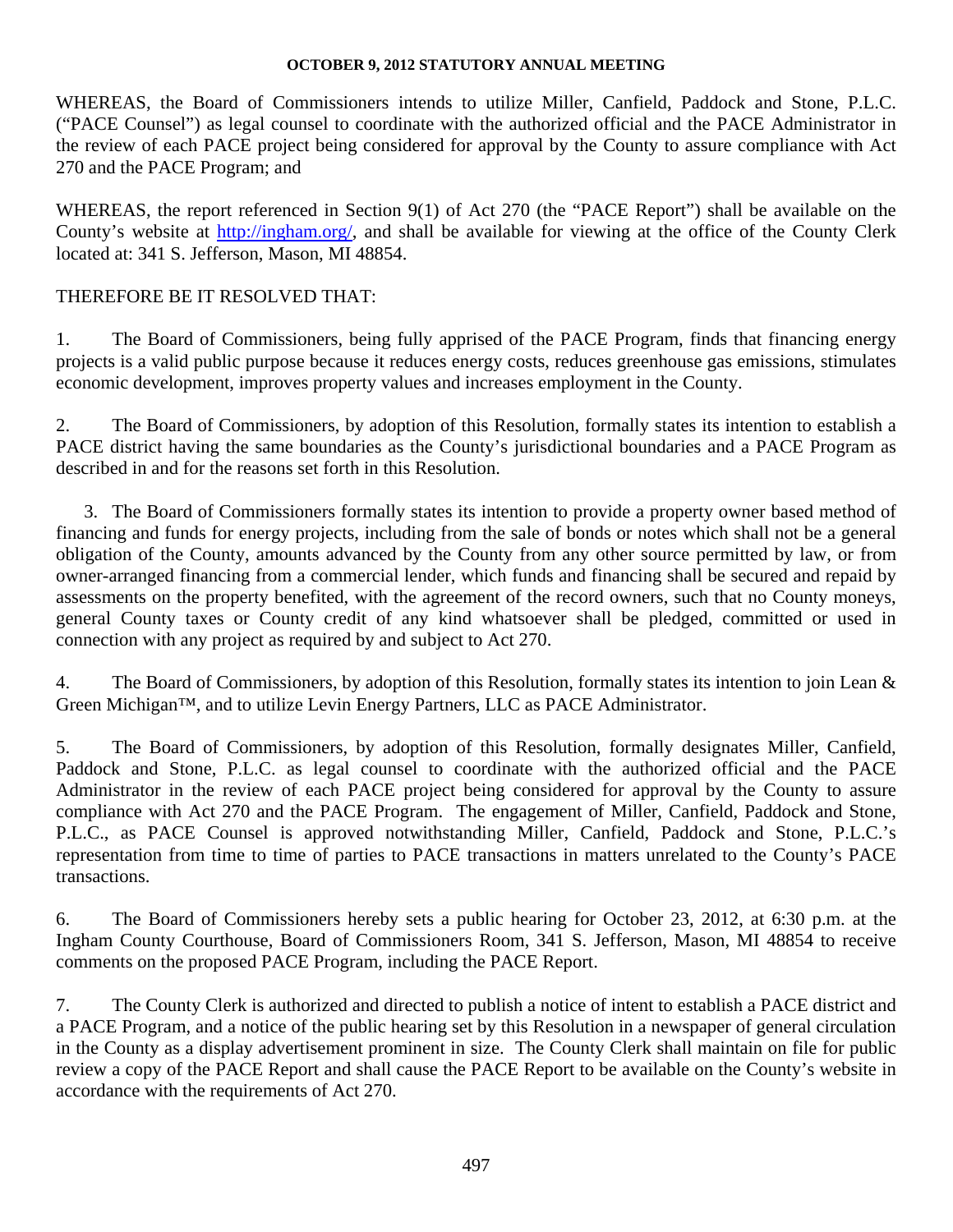8. All resolutions and parts of resolutions inconsistent with this Resolution are repealed to the extent of such inconsistency.

| YEAS: | Commissioners                |
|-------|------------------------------|
|       |                              |
|       |                              |
| NAYS: | Commissioners                |
|       | RESOLUTION DECLARED ADOPTED. |
|       |                              |

Mike Bryanton County Clerk

I HEREBY CERTIFY that the attached is a true and complete copy of a resolution adopted by the Board of Commissioners of Ingham County, Michigan, at a regular meeting held on \_\_\_\_\_\_\_\_\_\_, 2012 and that public notice of said meeting was given pursuant to and in full compliance with the Open Meetings Act, Act No. 267, Public Acts of Michigan, 1976 and that minutes of the meeting were kept and will be or have been made available as required by said Act.

\_\_\_\_\_\_\_\_\_\_\_\_\_\_\_\_\_\_\_\_\_\_\_\_\_\_\_\_\_\_\_\_\_\_

Mike Bryanton County Clerk

**COUNTY SERVICES: Yeas:** Holman, Grebner, Celentino, De Leon, Vickers **Nays**: None **Absent:** Schor **Approved 10/2/12** 

Moved by Commissioner Holman, supported by Commissioner Koenig, to adopt the resolution. Motion carried on a unanimous roll call vote. Absent: None.

The following resolution was introduced by the County Services and Finance Committees:

### **RESOLUTION TO AUTHORIZE SIX JOB RECLASSIFICATIONS, ONE POSITION CONVERSION, AND ONE NEW POSITION FOR THE DEPARTMENT OF TRANSPORTATION & ROADS**

### **RESOLUTION #12-324**

WHEREAS, the Department of Transportation and Roads has reduced its workforce over the last 10 years from a previous high of 106 employees to the current staff of 71 employees due to declining state fuel tax and vehicle registration fee revenue and increasing costs to maintain the county roads and operate the department; and

WHEREAS, as a result of the above-mentioned staffing reductions, six existing positions in the Department of Transportation and Roads have been assigned additional duties by the Department's management, and have had their respective job descriptions changed accordingly effective on the retro-active dates listed in the table below; and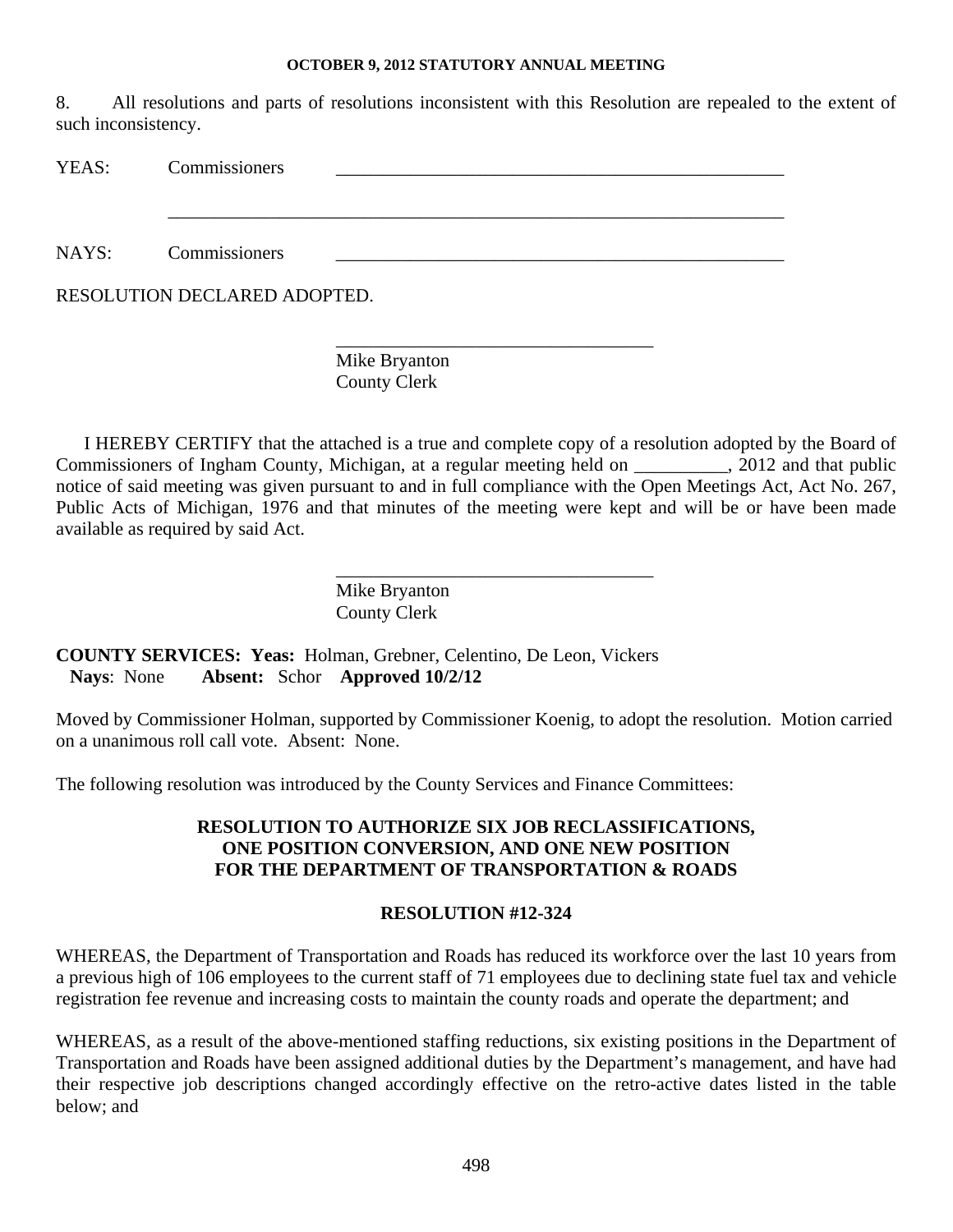WHEREAS, as a result of being assigned additional duties as mentioned above, the six employees holding the above-mentioned positions have requested reclassification to higher salary grades as provided in their respective bargaining agreements or non-bargaining employee policy handbook; and

WHEREAS, management of the Department of Transportation and Roads concurs with and supports the six above-mentioned reclassification requests retro-active to the dates listed in the table below; and

WHEREAS, management of the Department of Transportation and Roads recommends the authorization of an additional Assistant Engineer non-bargaining position in the Engineering Department of the Road Department to alleviate the excessive work-load of existing Engineering Department staff resulting from the abovementioned staff reduction; and

WHEREAS, management of the Department of Transportation and Roads also recommends the authorization of the conversion of one position currently in the Road Department's buildings and grounds unit to an additional engineering technician position in the Engineering Department to have staffing better fit to the current needs of the Road Department; and

WHEREAS, the proposed recommendations have been evaluated by the Human Resources Department which has concurred with the recommendations that are contained in this resolution; and

WHEREAS, the affected bargaining groups have been consulted and provided documentation regarding the recommendations contained in this resolution; and

WHEREAS, due to salary savings from other budgeted positions that have not and will not be filled, or have been vacant for periods of time in 2012, the Road Department's current 2012 budget, as previously amended, contains sufficient funding in its personnel services, salaries, line item to fund the proposed retro-active salary payments, the reclassified salaries for the remainder of 2012, the proposed position conversion and new position for the remaining 3 months of 2012.

THEREFORE BE IT RESOLVED, that the Ingham County Board of Commissioners hereby authorizes the following changes in job titles and/or reclassification/salary grades retro-active to the dates listed below:

| Number                    |                             |                  |                            |                  | <u>Retro</u>  |
|---------------------------|-----------------------------|------------------|----------------------------|------------------|---------------|
| $\underline{\mathrm{of}}$ | Current Job Title           | Current          |                            | Proposed         | Date          |
| positions                 |                             | Grade            | Proposed Job Title         | Grade            |               |
|                           | <b>Assistant Supervisor</b> | <b>OPEIU-S1</b>  | <b>District Supervisor</b> | <b>OPEIU-S 3</b> | $10-14-11$    |
| 2                         | Finance Clerk               | OPEIU-O 3        | Same                       | OPEIU-O 4        | $2 - 17 - 10$ |
|                           | Design Engineer             | Non-Barg 5       | Same                       | Non-Barg 7       | $1 - 1 - 10$  |
|                           | Bldg & Grounds Maint.       | <b>AFSCME 5C</b> | Engineering Tech.          | OPEIU-O 5        | N/A           |

BE IT FURTHER RESOLVED, the Board of Commissioners authorizes that the following additional position in the Engineering Department of the Department of Transportation and Roads be established:

Position / Title Proposed Grade Assistant Engineer Non-Bargaining unit grade 3.

BE IT FURTHER RESOLVED, that all position adjustments be effective upon resolution approval.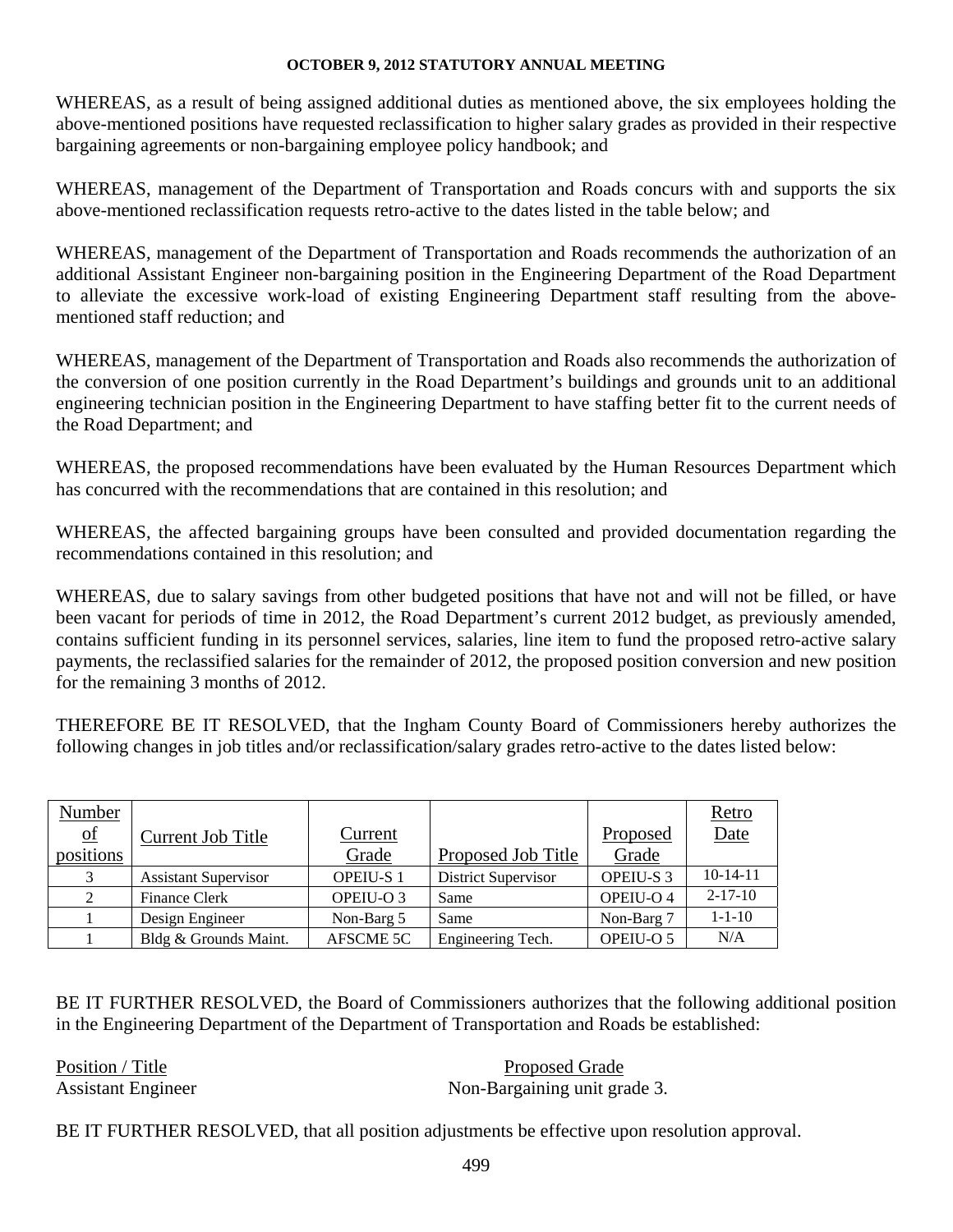BE IT FURTHER RESOLVED, that the hiring freeze is waived and the positions established can be posted immediately upon approval.

BE IT FURTHER RESOLVED, the Board of Commissioners authorizes that the salaries of the incumbents currently occupying the reclassified positions be elevated effective on the retroactive dates given in the table above to the step in the new salary grade which provides at least a 5% increase from their pay step that existed on the retro-active date.

BE IT FURTHER RESOLVED, the Board of Commissioners authorizes that the incumbents be paid the differences in their respective salary rates retro-active to the dates given in the table above, respective of applicable pay schedule tables and their respective pay step levels in effect during the retro-active period.

**COUNTY SERVICES: Yeas:** Holman, Grebner, Celentino, Vickers **Nays**: None **Absent:** Schor Abstained: De Leon **Approved 10/2/12** 

**FINANCE: Yeas:** Grebner, McGrain, Nolan, Bahar-Cook, Tennis, Dougan  **Nays:** None **Absent:** None **Approved 10/3/12** 

Moved by Commissioner Holman, supported by Commissioner Dragonetti, to adopt the resolution. Motion carried unanimously. Abstained: Commissioner De Leon. Absent: None.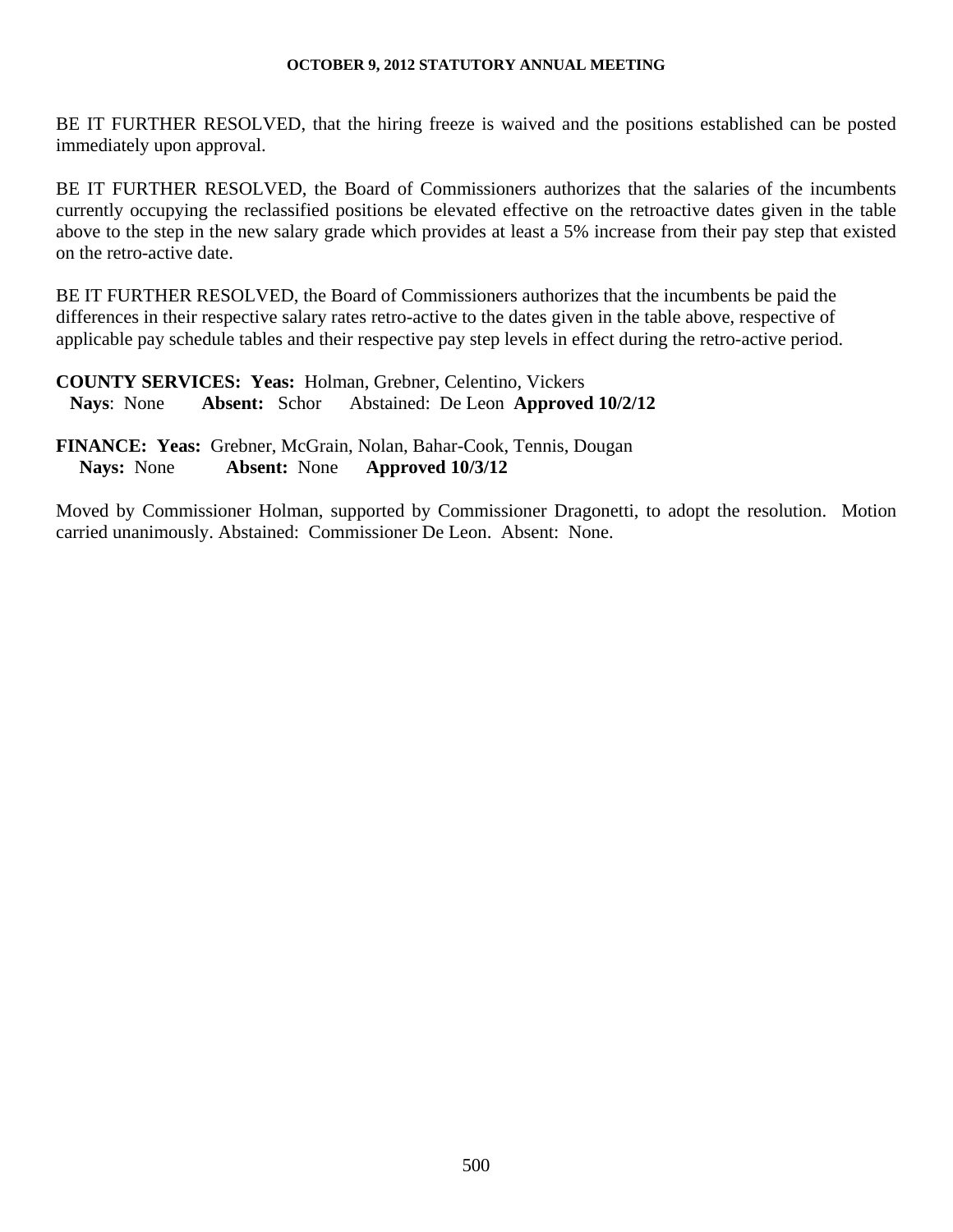|                        |                                | Road Department Proposed Reclassifications Summary, September 2012 |                  |                |                     |                |                       |                   |                    |
|------------------------|--------------------------------|--------------------------------------------------------------------|------------------|----------------|---------------------|----------------|-----------------------|-------------------|--------------------|
|                        |                                |                                                                    |                  |                |                     |                |                       |                   |                    |
|                        |                                |                                                                    |                  |                |                     |                |                       |                   |                    |
|                        |                                |                                                                    |                  |                |                     | <b>CURRENT</b> | <b>PROPOSED</b>       |                   | Retroactive Pay    |
|                        |                                |                                                                    | <b>NUMBER OF</b> | <b>CURRENT</b> | <b>PROPOSED</b>     |                | TOP SALARY TOP SALARY |                   | Retro Date thru 9- |
| <b>DEPARTMENT</b>      | <b>CURRENT POSITION</b>        | PROPOSED POSITION                                                  | <b>POSITIONS</b> | <b>GRADE</b>   | <b>GRADE</b>        | 2012           | 2012                  | <b>RETRO DATE</b> | $30 - 12$          |
|                        |                                |                                                                    |                  |                |                     |                |                       |                   |                    |
|                        |                                |                                                                    |                  | OPEIU          | OPEIU               |                |                       |                   | \$18,549.91 for    |
| <b>Operations</b>      | <b>Assistant Supervisors</b>   | <b>District Supervisors</b>                                        | 3                | Supervisory 1  | Supervisory 3       | \$60,333       | \$69,068              | 10/14/2011        | all 3 positions    |
|                        |                                |                                                                    |                  |                |                     |                |                       |                   |                    |
|                        |                                |                                                                    |                  | OPEIU Office   | OPEIU Office        |                |                       |                   | \$16,202.39 for    |
| Finance                | <b>Finance Clerks</b>          | Same                                                               | 2                | 3              | 4                   | \$48,276       | \$51,892              | 2/17/2010         | both positions     |
|                        |                                |                                                                    |                  |                |                     |                |                       |                   |                    |
|                        |                                |                                                                    |                  | Non-           | Non-                |                |                       |                   |                    |
| Engineering            | Design Engineer                | Same                                                               | 1                | Bargaining 5   | <b>Bargaining 7</b> | \$80,217       | \$91,840              | 1/1/2010          | \$27,188           |
|                        |                                |                                                                    |                  |                | Non-                |                |                       |                   |                    |
| Engineering            | None-new position              | Assistant Engineer                                                 | 1                |                | <b>Bargaining 3</b> |                | \$69,069              | N/A               | N/A                |
|                        | <b>Buildings &amp; Grounds</b> |                                                                    |                  |                | OPEIU Office        |                |                       |                   |                    |
| Engineering            | Maint.                         | Engineering Tech.                                                  | 1                | AFSCME 5C      | 5                   | \$43,098       | \$58,388              | N/A               | N/A                |
|                        |                                |                                                                    |                  |                |                     |                |                       |                   |                    |
| <b>Total Retro Pay</b> |                                |                                                                    |                  |                |                     |                |                       |                   |                    |
| thru 9-30-12           |                                |                                                                    |                  |                |                     |                |                       |                   | \$61,940           |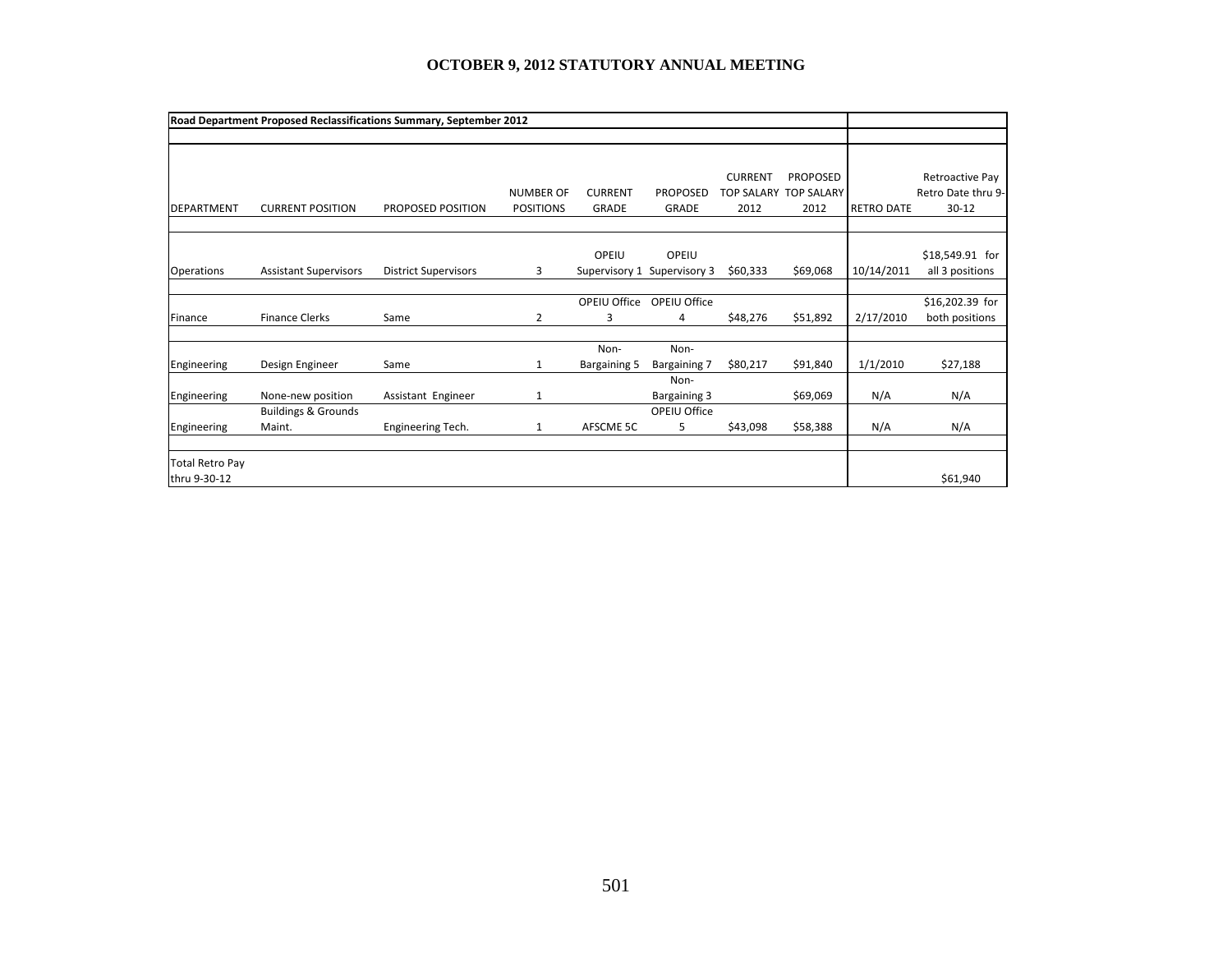The following resolution was introduced by the County Services and Finance Committees:

### **RESOLUTION TO APPROVE ENTERING INTO AN AGREEMENT WITH DEWPOINT, INC. TO PROVIDE AN OPERATIONS MANUAL FOR THE MANAGEMENT INFORMATION SYSTEMS DEPARTMENT**

### **RESOLUTION #12-325**

WHEREAS, the Board of Commissioners has requested that an outside vendor perform a review of the MIS Department's Operations Manual and Disaster Recovery Plan; and

WHEREAS, after reviewing three proposals from outside vendors, Dewpoint, Inc. was determined to have the best overall quality, qualifications, experience, and methodology to provide an Operations Manual and Disaster Recovery Plan; and

WHEREAS, the cost for the preliminary assessment and Operations Manual collection of data, analysis and writing of the Operations Manual is \$34,386; and

WHEREAS, the cost for training materials and training of MIS staff on the new Operations Manual, policies and procedures is \$9,938; and

WHEREAS, the cost for a Disaster Recovery Plan is \$15,621; and

WHEREAS, the total cost for an Operations Manual, training, and Disaster Recovery Plan was for the amount \$59,945; and

WHEREAS, the Chief Information Officer recommends entering into an agreement with Dewpoint, Inc., utilizing a State contract from MiDeal under the Business Process Review/Consulting Services – Contract #071B0200197 for the provision of an assessment, writing the MIS Operations Manual and training of the MIS staff for a total cost \$44,324.

THEREFORE BE IT RESOLVED, that the Board of Commissioners authorizes entering into an agreement with Dewpoint, Inc. for the purpose of developing an Operations Manual for the MIS Department and training of MIS staff on the new manual for a total cost of \$44,324.

BE IT FURTHER RESOLVED, that \$44,324 will be transferred from the 2012 contingency account (10194100 969220) to the Controller's consultant account (10122300 802000).

BE IT FURTHER RESOLVED, that the Controller/Administrator is authorized to make any necessary budget adjustments.

BE IT FURTHER RESOLVED, that the Chairperson of the Ingham County Board of Commissioners and the County Clerk are authorized to sign any contract documents consistent with this resolution and approved as to form by the County Attorney.

**COUNTY SERVICES: Yeas:** Holman, Grebner, Celentino, De Leon, Vickers **Nays**: None **Absent:** Schor **Approved 10/2/12** 

**FINANCE: Yeas:** Grebner, McGrain, Nolan, Bahar-Cook, Tennis, Dougan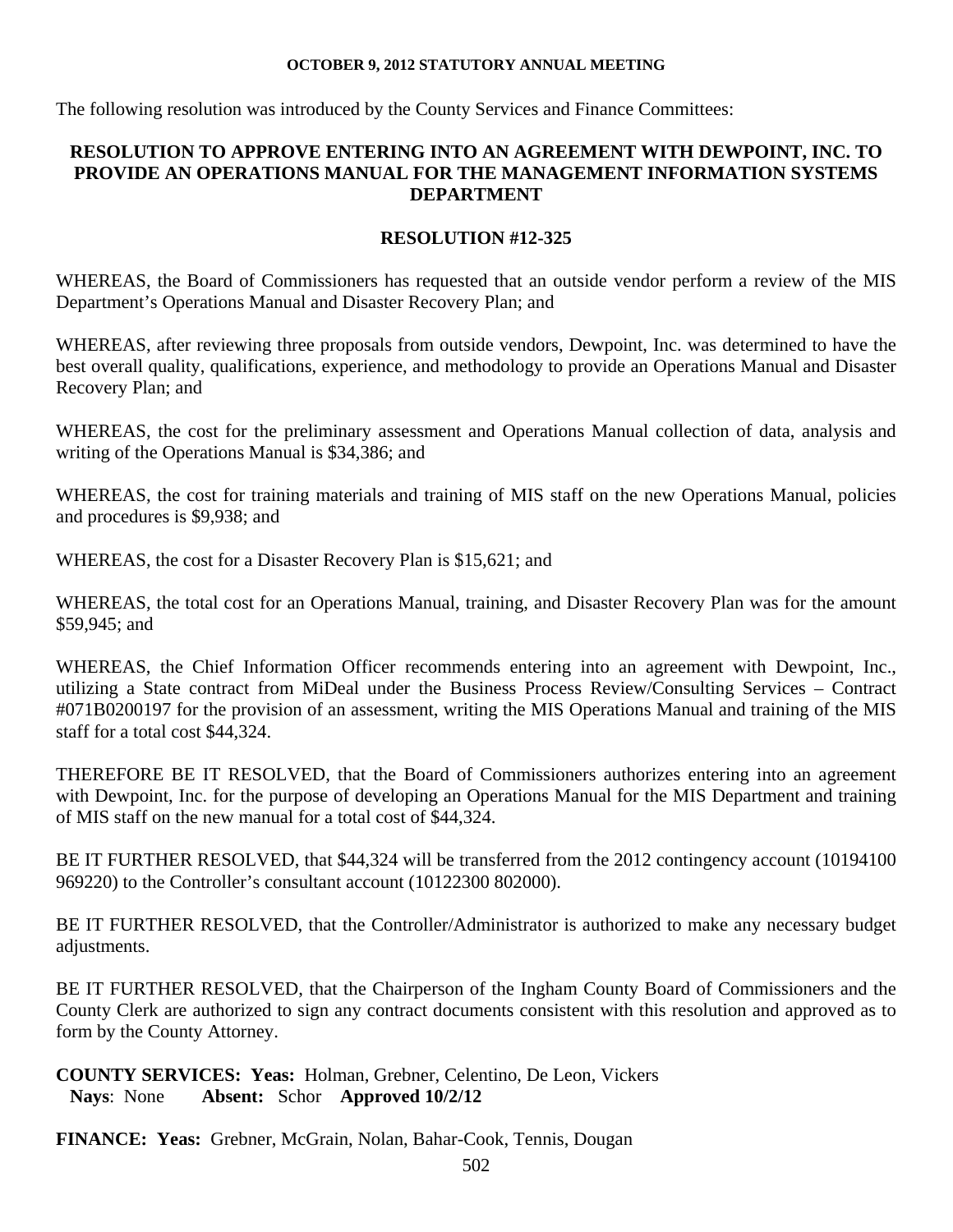**Nays:** None **Absent:** None **Approved 10/3/12** 

Adopted as part of the consent agenda.

The following resolution was introduced by the Finance Committee of the:

# **RESOLUTION CONGRATULATING HIGHFIELDS, INC. ON THE EVENT OF THEIR 50TH ANNIVERSARY**

### **RESOLUTION #12-326**

WHEREAS, Highfields was conceived by Ingham County Judge Robert Drake in the early 1960s when he recognized that youth with behavioral issues, especially those who had been neglected or abused, should be able to get help from caring adults who could offer guidance and professional behavioral treatment in a residential setting; and

WHEREAS, Highfields operates on the belief that every child deserves an opportunity to succeed, it is children who often suffer most when families struggle with poverty, substance abuse and broken relationships; and

WHEREAS, over the course of 50 years, Highfields has expanded to serve whole families and address challenging issues earlier; and

WHEREAS, the agency's early intervention approach helps reduce or prevent domestic violence, helps parents raise children more successfully and puts struggling youth on a path to future independence and success; and

WHEREAS, at times families need a guiding hand or a safety net to help them overcome obstacles, Highfields' counselors work to strengthen families' relationships and help them take more responsibility for their own lives; and

WHEREAS, Highfields today operates in 11 counties from offices in Lansing, Jackson, and Onondaga, Michigan and serves approximately 6,000 children and families each year in 16 programs that focus on family preservation, positive parenting, alternatives to family violence and family reunification; and

WHEREAS, November 2, 2012 Highfields, Inc. will celebrate its 50<sup>th</sup> Anniversary.

THEREFORE BE IT RESOLVED, that the Ingham County Board of Commissioners hereby congratulates Highfields, Inc. on the event of its  $50<sup>th</sup>$  Anniversary and extends its sincere appreciation to Highfields for helping thousands of children and youth get on positive paths for the future and for providing the resource communities need to help keep children safe and lead them to brighter futures.

BE IT FURTHER RESOLVED, that the Board wishes them continued success in their future endeavors.

**FINANCE: Yeas:** Grebner, McGrain, Nolan, Bahar-Cook, Tennis, Dougan  **Nays:** None **Absent:** None **Approved 10/3/12** 

Adopted as part of the consent agenda.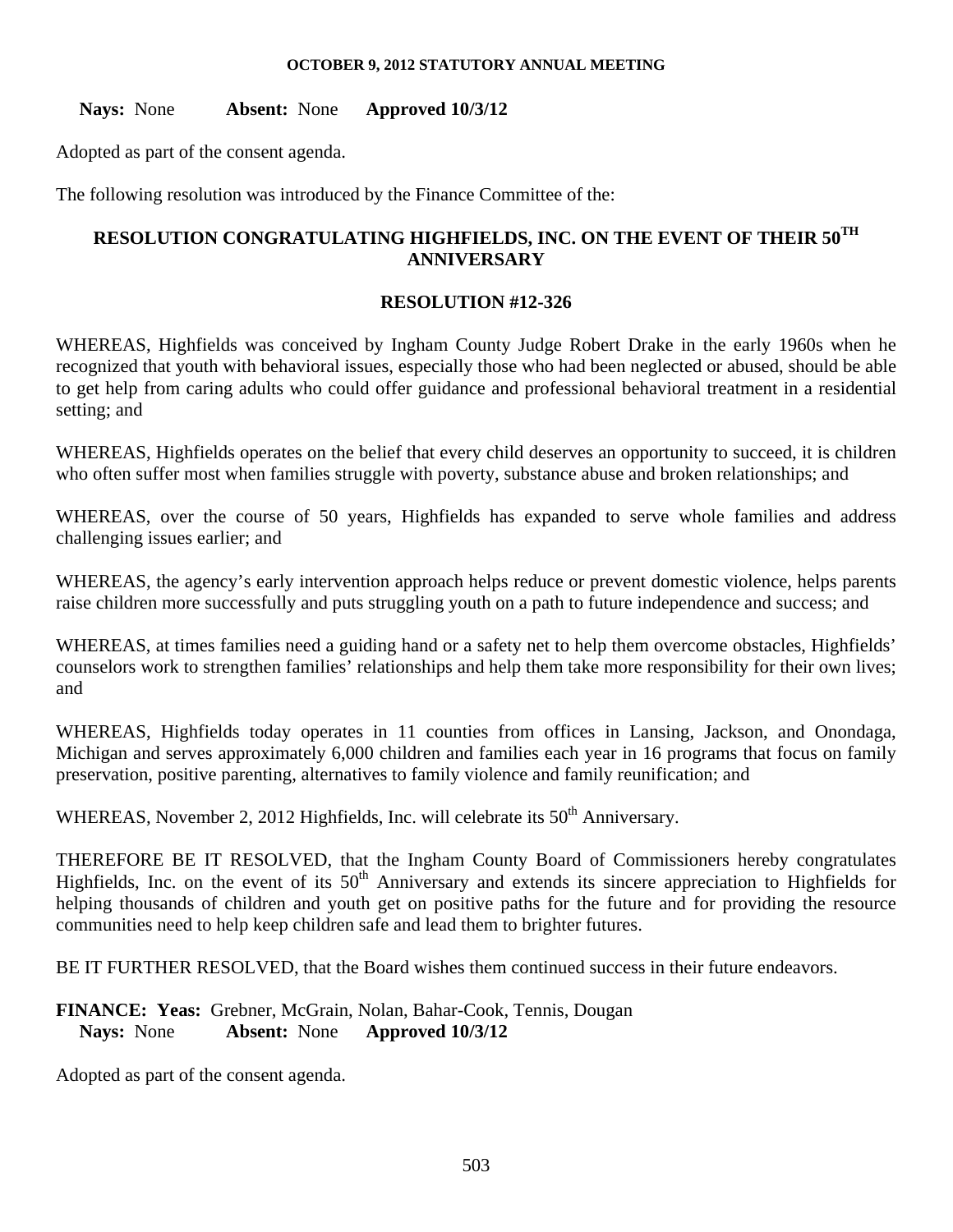The following resolution was introduced by the Finance Committee:

# **RESOLUTION TO APPROVE THE 2012 APPORTIONMENT REPORT**

# **RESOLUTION #12-327**

WHEREAS, State Law requires that the Board of Commissioners approve on or before October 31<sup>st</sup> of each year the annual Apportionment Report stating millages to be apportioned and spread on taxable valuations of real and personal property within the county.

THEREFORE BE IT RESOLVED that the attached statement of taxable valuations and millages apportioned to the various units in Ingham County for the year 2012 is hereby approved.

### **FINANCE: Yeas:** Grebner, McGrain, Nolan, Bahar-Cook, Tennis, Dougan  **Nays:** None **Absent:** None **Approved 10/3/12**

Moved by Commissioner Grebner, supported by Commissioner Celentino, to adopt the resolution. Motion carried on a unanimous roll call vote. Absent: None.

The following resolution was introduced by the Finance Committee:

# **RESOLUTION AUTHORIZING ADJUSTMENTS TO THE 2012 INGHAM COUNTY BUDGET**

### **RESOLUTION #12-328**

WHEREAS, the Board of Commissioners adopted the 2012 Budget on October 25, 2011 and has authorized certain amendments since that time, and it is now necessary to make some adjustments as a result of updated revenue and expenditure projections, fund transfers, reappropriations, accounting and contractual changes, errors and omissions, and additional appropriation needs; and

WHEREAS, the Liaison Committees and the Finance Committee have reviewed the proposed budget adjustments prepared by the Controller's staff and have made adjustments where necessary; and

WHEREAS, Public Act 621 of 1978 requires that local units of government maintain a balanced budget and periodically adjust the budget to reflect revised revenue and expenditure levels; and

THEREFORE BE IT RESOLVED, that the Ingham County Board of Commissioners hereby directs the Controller to make the necessary transfers to adjust revenues and expenditures in the following funds, according to the attached schedules:

|             |                                 | 2012 BUDGET  | <b>PROPOSED</b> | <b>PROPOSED</b> |
|-------------|---------------------------------|--------------|-----------------|-----------------|
| <b>FUND</b> | <b>DESCRIPTION</b>              | 9/15/12      | <b>CHANGES</b>  | <b>BUDGET</b>   |
|             |                                 |              |                 |                 |
| 101         | General Fund                    | \$72,218,873 | \$347,000       | \$72,565,873    |
| 201         | <b>Transportation and Roads</b> | 21,607,480   | $\theta$        | 21,607,480      |
| 208         | Parks                           | 1,880,873    | (68, 381)       | 1,812,492       |
| 266         | Anti-Drug Grant                 | 420,631      | 16,217          | 436,848         |
| 636         | <b>MIS</b>                      | 3,741,277    | 5,169           | 3,746,446       |
| 664         | Mach. & Equip. Revolving        | 1,015,931    | 4,121           | 1,020,052       |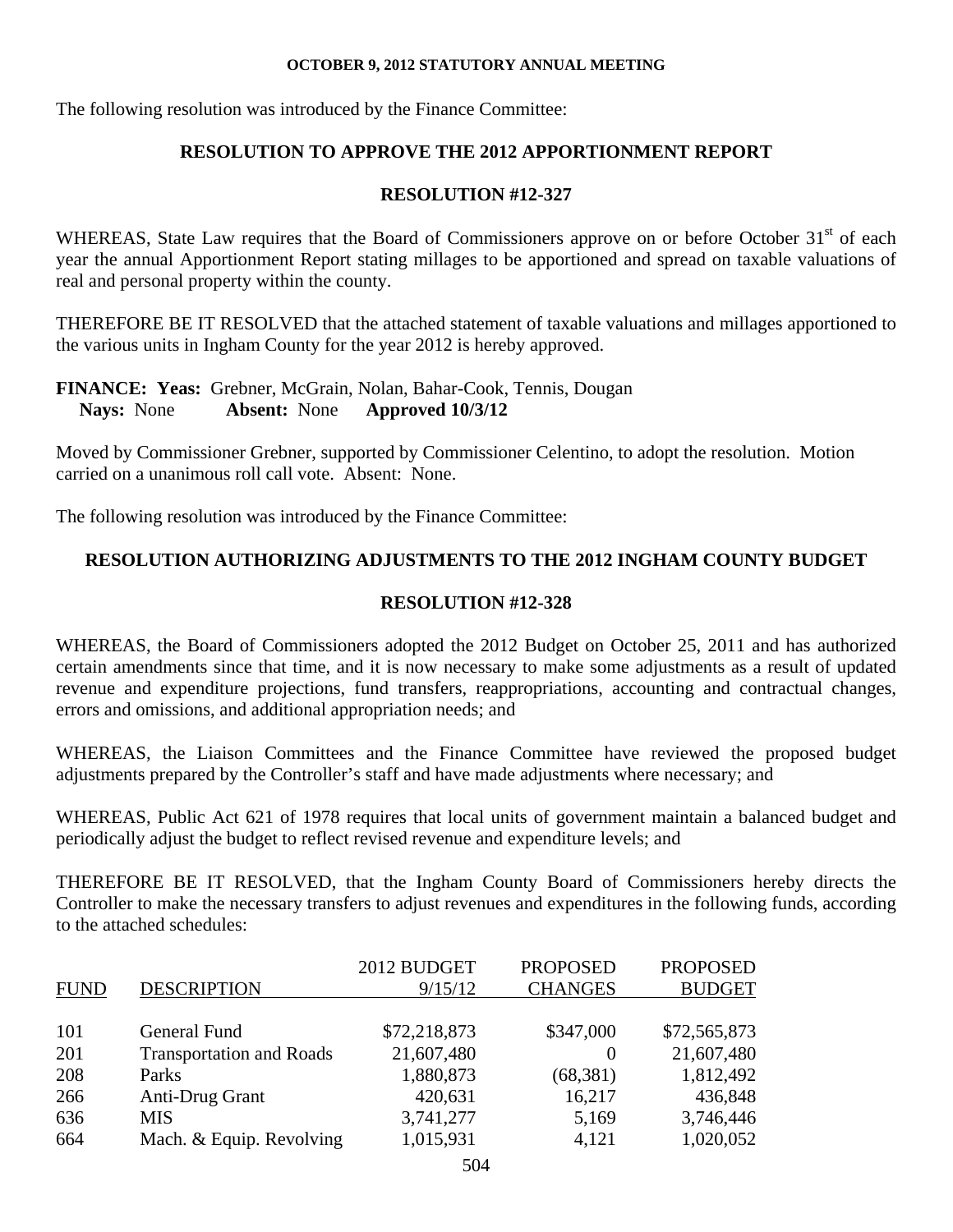### FINANCE: Yeas: Grebner, McGrain, Nolan, Bahar-Cook, Tennis, Dougan Nays: None Absent: None Approved 10/3/12  **Nays:** None **Absent:** None **Approved 10/3/12**

Adopted as part of the consent agenda.

### **GENERAL FUND REVENUES**

|                                        | $2012$ Budget $-$<br>9/15/12 | Proposed<br><b>Changes</b> | 2012 Proposed<br><b>Budget</b> |
|----------------------------------------|------------------------------|----------------------------|--------------------------------|
| <b>Tax Revenues</b>                    |                              |                            |                                |
| <b>County Property Tax</b>             | 41,337,809                   | 540,000                    | 41,877,809                     |
| Property Tax Adjustments               | (450,000)                    |                            | (450,000)                      |
| Delinquent Real Property Tax           | 25,000                       |                            | 25,000                         |
| <b>Unpaid Personal Property Tax</b>    | (50,000)                     |                            | (50,000)                       |
| <b>Industrial Facility Tax</b>         | 394,000                      |                            | 394,000                        |
| <b>Trailer Fee Tax</b>                 | 15,000                       |                            | 15,000                         |
| <b>Intergovernmental Transfers</b>     |                              |                            |                                |
| <b>State Revenue Sharing</b>           | 4,600,000                    |                            | 4,600,000                      |
| Convention/Tourism Tax - Liquor        | 1,838,957                    |                            | 1,838,957                      |
| <b>Court Equity Funding</b>            | 1,650,000                    | (80,000)                   | 1,570,000                      |
| Use of Fund Balance                    | 2,000,000                    |                            | 2,000,000                      |
| <b>Department Generated Revenue</b>    |                              |                            |                                |
| <b>Animal Control</b>                  | 642,810                      |                            | 642,810                        |
| <b>Circuit Court - Family Division</b> | 835,674                      | (140,000)                  | 695,674                        |
| Circuit Court - Friend of the Court    | 543,238                      | (60,000)                   | 483,238                        |
| Circuit Crt - General Trial            | 2,256,280                    |                            | 2,256,280                      |
| Controller                             | 3,170                        |                            | 3,170                          |
| Cooperative Extension                  | 27,860                       |                            | 27,860                         |
| <b>County Clerk</b>                    | 612,800                      |                            | 612,800                        |
| <b>District Court</b>                  | 2,386,188                    |                            | 2,386,188                      |
| Drain Commissioner/Drain Tax           | 384,400                      |                            | 384,400                        |
| <b>Economic Development</b>            | 49,346                       |                            | 49,346                         |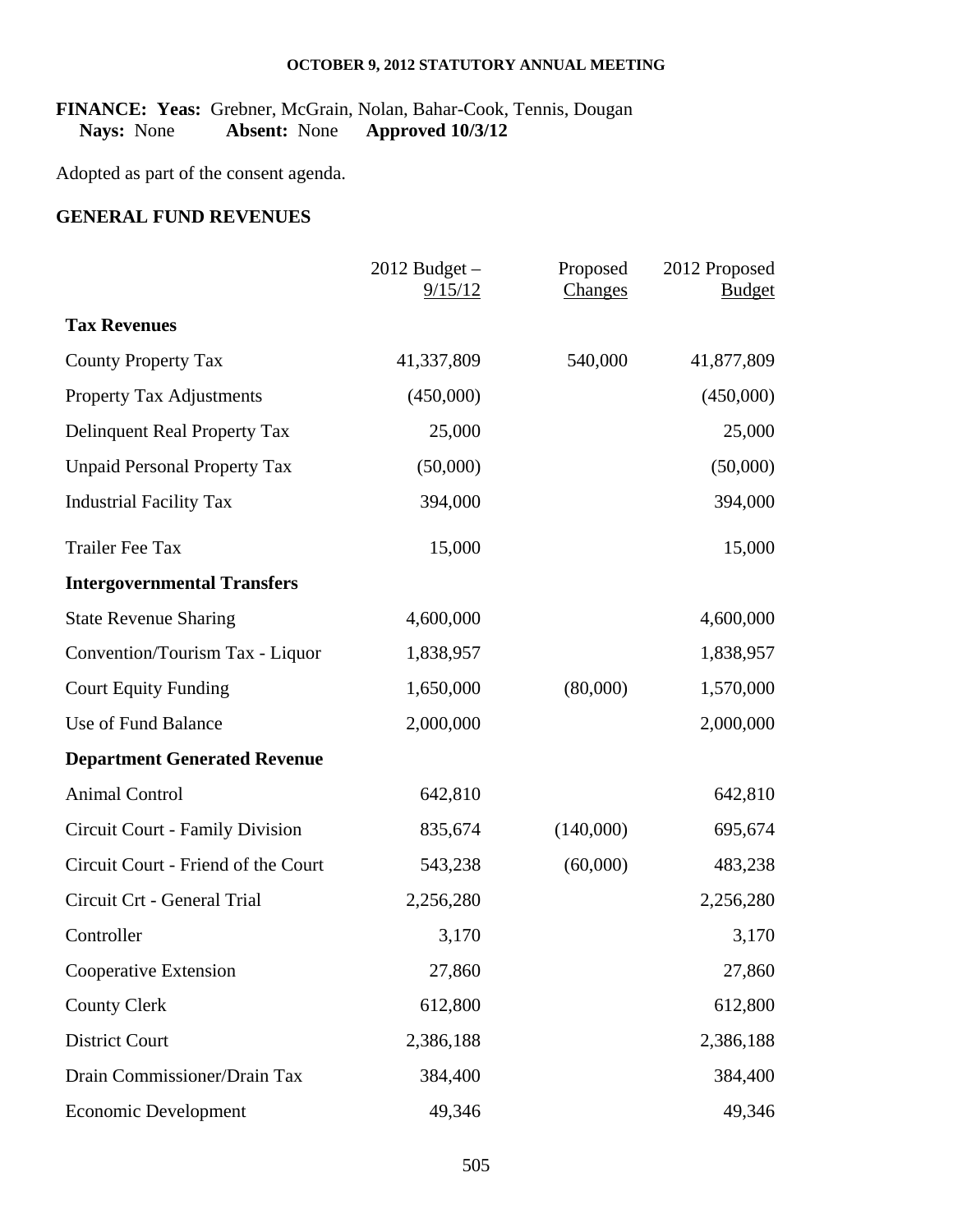| <b>Total General Fund Revenues</b>  | 72,218,873       | 347,000 | 72,565,873 |
|-------------------------------------|------------------|---------|------------|
| Veteran Affairs                     | 368,147          |         | 368,147    |
| <b>Tri-County Regional Planning</b> | 61,740           |         | 61,740     |
| Treasurer                           | 4,094,387        |         | 4,094,387  |
| Sheriff                             | 5,424,878        |         | 5,424,878  |
| <b>Remonumentation Grant</b>        | 85,400           |         | 85,400     |
| <b>Register of Deeds</b>            | 1,567,708        |         | 1,567,708  |
| <b>Prosecuting Attorney</b>         | 816,510          |         | 816,510    |
| Probate Court                       | 277,178          |         | 277,178    |
| <b>Human Resources</b>              | 55,028           |         | 55,028     |
| <b>Health Department</b>            | $\boldsymbol{0}$ | 87,000  | 87,000     |
| <b>Financial Services</b>           | 10,000           |         | 10,000     |
| Facilities                          | 146,433          |         | 146,433    |
| <b>Equalization /Tax Mapping</b>    | 10,100           |         | 10,100     |
| <b>Emergency Operations</b>         | 120,582          |         | 120,582    |
| Elections                           | 78,250           |         | 78,250     |

# **GENERAL FUND EXPENDITURES**

|                                     | 2012 Budget -<br>9/15/12 | Proposed<br>Changes | 2012 Proposed<br><b>Budget</b> |
|-------------------------------------|--------------------------|---------------------|--------------------------------|
| <b>Board of Commissioners</b>       | 570,384                  |                     | 570,384                        |
| Circuit Court - General Trial       | 8,006,188                | (170,000)           | 7,836,056                      |
| <b>District Court</b>               | 2,335,068                |                     | 2,335,068                      |
| Circuit Court - Friend of the Court | 1,287,725                |                     | 1,287,725                      |
| <b>Jury Board</b>                   | 1,123                    |                     | 1,123                          |
| Probate Court                       | 1,360,695                |                     | 1,360,695                      |
| Circuit Court - Family Division     | 4,620,442                |                     | 4,620,442                      |
| Jury Selection                      | 98,700                   |                     | 98,700                         |
| Elections                           | 453,693                  |                     | 453,693                        |
| <b>Financial Services</b>           | 664,176                  |                     | 664,176                        |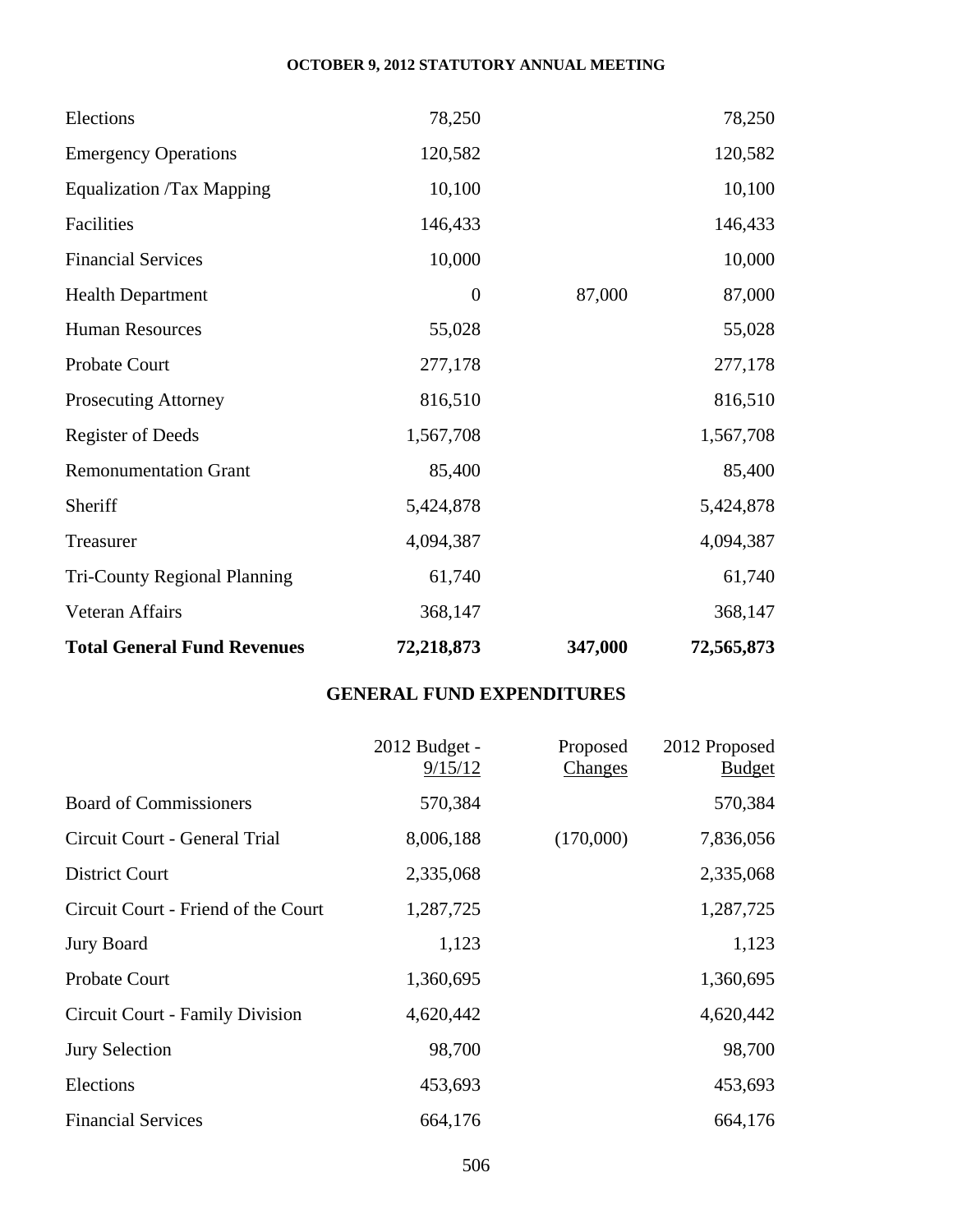| <b>County Attorney</b>              | 416,334    |         | 416,334    |
|-------------------------------------|------------|---------|------------|
| <b>County Clerk</b>                 | 576,430    |         | 576,430    |
| Controller                          | 749,294    |         | 749,294    |
| <b>Equalization/Tax Services</b>    | 645,575    |         | 645,575    |
| <b>Human Resources</b>              | 521,054    |         | 521,054    |
| Prosecuting Attorney                | 5,719,463  |         | 5,719,463  |
| Purchasing                          | 206,925    |         | 206,925    |
| Facilities                          | 1,857,915  |         | 1,857,915  |
| <b>Register of Deeds</b>            | 450,021    |         | 450,021    |
| <b>Remonumentation Grant</b>        | 85,400     |         | 85,400     |
| Treasurer                           | 561,281    |         | 561,281    |
| Drain Commissioner                  | 1,006,975  |         | 1,006,975  |
| <b>Economic Development</b>         | 112,687    |         | 112,687    |
| <b>Community Agencies</b>           | 178,595    |         | 178,595    |
| <b>Equal Opportunity Committee</b>  | 500        |         | 500        |
| Women's Commission                  | 500        |         | 500        |
| <b>Historical Commission</b>        | 500        |         | 500        |
| <b>Tri-County Regional Planning</b> | 102,900    |         | 102,900    |
| Jail Maintenance                    | 268,100    |         | 268,100    |
| Sheriff                             | 17,576,562 |         | 17,576,562 |
| <b>Community Corrections</b>        | 123,192    |         | 123,192    |
| <b>Animal Control</b>               | 1,274,755  |         | 1,274,755  |
| <b>Emergency Operations</b>         | 223,863    |         | 223,863    |
| <b>Board of Public Works</b>        | 300        |         | 300        |
| Drain Tax at Large                  | 348,295    |         | 348,295    |
| <b>Health Department</b>            | 9,600,681  | 487,000 | 10,087,681 |
| <b>Community Health Centers</b>     | 978,005    |         | 978,005    |
| <b>Medical Examiner</b>             | 305,375    |         | 305,375    |
| <b>Substance Abuse</b>              | 926,878    |         | 926,878    |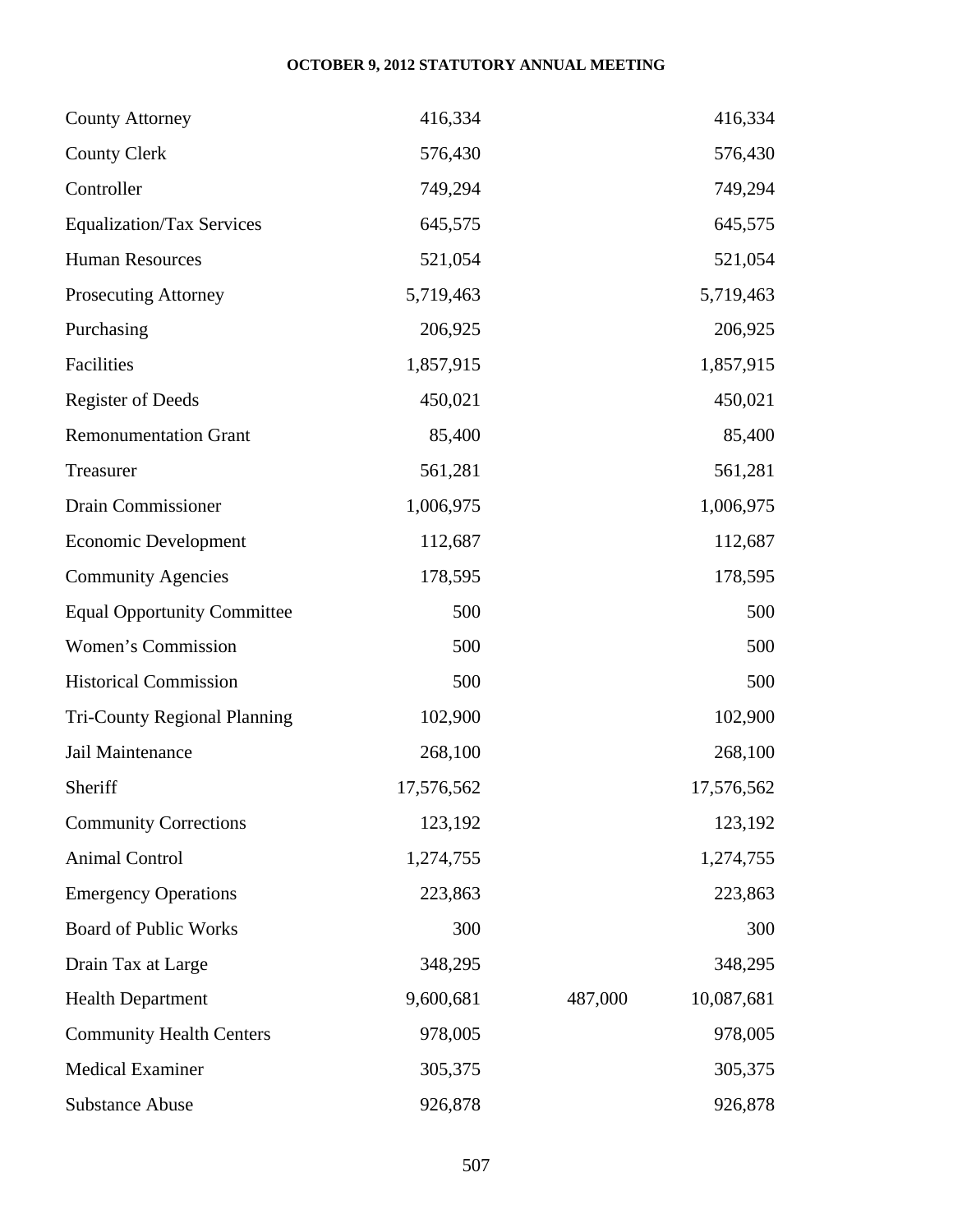| <b>Total General Fund</b><br><b>Expenditures</b>     | 72,218,873       | 347,000   | 72,565,873 |
|------------------------------------------------------|------------------|-----------|------------|
| Personnel Costs (to be spread<br>across departments) | $\boldsymbol{0}$ | 330,000   | 330,000    |
| Capital Improvements                                 | 1,585,286        |           | 1,585,286  |
| 2-1-1 Project                                        | 33,750           |           | 33,750     |
| Legal Aid                                            | 20,000           |           | 20,000     |
| <b>Contingency Reserves</b>                          | 502,013          | (300,000) | 202,013    |
| Parks and Recreation                                 | 1,221,663        |           | 1,221,663  |
| Cooperative Extension                                | 530,849          |           | 530,849    |
| Veterans Affairs                                     | 440,033          |           | 440,033    |
| Tri-County Aging                                     | 76,225           |           | 76,225     |
| Department of Human Services                         | 1,828,137        |           | 1,828,137  |
| <b>Community Mental Health</b>                       | 1,764,500        |           | 1,764,500  |

# **General Fund Revenues**

| Property Tax                | Increase property tax revenue \$540,000 due to higher than projected 2013 taxable<br>value.                                                                                                                                                                                                                                                                                                |
|-----------------------------|--------------------------------------------------------------------------------------------------------------------------------------------------------------------------------------------------------------------------------------------------------------------------------------------------------------------------------------------------------------------------------------------|
| <b>Court Equity Funding</b> | Decrease Court Equity Funding \$80,000 consistent with current revenue<br>projection.                                                                                                                                                                                                                                                                                                      |
| $Circuit$ $Crt$ – $FOC$     | Decrease Indirect Cost revenue \$60,000 due to change in cost allocation plan<br>methodology.                                                                                                                                                                                                                                                                                              |
| Circuit Crt – Family Div.   | Decrease Indirect Cost revenue \$140,000 due to change in cost allocation plan<br>methodology.                                                                                                                                                                                                                                                                                             |
| <b>Prosecuting Attorney</b> | Transfer \$16,217 from Lansing Police Department Forfeitures to cover cost of<br>Assistant Prosecuting Attorney from October 1 to December 31. The D.A.R.T.<br>grant will end September 30 and was not renewed for the next fiscal year. Grant<br>revenue will be decreased by \$16,217 for 2012, and the grant funded position will<br>be eliminated effective January 1, 2013.           |
| <b>Health Department</b>    | Establish Jail Medical Budget for October 1 through December 31. The 2012<br>budget for Jail Medical is included in the Health Fund through September 30. In<br>the 2013 recommended budget, Jail Medical begins as a contract in the Sheriff's<br>Office January 1. Revenues totaling \$87,000 for this service need to be added to<br>the 2012 budget for the last three months of 2012. |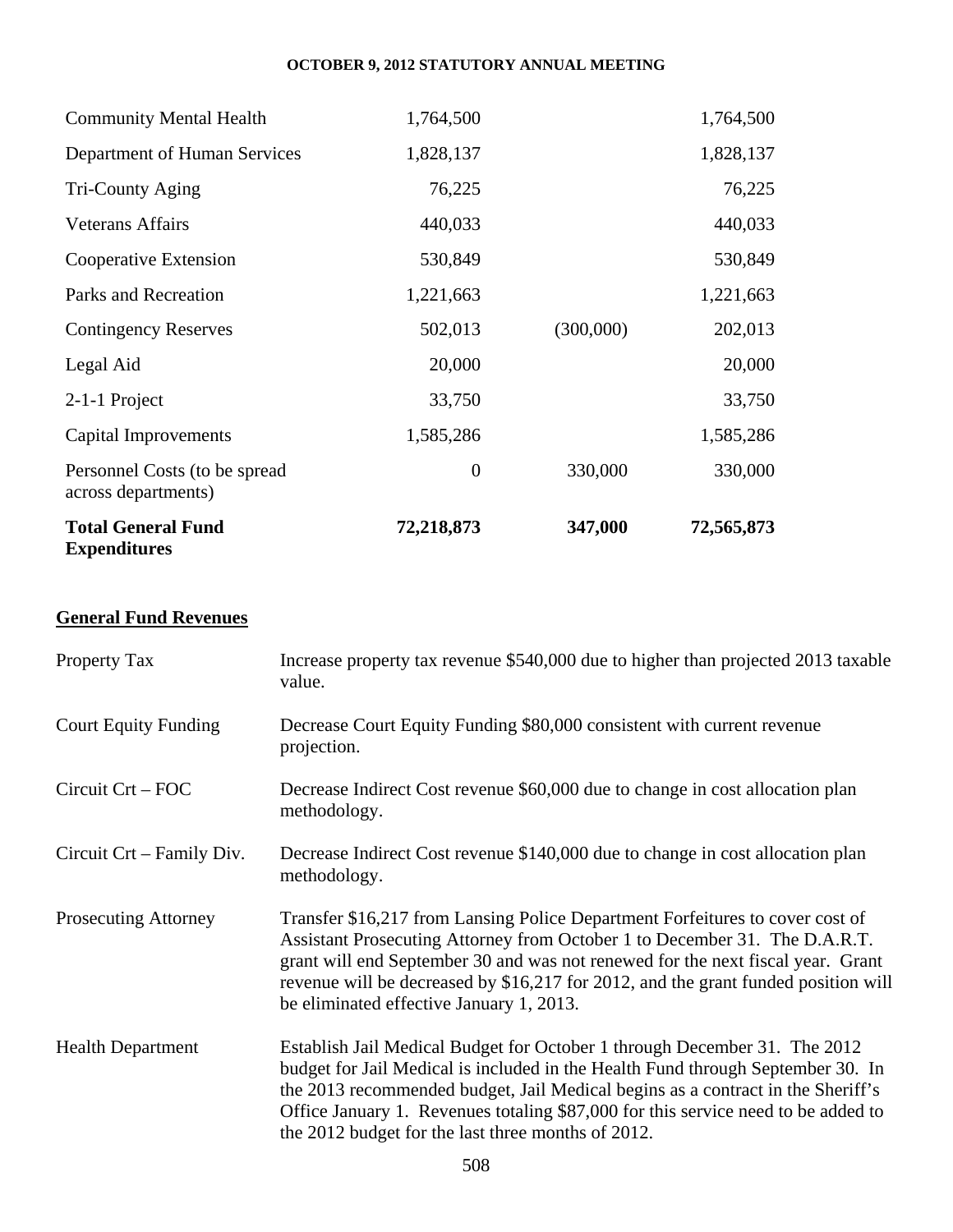# **General Fund Expenditures**

| County-wide Personnel       | Decrease wages and fringes \$150,000 due to suspension of step increases until<br>collective bargaining agreements are in place. Increase wages and fringes<br>\$480,000 due to unrealized savings from employee concessions included in the<br>2012 Adopted Budget.                                                                                                                        |
|-----------------------------|---------------------------------------------------------------------------------------------------------------------------------------------------------------------------------------------------------------------------------------------------------------------------------------------------------------------------------------------------------------------------------------------|
| Circuit Crt – General Trial | Decrease attorney fees budget \$170,000 consistent with current expenditure<br>projection.                                                                                                                                                                                                                                                                                                  |
| <b>Health Department</b>    | Establish Jail Medical Budget for October 1 through December 31. The 2012<br>budget for Jail Medical is included in the Health Fund through September 30. In<br>the 2013 recommended budget, Jail Medical begins as a contract in the Sheriff's<br>Office January 1. Expenses totaling \$487,000 for this service need to be added to<br>the 2012 budget for the last three months of 2012. |
| Contingency                 | Decrease contingency \$400,000 to cover one time transition cost of Jail Medical<br>Services from the Health Fund (October to September fiscal year) to General<br>Fund (calendar fiscal year). Increase contingency \$100,000 to reflect net changes<br>in revenue and expenditure projections. Net reduction is \$300,000.                                                                |

# **Non-General Fund Adjustments**

| <b>Transportation and Roads</b><br>(F201) | Transfer excess funds from salaries, available due to vacancies, to materials to be<br>used for road maintenance (\$180,000).                                                                                                                                                                                                                                                                                                                                                                                                                                                                                                                                                                                        |
|-------------------------------------------|----------------------------------------------------------------------------------------------------------------------------------------------------------------------------------------------------------------------------------------------------------------------------------------------------------------------------------------------------------------------------------------------------------------------------------------------------------------------------------------------------------------------------------------------------------------------------------------------------------------------------------------------------------------------------------------------------------------------|
| Parks<br>(F208)                           | Adjust revenue budget reflective of current projections as follows: Decrease<br>Parking Fees \$44,553, Passport Revenue \$5,000, Use of Fund Balance<br>\$23,000, and Miscellaneous Revenue \$2,428. Increase Revenue Control \$500,<br>Special Event Fees \$5,300 and Donations \$800. Adjust expenses to offset<br>revenue reductions as follows: Decrease Temporary Wages \$18,638, Permanent<br>Wages \$2,805, Overtime \$1,670, Meeting Fees \$4,000, Maintenance Supplies<br>\$20,445, Other Controllable Expenses \$20,312, Utilities \$1,000, and Vehicle<br>Replacement Charge \$12,729. Increase Gas/Grease/Oil \$13,000 and MIS<br>Chargebacks \$218. Net reduction in revenues and expenses is \$68,381. |
| Anti-Drug Grant<br>(F266)                 | Transfer funds from Lansing Police Department Forfeitures to general fund to<br>cover cost of Assistant Prosecuting Attorney from October 1 to December 31.<br>$($16,217)$ .                                                                                                                                                                                                                                                                                                                                                                                                                                                                                                                                         |
| <b>MIS</b><br>(F636)                      | Increase revenues and expenditures to purchase three replacement laptops<br>(\$5,169).                                                                                                                                                                                                                                                                                                                                                                                                                                                                                                                                                                                                                               |
| Mach./Equip. Revolving<br>(F664)          | Increase CIP upgrade funds to purchase the following replacement equipment:<br>one CPU for Probate Court (\$1,113), one CPU for Facilities (\$1,350), 7 CPUs for<br>Circuit Court - Family Division, one printer for Circuit Court (\$1,133), and three<br>monitors for the Clerk (\$525).                                                                                                                                                                                                                                                                                                                                                                                                                           |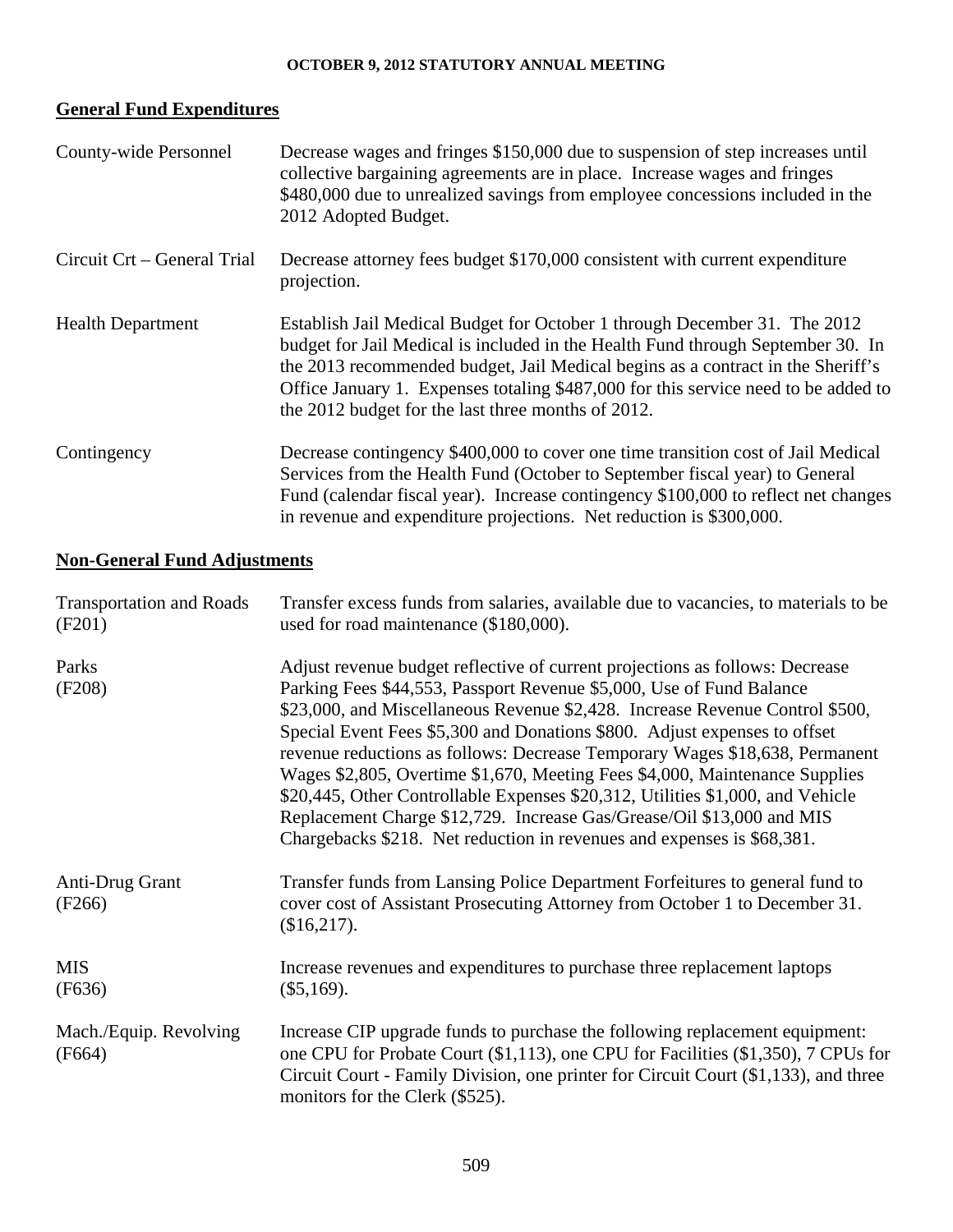#### **2012 CONTINGENCY**

| <b>Adopted Contingency Amount</b>                                 | \$494,888 |
|-------------------------------------------------------------------|-----------|
| R11-363: Unallocated Community Agency Funding                     | 14,125    |
| R11-398: Emergency Allocation Nat'l Council on Alcoholism         | (7,000)   |
| Proposed $3rd$ Qtr Adj: One time transition cost for Jail Medical | (300,000) |
| <b>Current Contingency Amount</b>                                 | \$202,013 |

### **TABLED – SEPTEMBER 24, 2012**

The following resolution was introduced by the Finance Committee:

### **RESOLUTION AUTHORIZING THE ESTABLISHMENT OF MERS HYBRID PLANS FOR THE BOARD OF COMMISSIONERS AND ELECTED OFFICIALS**

### **RESOLUTION #12-329**

WHEREAS, the County Board of Commissioners has recognized the escalating cost of the current MERS Defined Benefit Plan; and

WHEREAS, the County Board of Commissioners have discussed changes in the MERS pension plans to be provided to future newly elected Board of Commissioners and Elected Officials, serving in their initial term of office effective January 1, 2013; and

WHEREAS, the Human Resources Department has discussed with MERS the establishment of Hybrid Plans for newly elected County Board of Commissioners, in division 16 and Elected Officials, in division 19 and prepared the attached MERS mandated resolution forms.

THEREFORE BE IT RESOLVED, that the Ingham County Board of Commissioners authorizes the attached resolutions establishing the MERS Hybrid Pension Plan for Board of Commissioners and Elected Officials, to be provided to those future newly elected to their initial term of office, effective January 1, 2013.

BE IT FURTHER RESOLVED, that adoption of this resolution will not set a precedent for other collective bargaining contracts, which are currently in negotiations.

BE IT FURTHER RESOLVED, that the County Controller/Administrator is authorized on behalf of the County's retirement system to sign and execute all documents to effectuate and finalize this transaction, subject to prior approval as to form, by legal counsel.

### **COUNTY SERVICES: The County Services Committee tabled this item 9/18/2012.**

**FINANCE: Yeas:** Grebner, McGrain, Nolan, Dougan **Nays:** Tennis, Bahar-Cook **Absent:** None **Approved 9/19/12**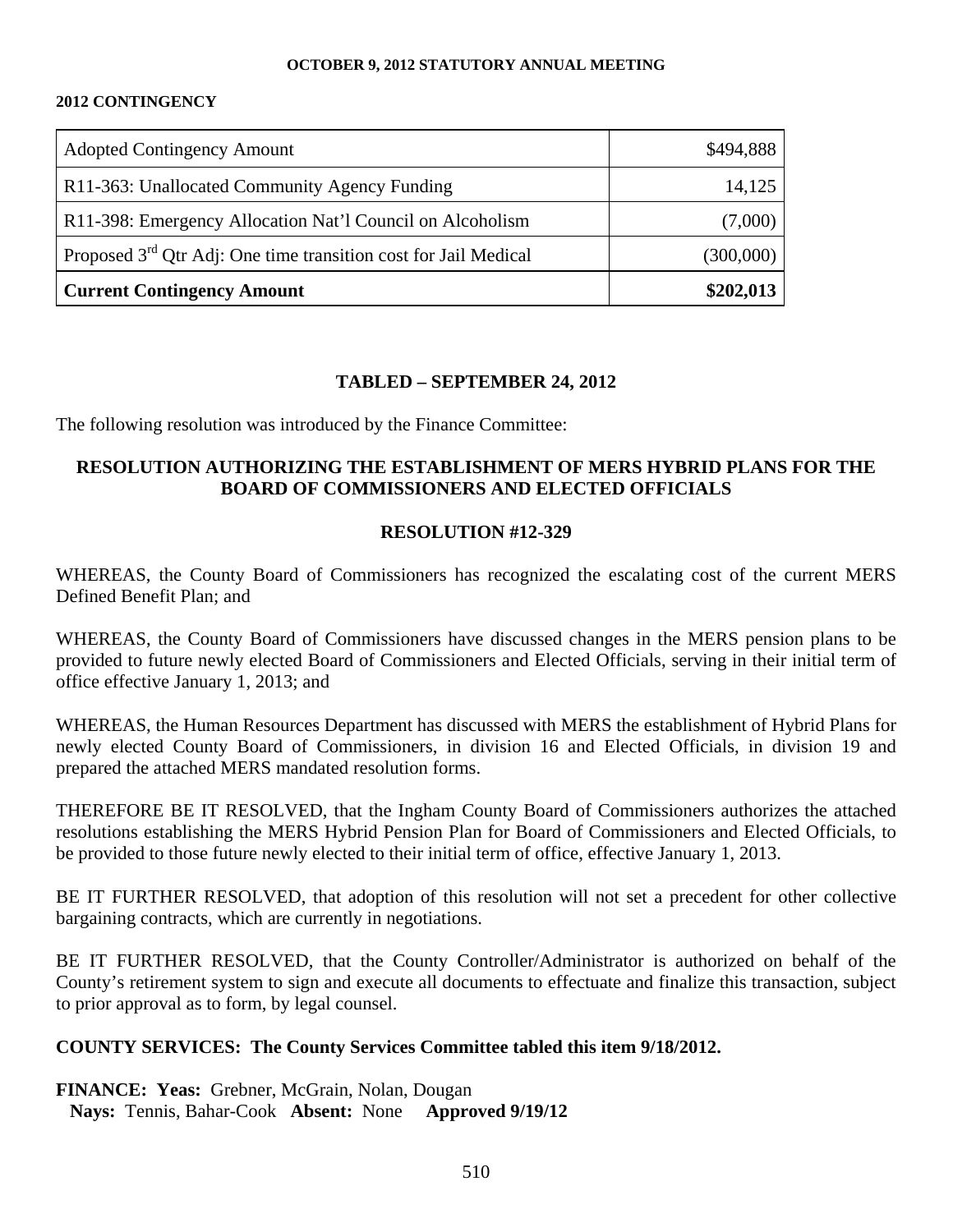Moved by Commissioner Grebner, supported by Commissioner Dougan, to adopt the resolution.

Moved by Commissioner Tennis, supported by Commissioner Bahar-Cook, to amend the resolution by checking the **1.25%** box under the Benefits in the Hybrid Plan on page 3 and page 16 of the MERS restated uniform Hybrid Program resolution, instead of the 1.00% as currently checked. Motion failed on a roll call vote with Commissioners Bahar-Cook, Celentino, De Leon, Schor, Tennis, Tsernoglou and Copedge voting yes, all others voting no. Absent: None.

Commissioner De Leon made the following statement: "I am greatly disappointed in the obvious decline in respect and courtesy that was once the hallmark leadership characteristic that this board used to function, which made us all proud to be sitting in these chairs. I am having great difficulty finding that place in my mind and heart these days, especially with the latest actions by the finance committee. We once operated with the understanding and expectation that when an item was tabled in the "controlling" committee, it was a courtesy out of respect that was honored and it would be pulled from the agenda with no action being taken on that particular item—even if there might have been disagreement on it.

The interaction and trust level between staff and the board on this issue has also greatly diminished and it seems that it has become more personal for some with an attitude that this has resulted, in my opinion, in a win or lose proposition rather than finding a compromise that we can all live with in the end. If we don't change our attitudes and realize it is not about any one of us, the bottom line will result in everyone losing in the end…losing much that may never be able to be restored to where it once was…like respect, trust, relationships, honor, and reputations. Is this really all worth pushing one's own agenda just to win at all cost in the end?

If my observations trouble you too, then let's find a way to make this all work. If my observations anger and upset you, then perhaps I am hitting too close to home for your comfort…recognize it and admit it to yourself and lets take this as an opportunity to regroup and turn this whole thing around into a win-win situation for us all—because it really can be; it is all within our power".

Motion to adopt the resolution carried with Commissioners De Leon, Schor and Copedge voting no, all others voting yes. Absent: None.

### **TABLED – SEPTEMBER 24, 2012**

The following resolution was introduced by the Finance Committee:

### **RESOLUTION APPROVING MODIFICATIONS TO THE 2012 MANAGERIAL AND CONFIDENTIAL PERSONNEL MANUAL**

### **RESOLUTION #12-330**

WHEREAS, the Managerial/Confidential/Elected Officials Steering Committee solicited input from managerial and confidential employees regarding benefit and salary changes to the Managerial/Confidential Personnel Manual; and

WHEREAS, after careful consideration, the Steering Committee recommended changes for the 2012 Managerial/Confidential Personnel Manual.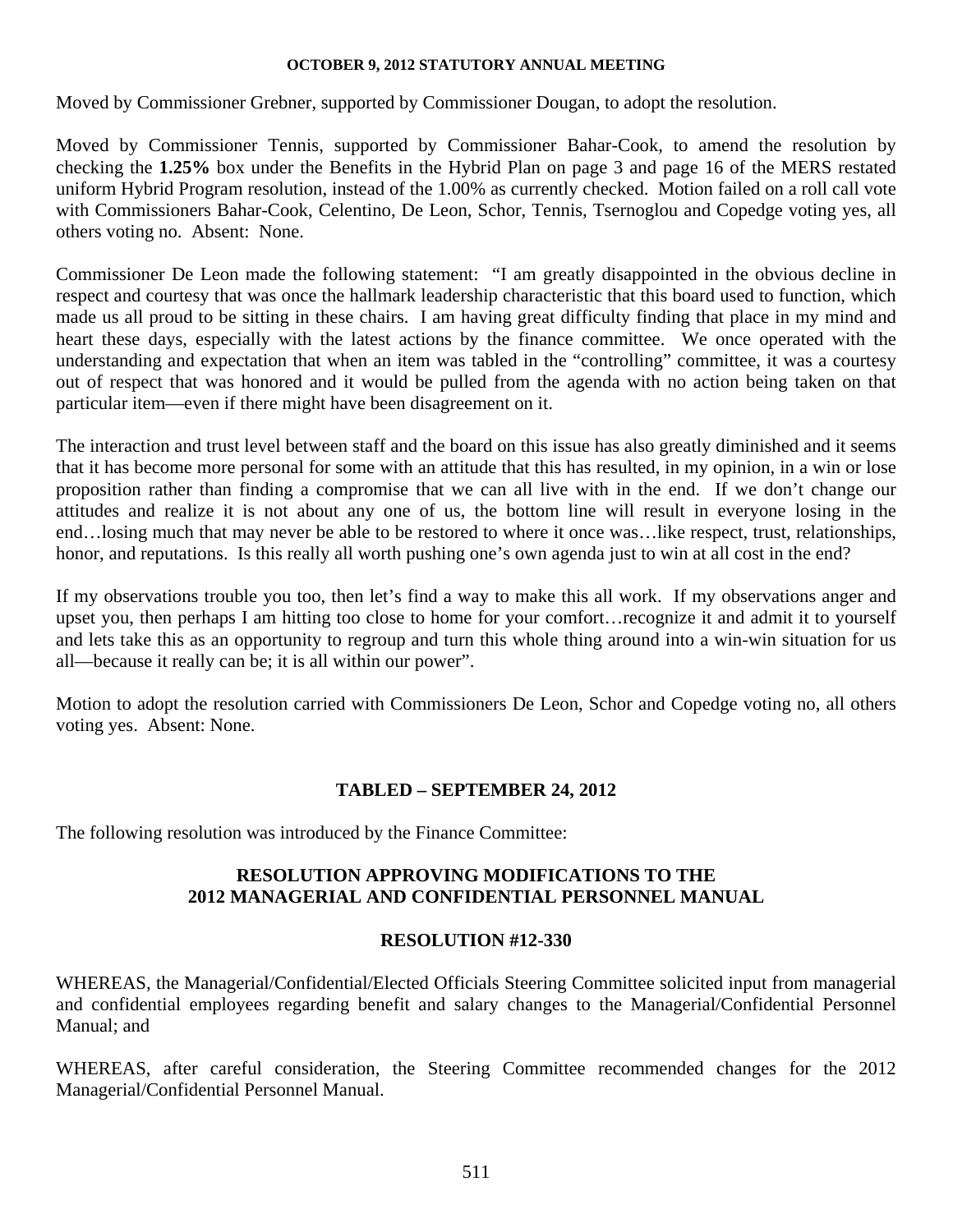THEREFORE BE IT RESOLVED, the Ingham Board of Commissioners approves the following recommendations, as proposed by the Managerial/Confidential/Elected Officials Steering Committee, to the 2012 Managerial and Confidential Employee Personnel Manual as follows:

- 1. Change in language under Purpose and Intent: It is the intent of the Board of Commissioners that this Manual will be amended to equivalently match changes negotiated in collective bargaining agreements, including recognition of the earlier implementation of the 1.8% increase in employee's pension contribution.
- 2. Change in employee contribution toward retirement: Employees hired prior to the effective date of this manual shall contribute an additional 1.8% of gross wages to the employee retirement, increasing the total contribution for Managerial employees to 8.19% and Confidential employees to 7.16%.
- 3. Add new retirement plan: Employees hired on or after the effective date of this manual will be covered by the Municipal Employees' Retirement System's Hybrid Plan - consisting of a Defined Benefit (DB) component with a 1.0% Benefit Multiplier and a Defined Contribution (DC) component with an employer match of the Employee's required 2.5% contribution of the employee's payroll.
- 4. Change in the language under Compensation Plan: 2. Step increases will be subject only to the approval of the immediate supervisor with the exception of those positions reporting directly to the Board of Commissioners or Judges. Those positions include but may not be limited to the Health Officer, Animal Control Director, Veterans Affairs Director, Friend of the Court, Circuit Court Administrator, District Court Administrator and Magistrate, Probate Court Administrator, and the Controller, and must be approved by the appropriate presiding Judge or liaison committee Chairperson of the Board of Commissioners.
- 5. Change in the language under Compensation Plan: 7. Upon justification by the department and approval of the Human Resources Director, a new employee may be started at step 2. At the discretion of the Ingham County Health Department and with the approval of the Human Resources Director, Primary Care Physicians and Dentists may be started at step 5 based on applicable experience.
- 6. Employees hired after the effective date of this manual are not eligible to receive longevity bonus.
- 7. Decrease sick time accruals for employees hired on or after the effective date of this manual as follows: Each full-time employee hired on or after the effective date of this manual shall earn 3.69 hours per pay period. Three quarter-time and part-time employees shall earn 75% and 50% of that amount, respectively.
- 8. Change the donation of sick time to read: A total of 16 sick hours may be donated by an employee under this manual in any department, irrespective of the employee group affiliation or bargaining unit membership.
- 9. Change to Section J (2) regarding if the request for donated sick time is approved by the County Services Committee under the 6 step procedure outlined in the manual and that the Sick Leave Donation Policy may be terminated by County Services Committee, in its discretion, after the expiration of this manual: *New language - Any decision by the County Services Committee shall not be subject to the Complaint Procedure.*
- 10. Change in Retiree Health Insurance: Employee hired on or after the effective date of the manual shall not be eligible for single retiree health insurance coverage until after they reach 60 years of age, subject to the scale based on years of service.

Retirees that purchase dental and vision insurance at group rates and subsequently choose to discontinue the coverage, may not re-enroll.

- 11. Change in vacation leave earned: New employees hired on or after the effective date of this manual shall be subject to the reduced accrual of vacation based on years of service.
- 12. Change in Other Specific Managerial Benefits (Appendix A): Elimination of dry cleaning and laundering allowance and elimination of clothing reimbursement.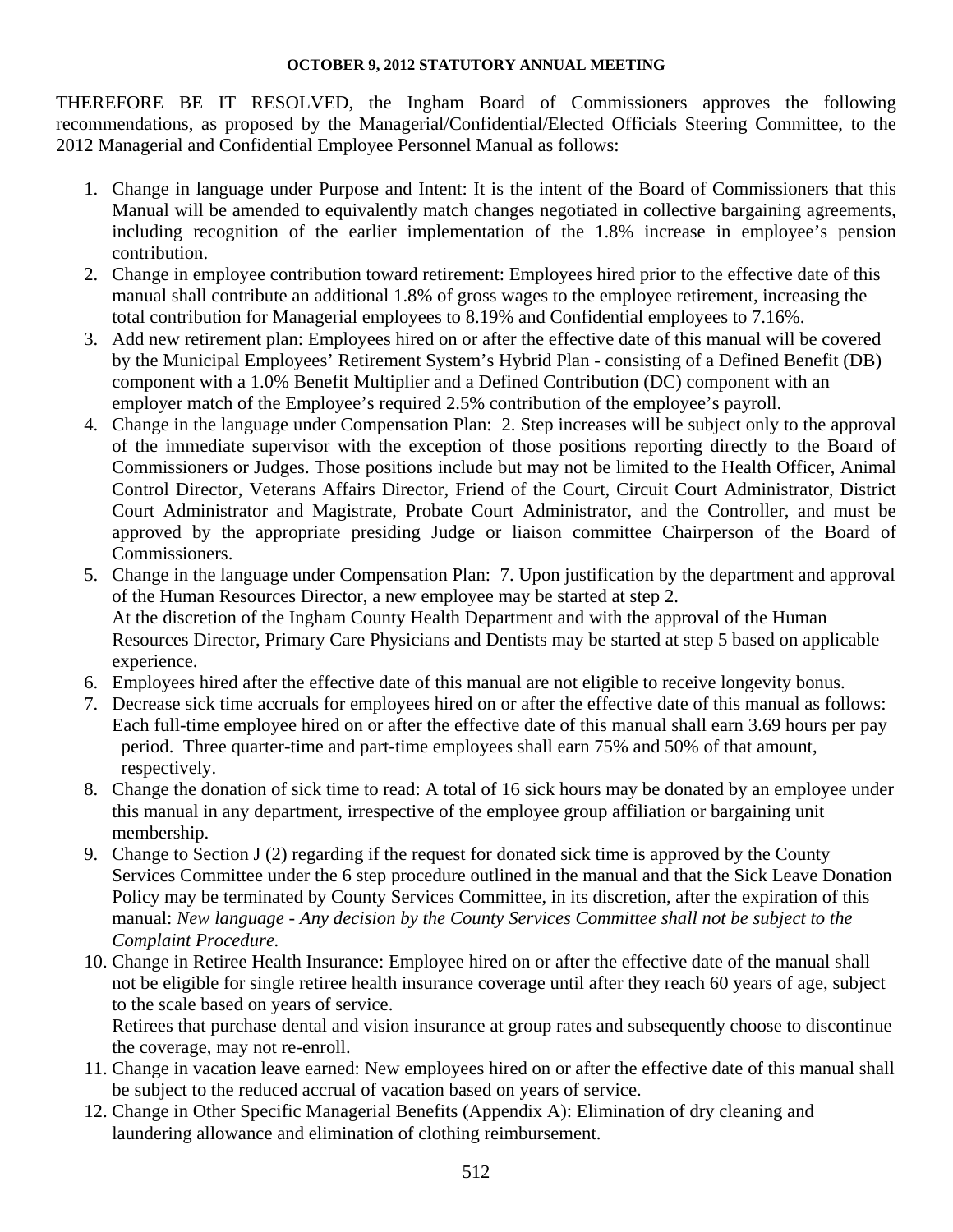Addition of "on-call" language: In accordance with Ingham County Board of Commissioners Resolution #03-042, physicians employed by the County under the Managerial and Confidential Employee Personnel Manual shall participate in "on-call" coverage and shall be paid an "on-call" bonus. The "oncall" bonus shall be paid on quarterly.

- 13. Provide salary increases as follows: There will be no change in the compensation levels reflected in Appendix D for the duration of this manual.
- 14. Change in Appendix C Position Listing Managerial & Confidential Pay Grades. Per the reclassification process as recommended by Human Resources, change the Account Clerk – Parks (position #759014) from MCF Grade 1 to MCF Grade 2, effective upon the adoption of this resolution.
- 15. Change in Appendix C Position Listing Managerial & Confidential Pay Grades. Change the Chief Deputy Treasurer (position #253002) from MCF Grade 11 to MCF Grade 10, effective upon the adoption of this resolution.
- 16. Change in Appendix C Position Listing Managerial & Confidential Pay Grades to include the addition of the following managerial positions due to the addition of the Department of Transportation and Roads: Managing Director, Director of Engineering, Design Engineer, Operations Manager.

BE IT FURTHER RESOLVED, that the Managerial and Confidential Employee Personnel Manual will be effective the date of adoption of this resolution and shall expire on December 31, 2012.

### **COUNTY SERVICES: The County Services Committee tabled this item 9/18/2012**.

**FINANCE: Yeas:** Grebner, McGrain, Nolan, Dougan **Nays:** Tennis, Bahar-Cook. **Absent:** None **Approved 9/19/12** 

Moved by Commissioner Grebner, supported by Commissioner McGrain, to adopt the resolution.

Moved by Commissioner Tennis, supported by Commissioner De Leon, to amend the resolution by making the following changes to number 3:

3. Add new retirement plan: Employees hired on or after the effective date of this manual will be covered by the Municipal Employees' Retirement System's Hybrid Plan - consisting of a Defined Benefit (DB) component with a **1.25%** Benefit Multiplier and a Defined Contribution (DC) component with an employer match of the Employee's required 2.5% contribution of the employee's payroll.

Motion to amend failed on a roll call vote with Commissioners Bahar-Cook, Celention, De Leon, Schafer, Schor, Tennis, Tsernoglou and Copedge voting yes, all others voting no. Absent: None.

Moved by Commissioner De Leon to table the resolution. Motion failed with no support.

Commissioner McGrain called the question.

Commissioner McGrain withdrew call the question.

Motion to adopt the resolution carried on a roll call vote with Commissioners Celention, De Leon, Schafer, Schor, Tennis and Copedge voting no, all others voting yes. Absent: None.

Commissioner Koenig left at 8:00 p.m.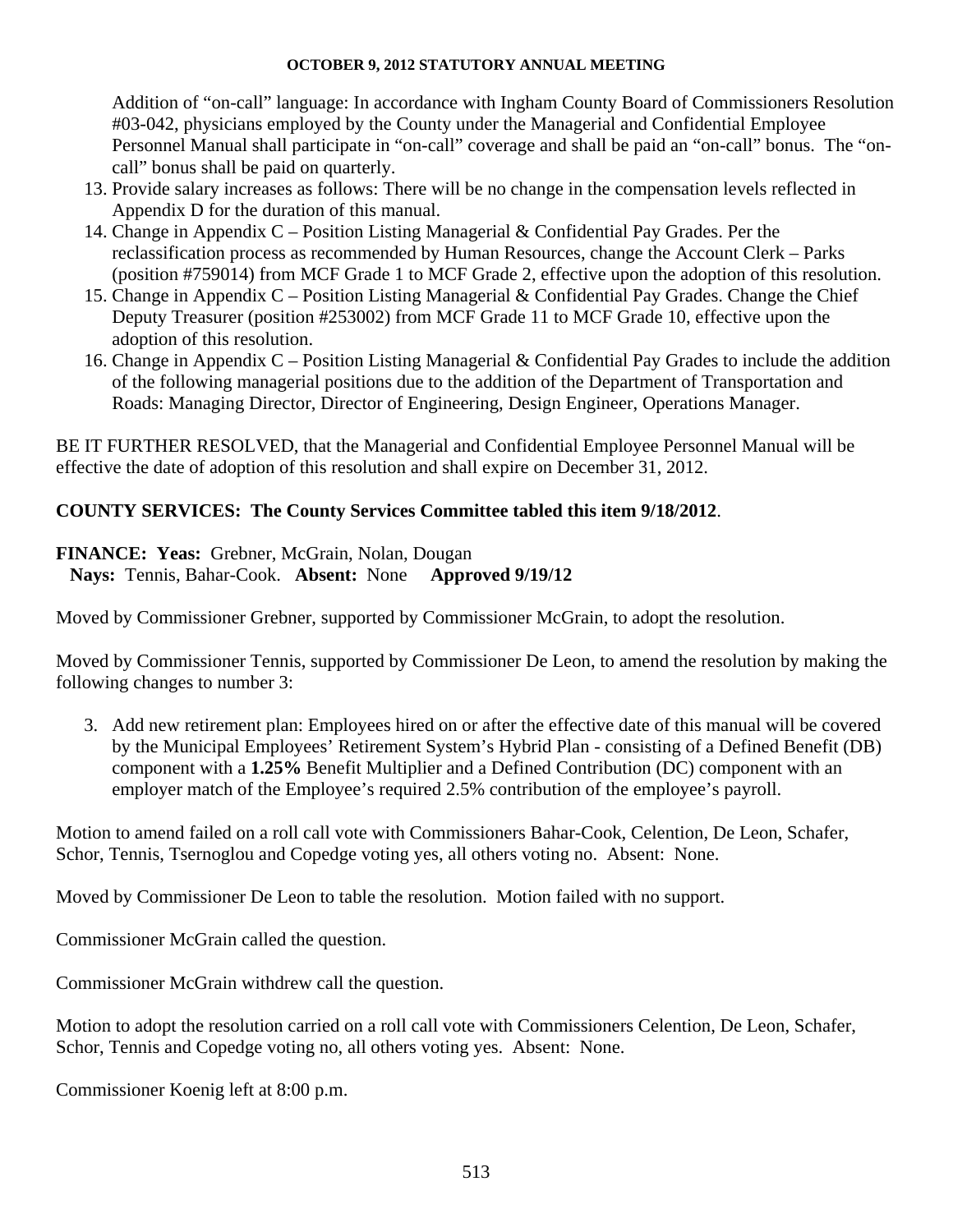### **TABLED – SEPTEMBER 24, 2012**

The following resolution was introduced by the Finance Committee:

### **RESOLUTION AUTHORIZING THE ESTABLISHMENT OF MERS HYBRID PLANS FOR MANAGERIAL AND CONFIDENTIAL EMPLOYEES**

### **RESOLUTION #12-331**

WHEREAS, the County Board of Commissioners has recognized the escalating cost of the current MERS Defined Benefit Plan; and

WHEREAS, the County Board of Commissioners have discussed changes in the MERS pension plans to be provided to Managerial and Confidential Employees hired on or after January 1, 2013; and

WHEREAS, the Human Resources Department has discussed with MERS the establishment of Hybrid Plan for new hires in General Management - division 10 and Confidential - division 01 and prepared the attached MERS mandated resolution forms.

THEREFORE BE IT RESOLVED, that the Ingham County Board of Commissioners authorizes the attached resolutions establishing the MERS Hybrid Pension Plan for Managerial and Confidential Employees hired on or after January 1, 2013**.**

BE IT FURTHER RESOLVED that Mary Lannoye, County Controller is authorized on behalf of the County's retirement system to sign and execute all documents to effectuate and finalize this transaction, subject to prior approval as to form, by legal counsel.

### **COUNTY SERVICES**: **Tabled at County Services 9/18/12**

**FINANCE: Yeas:** Grebner, McGrain, Nolan, Dougan **Nays:** Tennis, Bahar-Cook **Absent:** None **Approved 9/19/12** 

Moved by Commissioner Grebner, supported by Commissioner Vickers, to adopt the resolution.

Commissioner McGrain called the question.

Motion to call the question carried on a roll call vote with Commissioners Bahar-Cook, Celentino, De Leon, Schafer, Schor, Tennis and Copedge voting no, all others voting yes. Absent: Commissioner Koenig.

Moved by Commissioner Schor, supported by Commissioner Grebner, to reconsider. Motion carried on a roll call vote with Commissioners Dougan, Holman, McGrain, Nolan and Vickers voting no, all others voting yes. Absent: Commissioner Koenig.

Motion to adopt the resolution carried on a roll call vote with Commissioners Celentino, De Leon, Schafer, Schor, Tennis, Copedge voting no, all others voting yes. Absent: Commissioner Koenig.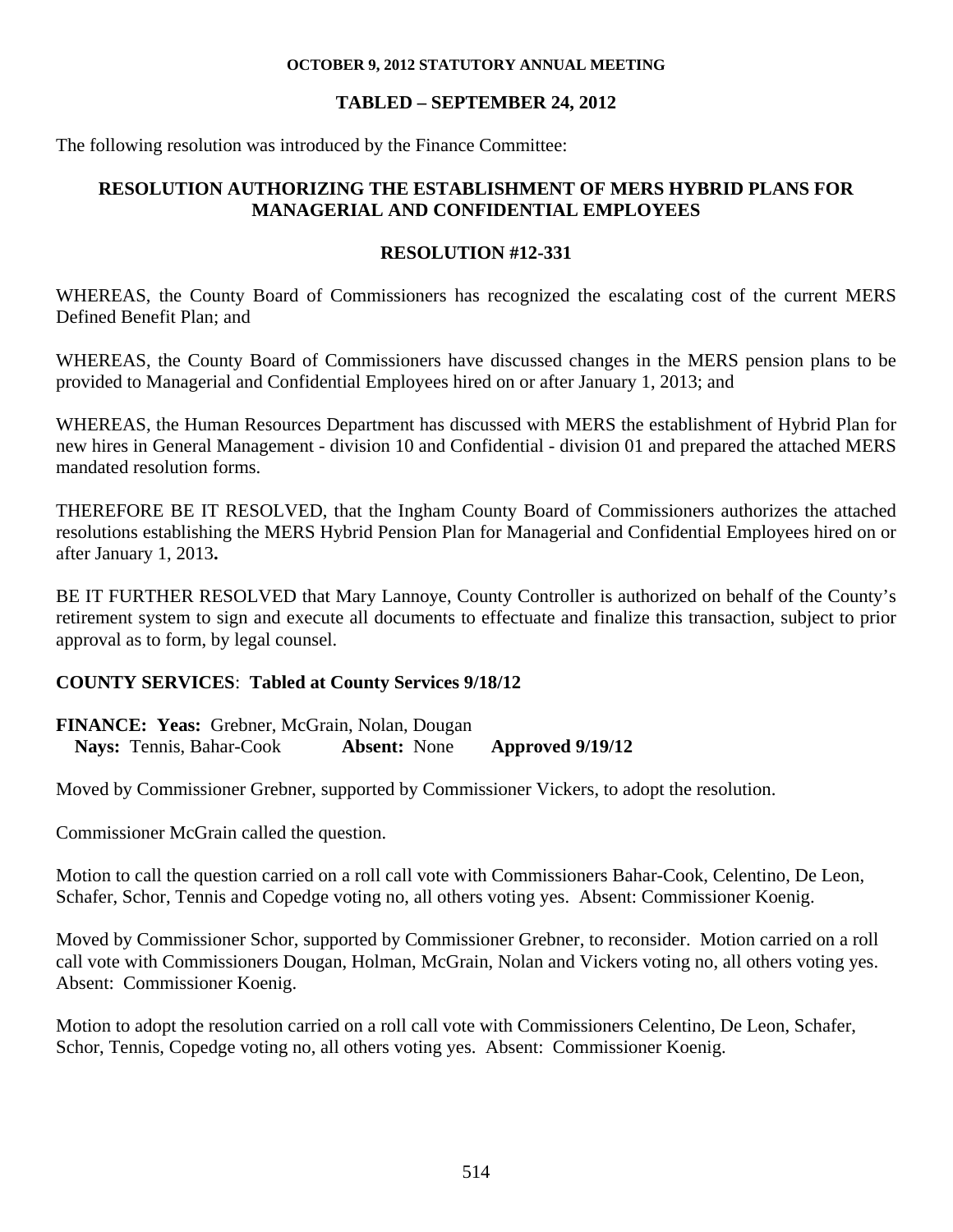The following resolution was introduced by the Human Services Committee:

## **RESOLUTION RECOGNIZING "WORLD FOOD DAY" ON OCTOBER 16, 2012, "NATIONAL FOOD DAY" ON OCTOBER 24, 2012 AND THE RELATED LOCAL EVENTS OF "FOOD FEST 2012" IN INGHAM COUNTY**

# **RESOLUTION #12-332**

WHEREAS, The Food and Agriculture Organization of the United Nations has designated October 16, 2012 as World Food Day; and

WHEREAS, nearly 900 million people are hungry on our planet; and

WHEREAS, World Food Day 2012 focuses on achieving food security by supporting and investing in cooperatives, allowing farmers world-wide to increase food production, market their goods and create jobs, thus improving their livelihood and increasing global food security; and

WHEREAS, the Center for Science in the Public Interest has designated October 24, 2012 as National Food Day; and

WHEREAS, Food Day is a national celebration and a movement for healthy, affordable and sustainable food; and

WHEREAS, Food Day supports the belief that all Americans, regardless of their age or race or income or geographic location, should be able to select healthy diets and avoid obesity, heart disease and other diet-related conditions; and

WHEREAS, the Food Systems Workgroup, a food council working in Ingham County, has as its vision that everyone has access to safe, healthy and affordable food; and

WHEREAS, the Food Systems Workgroup is coordinating a variety of food-related community events called Food Fest 2012 between October 16 and 24, 2012; and

WHEREAS, the goal of the local, national and worldwide events is to draw attention to food security and justice challenges and provide recognition to individuals, groups, businesses and others who are working to overcome these challenges.

THEREFORE BE IT RESOLVED, that the Ingham County Board of Commissioners hereby supports the goals of World Food Day, National Food Day and Food Fest 2012.

BE IT FURTHER RESOLVED, that the Ingham County Board of Commissioners recognizes the efforts of the Food Systems Workgroup to engage Ingham County residents in these designated days and their associated activities.

### **HUMAN SERVICES: Yeas:** Nolan, Tennis, McGrian, Vickers, Dougan **Nays**: None **Absent:** Schor **Approved 10/1/12**

Adopted as part of the consent agenda.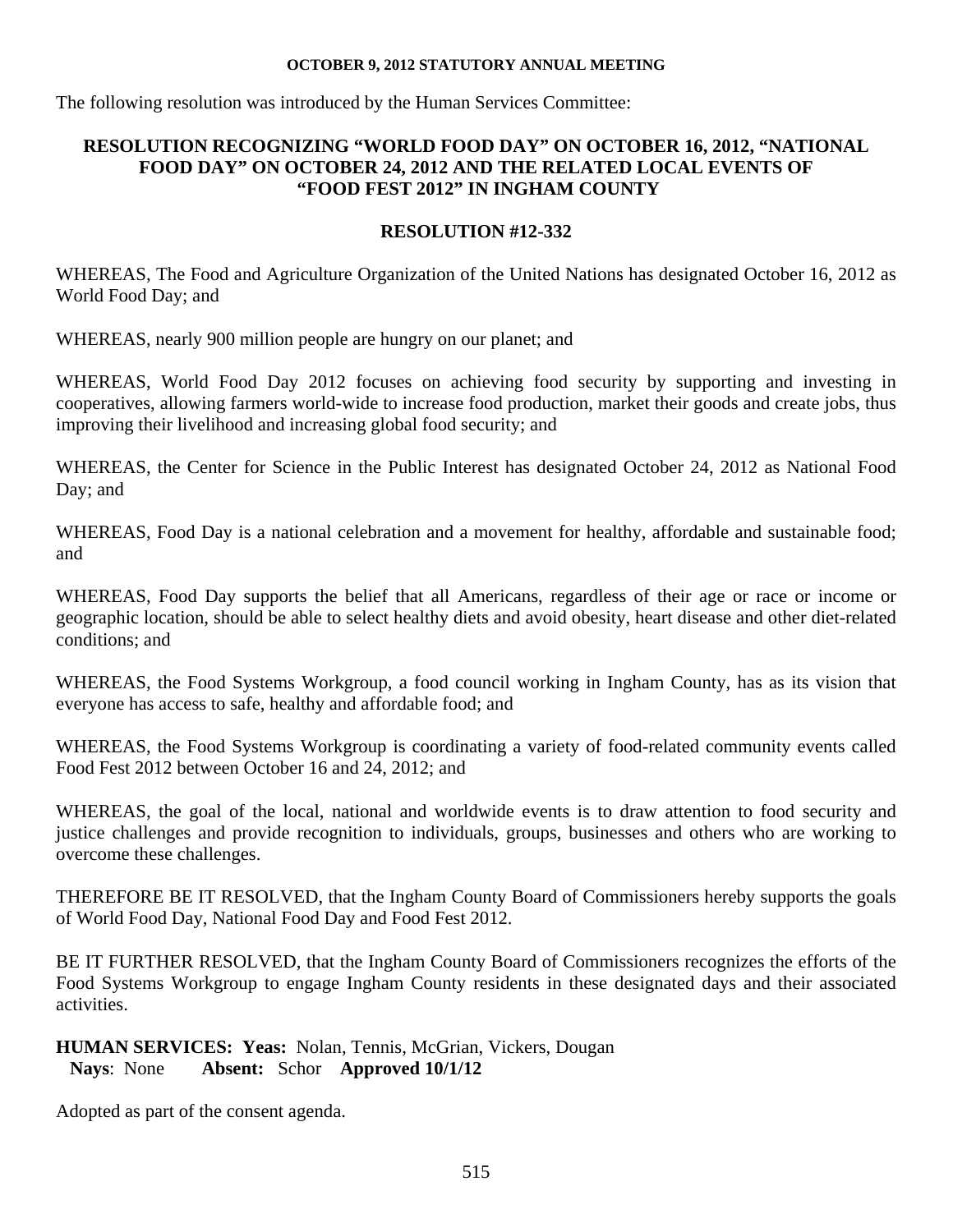The following resolution was introduced by the Human Services Committee:

# **RESOLUTION HONORING CAROLYN REDMAN**

## **RESOLUTION #12-333**

WHEREAS, Carolyn Redman began her career with Ingham County in March, 1989 as a part-time clerk, typist at the Ingham County Health Department; and

WHEREAS, in November 1992, she was promoted to full time status; and

WHEREAS, in September 1994, she was reclassified to an Immunizations Clerk; and

WHEREAS, Carolyn transferred to Health Department Administration in July 1999 where she worked as a parttime secretary/ health administrator; and

WHEREAS, she was reclassified to a full time Plan Management Assistant in December 2002; and

WHEREAS, she was then reclassified to a Plan Management Assistant III in May 2009; and

WHEREAS, Carolyn's most recent position was a Project Specialist for the Ingham Community Health Centers; and

WHEREAS, Carolyn has served as a mentor and role model to many Health Department employees; and

WHEREAS, Carolyn is highly regarded and respected by her coworkers, supervisors and staff; and

WHEREAS, Carolyn Redman has given the Ingham County Health Department and the residents of Ingham County more than 23 years of devoted service.

THEREFORE BE IT RESOLVED, that the Ingham County Board of Commissioners hereby honors Carolyn Redman for her many years of steadfast service to the County of Ingham and for contributions she has made to the Health Department and the Ingham Community Health Centers.

BE IT FURTHER RESOLVED, that the Ingham County Board of Commissioners wishes Carolyn continued success.

**HUMAN SERVICES: Yeas:** Nolan, Tennis, McGrian, Vickers, Dougan **Nays**: None **Absent:** Schor **Approved 10/1/12** 

Adopted as part of the consent agenda.

The following resolution was introduced by the Human Services Committee:

# **RESOLUTION HONORING EMPLOYEES OF THE OTTO COMMUNITY HEALTH CENTER**

# **RESOLUTION #12-334**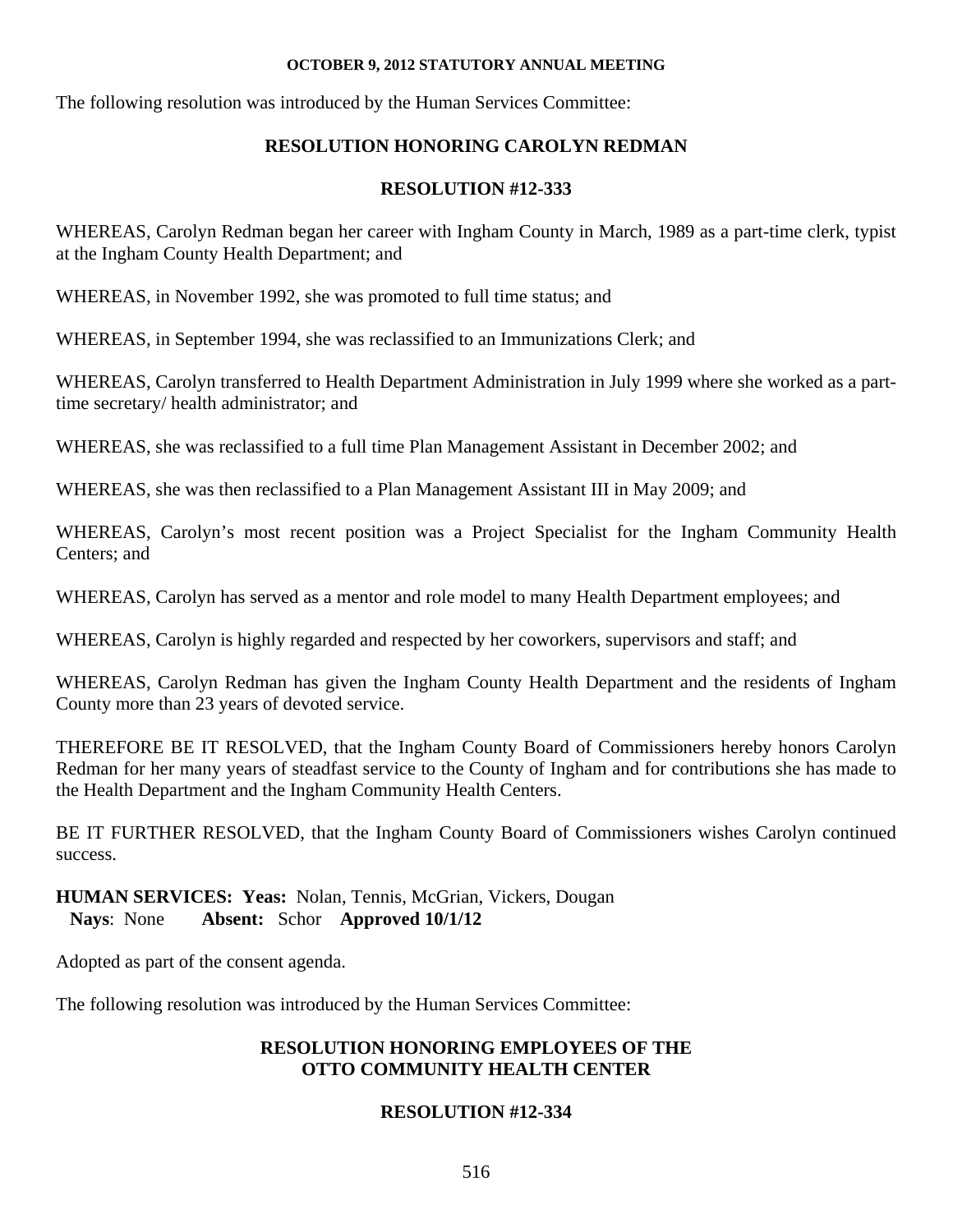WHEREAS, the Otto Community Health Center began providing school-based, primary care services to students of C.W. Otto Middle School and community members in 1996; and

WHEREAS, employees of the Otto Community Health Center fill the need for access to health care and exposure to positive health behavior messages for the young, at-risk student population; and

WHEREAS, a team of individuals who are committed to serving youth provide primary and behavioral health care services to patients of the Otto Community Health Center; and

WHEREAS, to provide a full range of services to youth and community members, employees of the Otto Community Health Center maintain strong collaborative relationships with agencies throughout the community; and

WHEREAS, in 2011, these dedicated employees provided quality primary health care services to 1,076 patients in 3,090 visits.

THEREFORE BE IT RESOLVED, that the Ingham County Board of Commissioners hereby honors all employees of the Otto Community Health Center for their continued service to the youth and community members in Ingham County.

### **HUMAN SERVICES: Yeas:** Nolan, Tennis, McGrian, Vickers, Dougan **Nays**: None **Absent:** Schor **Approved 10/1/12**

Adopted as part of the consent agenda.

The following resolution was introduced by the Human Services Committee:

### **RESOLUTION TO AMEND RESOLUTION #10-394 TO EXTEND THE COOPERATIVE OPERATIONAL AGREEMENT WITH THE INGHAM COMMUNITY HEALTH CENTER BOARD OF DIRECTORS**

### **RESOLUTION #12-335**

WHEREAS, the Ingham County Board of Commissioners authorized the execution of a cooperative operational agreement with the Ingham County Community Health Center Board of Directors for the period of January 1, 2011 through December 31, 2011 in Resolution #10-394; and

WHEREAS, as a Health Center Program Grantee of the U.S. Department of Health and Human Services' Health Resources and Services Administration, the Ingham County Health Department is required by Section 330 of the Public Health Services (PHS) Act to maintain a governing board composed of individuals, a majority of who are being served by the center and, who as a group, represent the individuals being served by the center in terms of demographic factors such as race, ethnicity and sex; and

WHEREAS, as a public entity health department, the Ingham County Health Department may fulfill this requirement with two separate boards; and

WHEREAS, when two boards exist, each board's responsibilities must be specified in writing so that responsibilities for carrying out the governance functions are clearly understood; and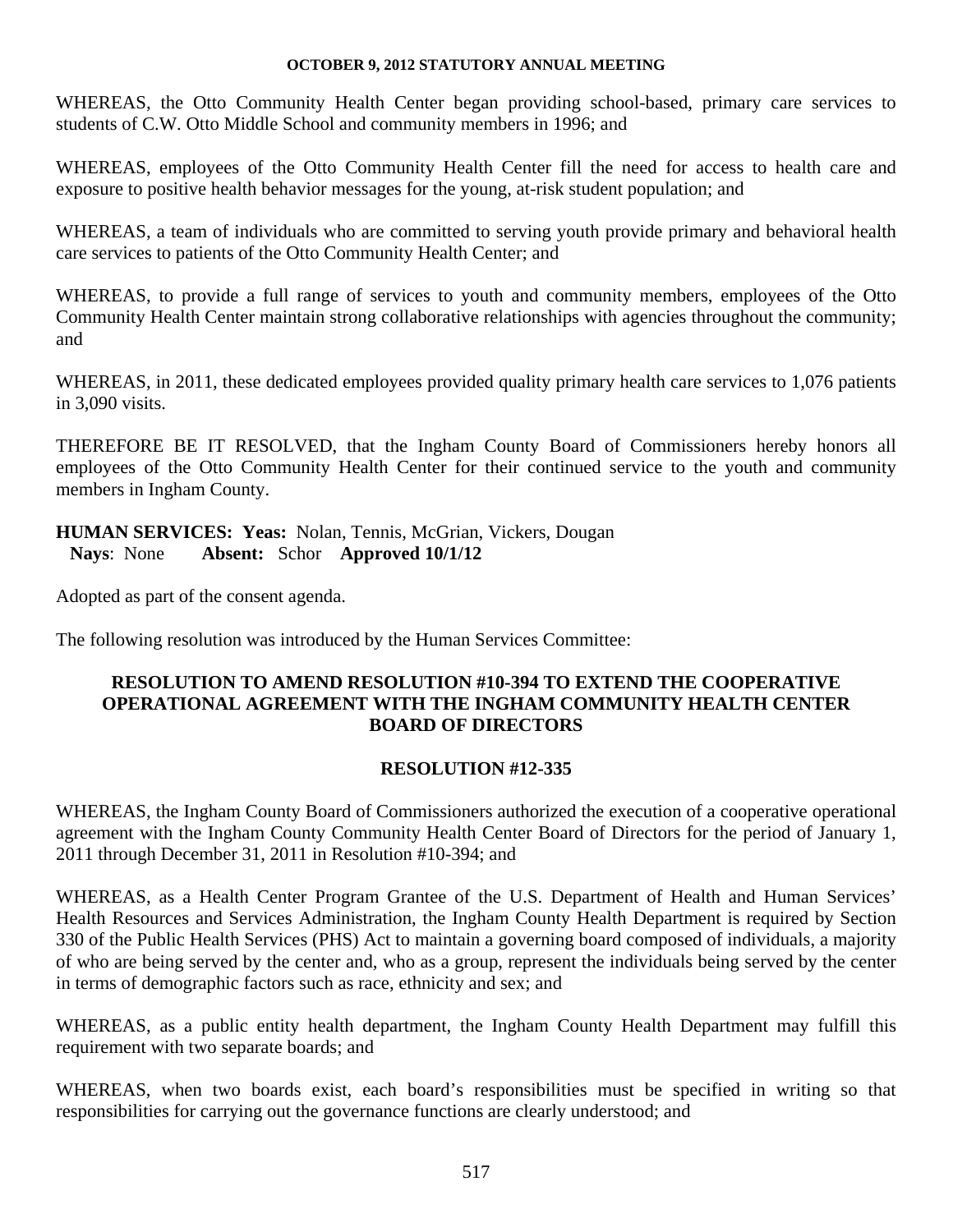WHEREAS, the health center board's functions must, at a minimum, include the:

- selection of services to be provided by the center;
- determination of hours during which such services will be provided;
- approval of the center's annual budget and grant application, and
- approval of the selection and dismissal of the chief executive of the health center; and

WHEREAS, the Health Department fulfills this requirement through a cooperative operational agreement between the Board of Commissioners and the Ingham Community Health Center Board of Directors; and

WHEREAS, the most recent cooperative operational agreement ended December 31, 2011, and

WHEREAS, in order to maintain compliance, the term of this agreement must be extended; and

WHEREAS, the Ingham Community Health Center Board of Directors was advised by the Health Resources and Services Administration that the existing cooperative operational agreement needs to be updated and must be revised to include clearly defined roles and responsibilities of each Board in order to meet the requirements of Section 330 of the PHS Act; and

WHEREAS, the Health Officer recommends that the Board of Commissioners authorize the process to revise the cooperative operational agreement; and

WHEREAS, to maintain compliance while these revisions are made, the Health Officer and the Ingham Community Health Center Board recommend that the Board of Commissioners authorize an amendment to Resolution #10-394 to extend the term of the current agreement through September 30, 2013.

THEREFORE BE IT RESOLVED, that the Ingham County Board of Commissioners hereby authorizes an amendment to Resolution #10-394 to extend the term of the current agreement through September 30, 2013.

BE IT FURTHER RESOLVED, that the Board of Commissioners authorize the process to revise the existing cooperative operational agreement to include clearly defined responsibilities for carrying out the governance functions.

BE IT FURTHER RESOLVED, that the County Clerk and the Chairperson of the Board of Commissioners are hereby authorized to sign the necessary contract documents on behalf of the County after approval as to form by the County Attorney.

### **HUMAN SERVICES: Yeas:** Nolan, Tennis, McGrian, Vickers, Dougan **Nays**: None **Absent:** Schor **Approved 10/1/12**

Adopted as part of the consent agenda.

The following resolution was introduced by the Human Services and Finance Committees:

### **RESOLUTION TO AMEND THE AGREEMENTS WITH THE MICHIGAN PRIMARY CARE ASSOCIATION FOR MEDICAID AND CHIP OUTREACH AND ENROLLMENT SERVICES**

### **RESOLUTION #12-336**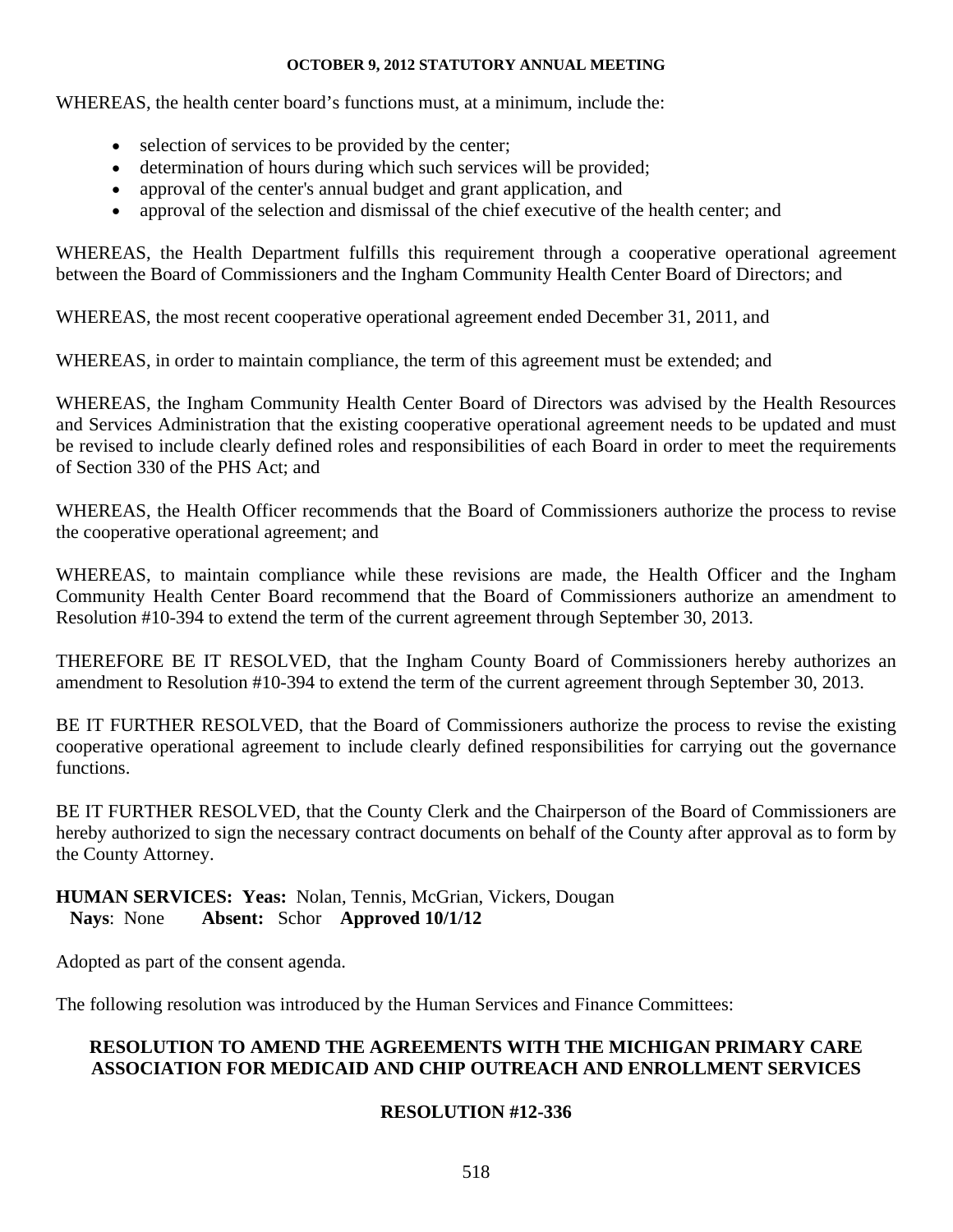WHEREAS, the Michigan Primary Care Association (MPCA) has provided funding to the Ingham County Health Department's Ingham Community Health Centers (Ingham CHC) to provide outreach and enrollment services to children who are uninsured or fail to complete their redetermination application for Medicaid or the Children's Health Insurance Program (Medicaid/CHIP); and

WHEREAS, the Board of Commissioners authorized an agreement and Business Associate Agreement with MPCA to provide these services in Resolution #11-393; and

WHEREAS, MPCA has requested to provide additional funding under the agreement and to extend the time period for both agreements.

THEREFORE BE IT RESOLVED, that the Ingham County Board of Commissioners authorizes an amendment to the agreement with MPCA to support outreach and enrollment services to children who are uninsured or fail to complete their redetermination for Medicaid/CHIP.

BE IT FURTHER RESOLVED, that the Board of Commissioners accept up to \$18,826 of additional funding bringing the total amount of the agreement up to \$33,892.

BE IT FURTHER RESOLVED, that the agreements are extended through August 17, 2013.

BE IT FURTHER RESOLVED, that the Controller/Administrator is authorized to make the necessary budget adjustments, and the Purchasing Department is authorized to issue any necessary purchase orders or purchase items needed.

BE IT FURTHER RESOLVED, that the County Clerk and the Chairperson of the Board of Commissioners are hereby authorized to sign the documents on behalf of the County after approval as to form by the County Attorney.

**HUMAN SERVICES: Yeas:** Nolan, Tennis, McGrian, Vickers, Dougan **Nays**: None **Absent:** Schor **Approved 10/1/12** 

**FINANCE: Yeas:** Grebner, McGrain, Nolan, Bahar-Cook, Tennis, Dougan  **Nays:** None **Absent:** None **Approved 10/3/12** 

Adopted as part of the consent agenda.

The following resolution was introduced by the Human Services and Finance Committees:

### **RESOLUTION TO AUTHORIZE 2012-2013 PUBLIC HEALTH SERVICE AGREEMENT WITH THE INGHAM HEALTH PLAN CORPORATION**

### **RESOLUTION #12-337**

WHEREAS, the Ingham Health Plan Corporation (IHPC) has historically contracted with Ingham County to purchase services to serve low-income populations in Ingham County; and

WHEREAS, the IHPC proposes to contract with Ingham County to purchase services from the Ingham County Health Department during the period October 1, 2012 through September 30, 2013; and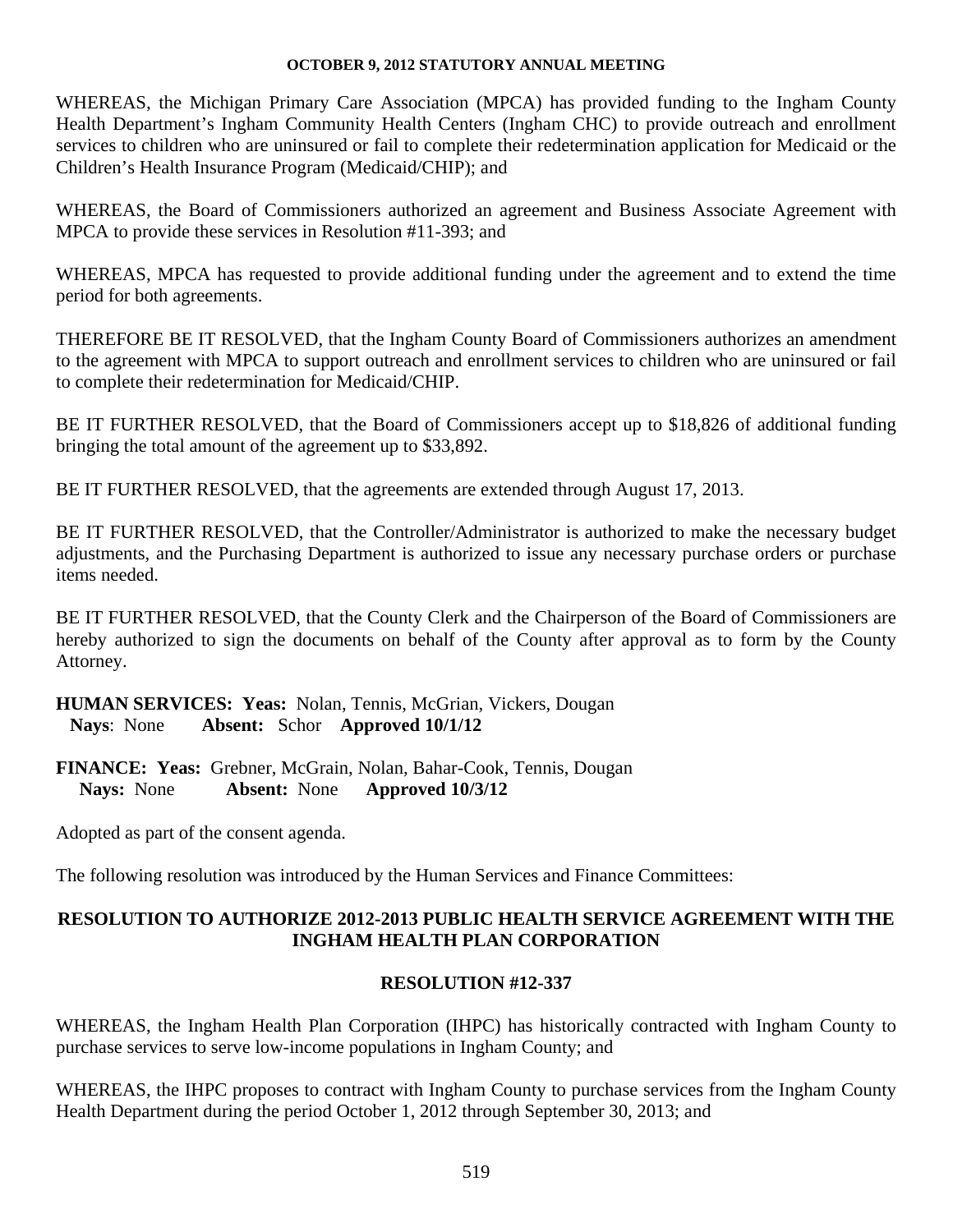WHEREAS, the Health Officer has recommended that the Board of Commissioners authorize a Public Health Services Agreement with the Ingham Health Plan Corporation.

THEREFORE BE IT RESOLVED, that the Ingham County Board of Commissioners authorizes a Public Health Services Agreement, for up to \$2,581,683.00, with the Ingham Health Plan Corporation, through which the IHPC will purchase from Ingham County the following public health services:

Public Health Nursing Adult Dental Outreach and Enrollment Support for the Ingham Community Health Center Network

BE IT FURTHER RESOLVED, that the period of the agreement shall be October 1, 2012 through September 30, 2013.

BE IT FURTHER RESOLVED, that the County Clerk and the Chairperson of the Board of Commissioners are hereby authorized to sign the necessary contract documents on behalf of the County after approval as to form by the County Attorney.

**HUMAN SERVICES: Yeas:** Nolan, Tennis, McGrian, Vickers, Dougan **Nays**: None **Absent:** Schor **Approved 10/1/12** 

**FINANCE: Yeas:** Grebner, McGrain, Nolan, Bahar-Cook, Tennis, Dougan  **Nays:** None **Absent:** None **Approved 10/3/12** 

Adopted as part of the consent agenda.

The following resolution was introduced by the Human Services and Finance Committees:

### **RESOLUTION TO AMEND THE CONTRACT WITH JOHO TECHNOLOGIES, INC.**

### **RESOLUTION #12-338**

WHEREAS, the Ingham County Health Department Health Plan Management Services (HPMS) provides administrative support to the Ingham Health Plan Corporation and to 14 other County Health Plans; and

WHEREAS, services include requesting and receiving provider refund checks for County Health Plan members who receive Medicaid and other coverage retroactively; and

WHEREAS, Resolution #06-201 authorized the Health Department to enter into an agreement with JoHo Technologies, Inc. for the time period of October 1, 2006 through September 30, 2009; and

WHEREAS, Resolution #09-306 authorized the extension of all terms and conditions of the agreement for the time period of October 1, 2009 through September 30, 2012; and

WHEREAS, HPMS has utilized JoHo Technologies, Inc. to provide document imaging, storage, and retrieval services to make the refund check process more efficient and electronic; and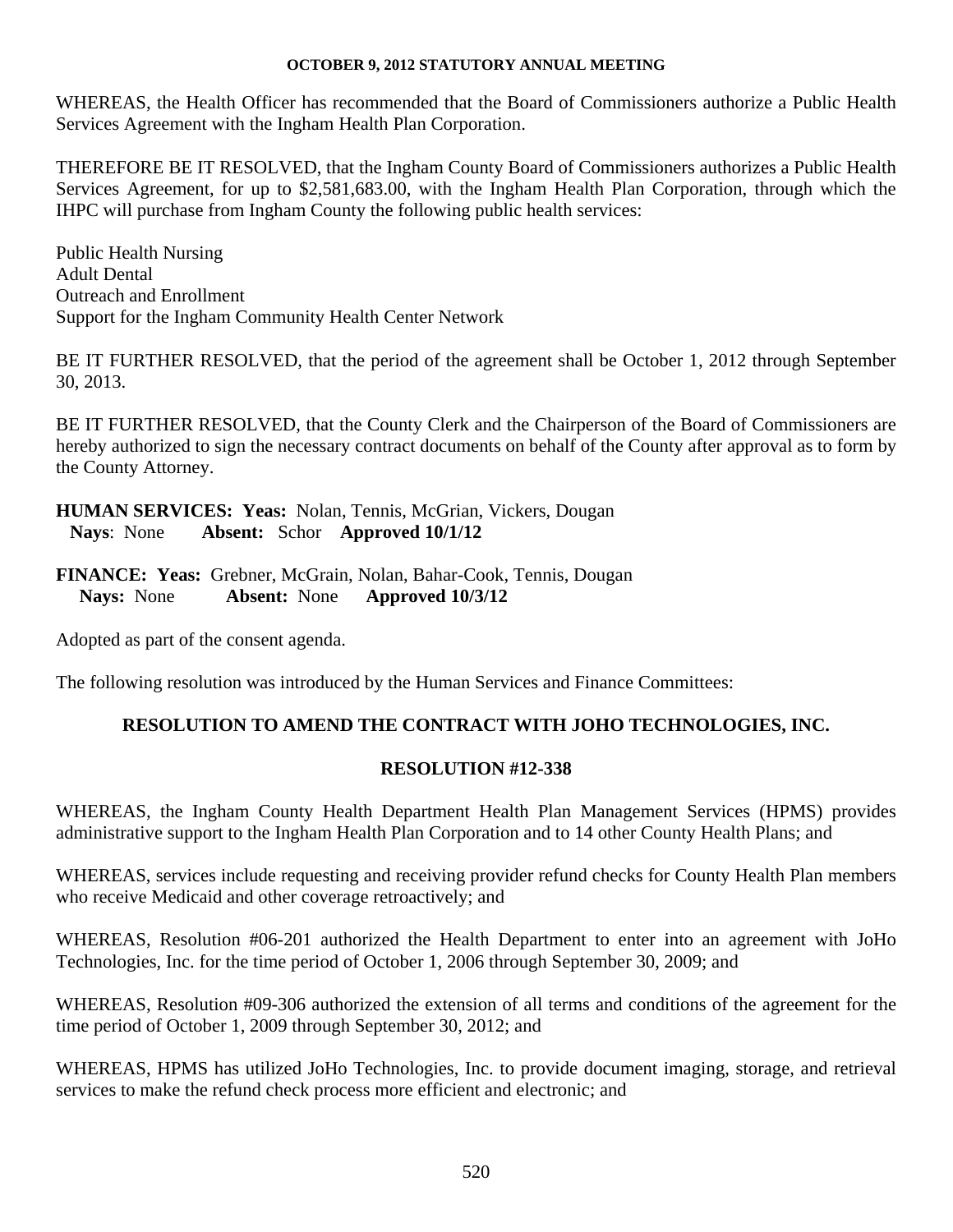WHEREAS, the Health Officer has recommended that the Board of Commissioners authorize an amendment for the time period of October 1, 2012 through September 30, 2015; and

WHEREAS, all other terms and conditions remain unchanged.

THEREFORE BE IT RESOLVED, that the Ingham County Board of Commissioners authorizes an amendment to the services contract with JoHo Technologies, Inc. of Grand Ledge, Michigan.

BE IT FURTHER RESOLVED, that the amendment shall extend all terms and conditions of the current agreement and shall be for the time period October 1, 2012 through September 30, 2015.

BE IT FURTHER RESOLVED, that the Ingham County Board Chairperson is authorized to sign the amendment after review by the County Attorney.

**HUMAN SERVICES: Yeas:** Nolan, Tennis, McGrian, Vickers, Dougan **Nays**: None **Absent:** Schor **Approved 10/1/12** 

**FINANCE: Yeas:** Grebner, McGrain, Nolan, Bahar-Cook, Tennis, Dougan  **Nays:** None **Absent:** None **Approved 10/3/12** 

Adopted as part of the consent agenda.

The following resolution was introduced by the Human Services and Finance Committees:

### **RESOLUTION TO AUTHORIZE AN EXTENDED AGREEMENT WITH MIDLAND COUNTY EDUCATIONAL SERVICES AGENCY FOR SERVICES ASSOCIATED WITH THE GREAT START REGIONAL CHILD CARE RESOURCE CENTER**

### **RESOLUTION #12-339**

WHEREAS, since 2009 an agreement was authorized with Midland County Educational Services Agency (MCESA) to develop the Great Start Central Region Child Care Quality Implementation Plan (the Plan); and

WHEREAS, in Resolution #12-14 an agreement was authorized to continue administration of the Central and Eastern Regions through March 31, 2012; and

WHEREAS, MCESA has proposed a 30 day extension (April 1 – 30, 2012) to continue the administration of the Central Region; and

WHEREA, MCESA has proposed a new agreement (May 1 – September 30, 2012) to continue the administration of the Central Region; and

WHEREAS, MCESA shall pay Ingham County up to \$196,225 (\$35,360 + \$160,895) for this work; and

WHEREAS, the terms of the Extension and Agreement shall be April 1 through April 30, 2012 and May 1, 2012 through September 30, 2012; and

WHEREAS, the Health Department's 2012 Budget anticipates providing these services and receiving these funds; and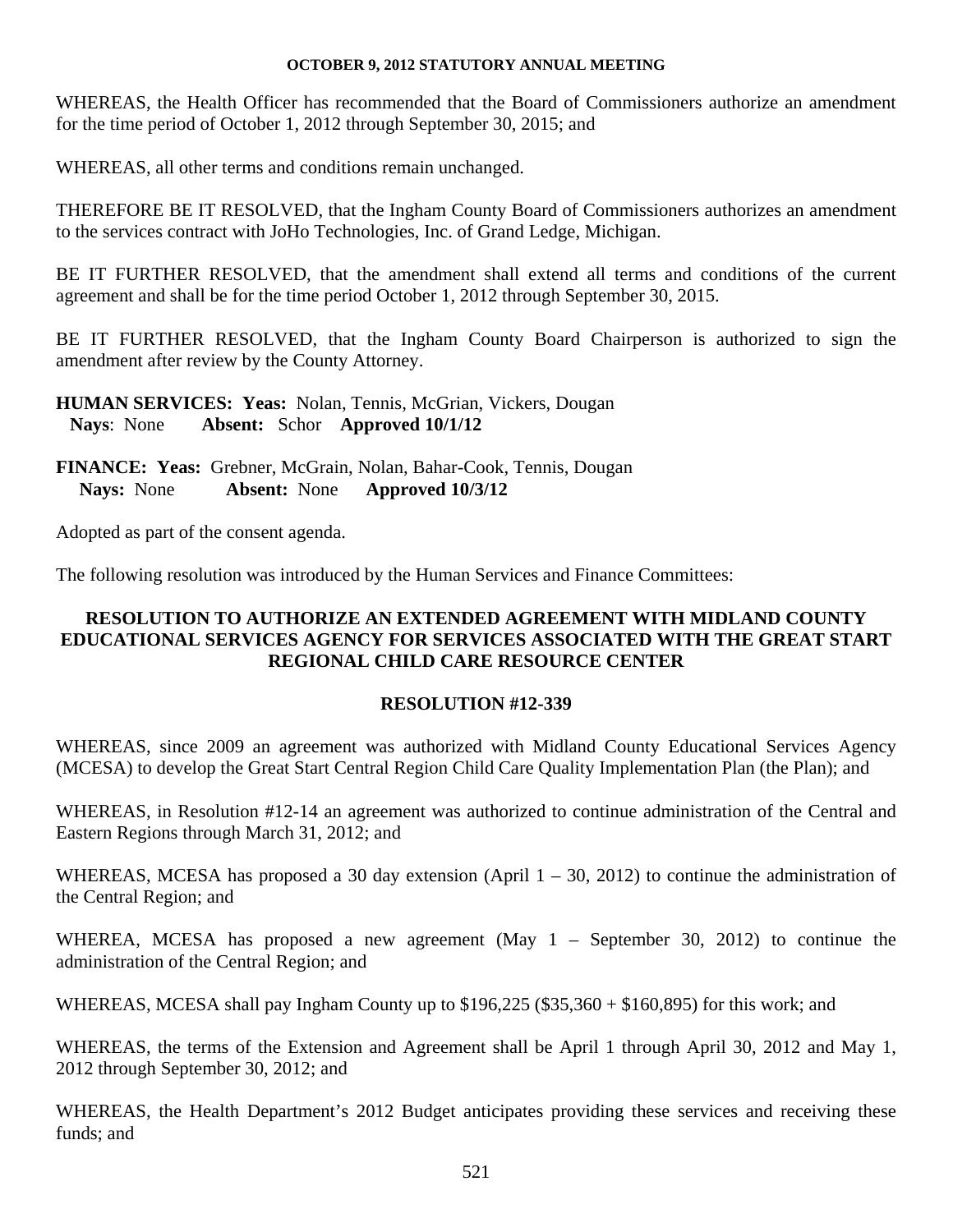WHEREAS, the Health Officer recommends that the Board of Commissioners authorize agreements with Midland County Educations Services Agency (MCESA) for the periods April 1 through April 30, 2012, and May 1, 2012 through September 30, 2012.

THEREFORE BE IT RESOLVED, that the Ingham County Board of Commissioners authorizes the agreements with Midland County Educational Services Agency (MCESA) to administer the Central Region Child Care Quality Implementation Plans.

BE IT FURTHER RESOLVED, that MCESA shall reimburse Ingham County up to \$196,255 for these services.

BE IT FURTHER RESOLVED, that the terms of the Extension and Agreement shall be April 1 through April 30, 2012 and May 1, 2012 through September 30, 2012.

BE IT FURTHER RESOLVED, that the Board Chairperson is authorized to sign the agreement after review by the County Attorney.

**HUMAN SERVICES: Yeas:** Nolan, Tennis, McGrian, Vickers, Dougan **Nays**: None **Absent:** Schor **Approved 10/1/12** 

**FINANCE: Yeas:** Grebner, McGrain, Nolan, Bahar-Cook, Tennis, Dougan  **Nays:** None **Absent:** None **Approved 10/3/12** 

Adopted as part of the consent agenda.

The following resolution was introduced by the Judiciary and Finance Committees:

### **RESOLUTION AUTHORIZING ACCEPTANCE OF A MICHIGAN DRUG COURT GRANT FOR THE INGHAM COUNTY FAMILY DEPENDENCY TREATMENT COURT**

### **RESOLUTION #12-340**

WHEREAS, the Michigan Drug Court Grant program, administered by the State Court Administrative Office, has awarded a grant in the amount of \$45,000 to the Ingham County Circuit Court's Family Dependency Treatment Court for purposes of eliminating barriers to treatment as well as continuing funding a position; and

WHEREAS, the Family Dependency Treatment Court handles cases involving parents of children petitioned to the Court for abuse and or neglect and the parent's primary issue is substance abuse; and

WHEREAS, the barriers affected with this grant will include transportation, rewards and incentives, therapeutic parenting time, substance testing, cognitive behavioral therapy, relapse prevention programming, in-patient treatment; and

WHEREAS, the grant award also includes money to continue the funding of a Family Dependency Treatment Court Program Assistant who will work with the Coordinator and Case Managers of the program to ensure the specialty court participants attend testing and treatment, receive incentives and rewards, have additional professional contacts when needed and assist in data collection and input; and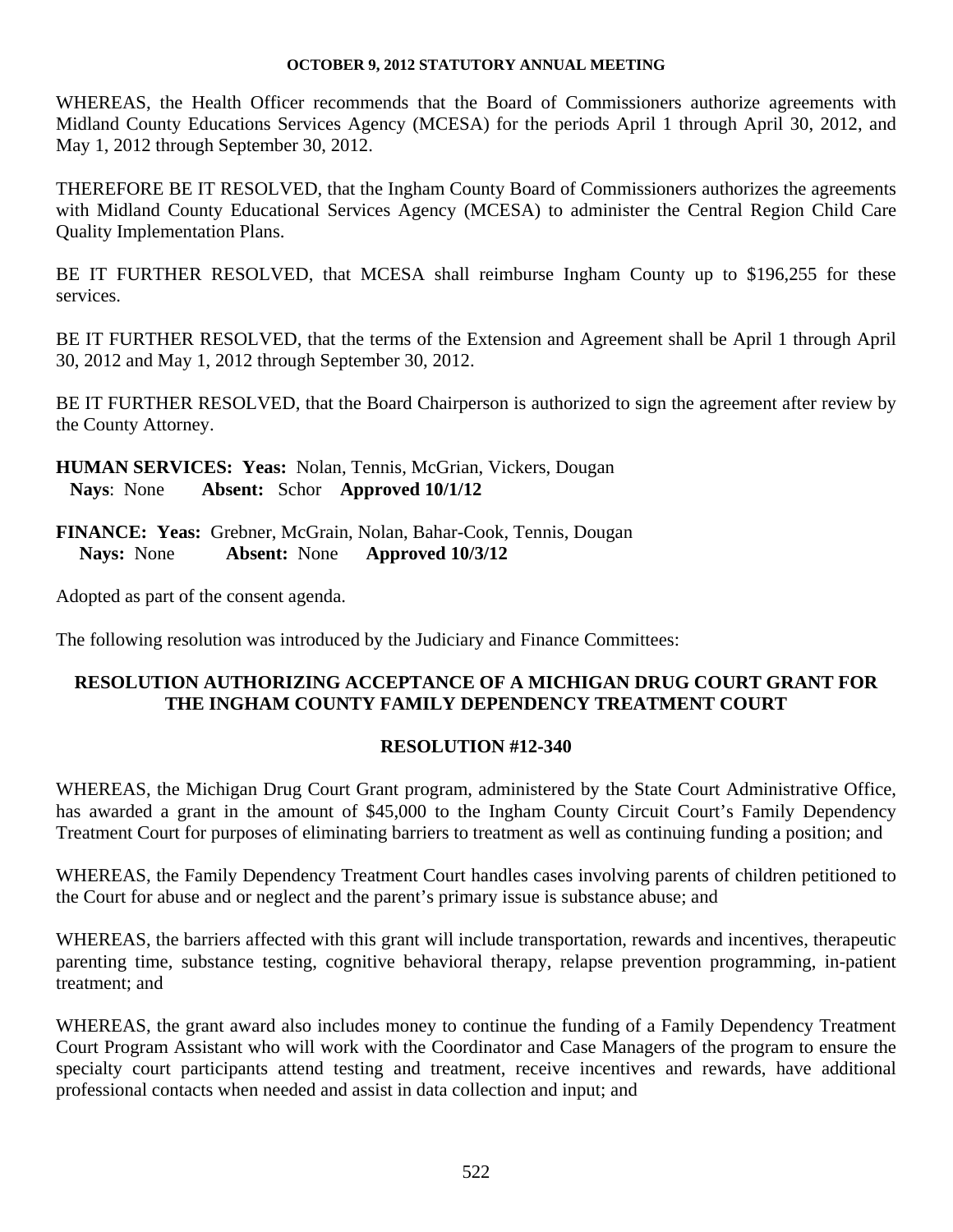WHEREAS, the FDTC Program Assistant position has been determined by Ingham County's Human Resource Department to be a Special Part Time position without benefits at a UAW B pay grade and will be funded for the duration of the grant which ends September 30, 2013; and

WHEREAS, the grant award will pay for up to three employees to attend the annual Drug Court conference held in Lansing, Michigan in 2013; and

WHEREAS, the acceptance of this award is recommended to the Ingham County Board of Commissioners in order to enhance the work of the Family Dependency Treatment Court.

THEREFORE BE IT RESOLVED, the Ingham County Board of Commissioners hereby authorizes accepting a grant from the Michigan Drug Court Grant Program to the Ingham County Circuit Court's Family Dependency Treatment Court for the sum of \$45,000 for the purposes of eliminating barriers to treatment, providing rewards and incentives, participation in the annual Drug Court conference and continued employment of a Special Part Time Family Dependency Treatment Court Program Assistant Grant position without benefits at a UAW B pay grade for the time period of October 1, 2012 through September 30, 2013.

BE IT FURTHER RESOLVED, that a grant subcontract with Dr. Kathleen Burns Jager, PH.D., LMFT, LLP is authorized to provide therapeutic parenting time at a cost of \$63.00 per hour, not to exceed \$10,000 for the duration of this grant period.

BE IT FURTHER RESOLVED, that a grant subcontract with the National Council on Alcoholism is authorized to provide cognitive behavioral therapy/relapse prevention programming at a cost of \$25.00 per person, per session, not to exceed \$10,000 for the duration of this grant period; and to provide in-patient treatment services not to exceed a total of \$2,800 for the duration of this grant period.

BE IT FURTHER RESOLVED, that a grant subcontract with House Arrest Services is authorized to provide substance abuse monitoring at a cost of \$25.00 activation & \$9.50/day for SCRAM alcohol tether and \$7.00/day for the MEMS3000 in home PBT machine, not to exceed \$9,000 for the duration of this grant period.

BE IT FURTHER RESOLVED, that a grant subcontract with the Alcohol Drug Administrative Monitoring Inc. (ADAM) is authorized to provide substance abuse testing at a cost of \$25 for EtG tests, \$40 for K2 tests, and \$37 for mouth swabs not to exceed \$2,500 for the duration of this grant period.

BE IT FURTHER RESOLVED, that a grant subcontract with the Smithey Services is authorized to provide in home drug testing at a cost of \$62.00 per test, not to exceed \$1,000 for the duration of this grant period.

BE IT FURTHER RESOLVED, that the Ingham County Board of Commissioners authorizes the Board Chairperson and the County Clerk to sign any necessary contract documents that are consistent with this resolution and approved as to form by the County Attorney.

 BE IT FURTHER RESOLVED, that the Controller/Administrator is directed to make the necessary adjustments to the 2012 and 2013 Circuit Court Family Division budget and Position Allocation List.

**JUDICIARY: Yeas:** Koenig, Bahar-Cook, Holman, Tsernoglou, Schafer, Dragonetti **Nays**: None **Absent:** None **Approved 9/27/12**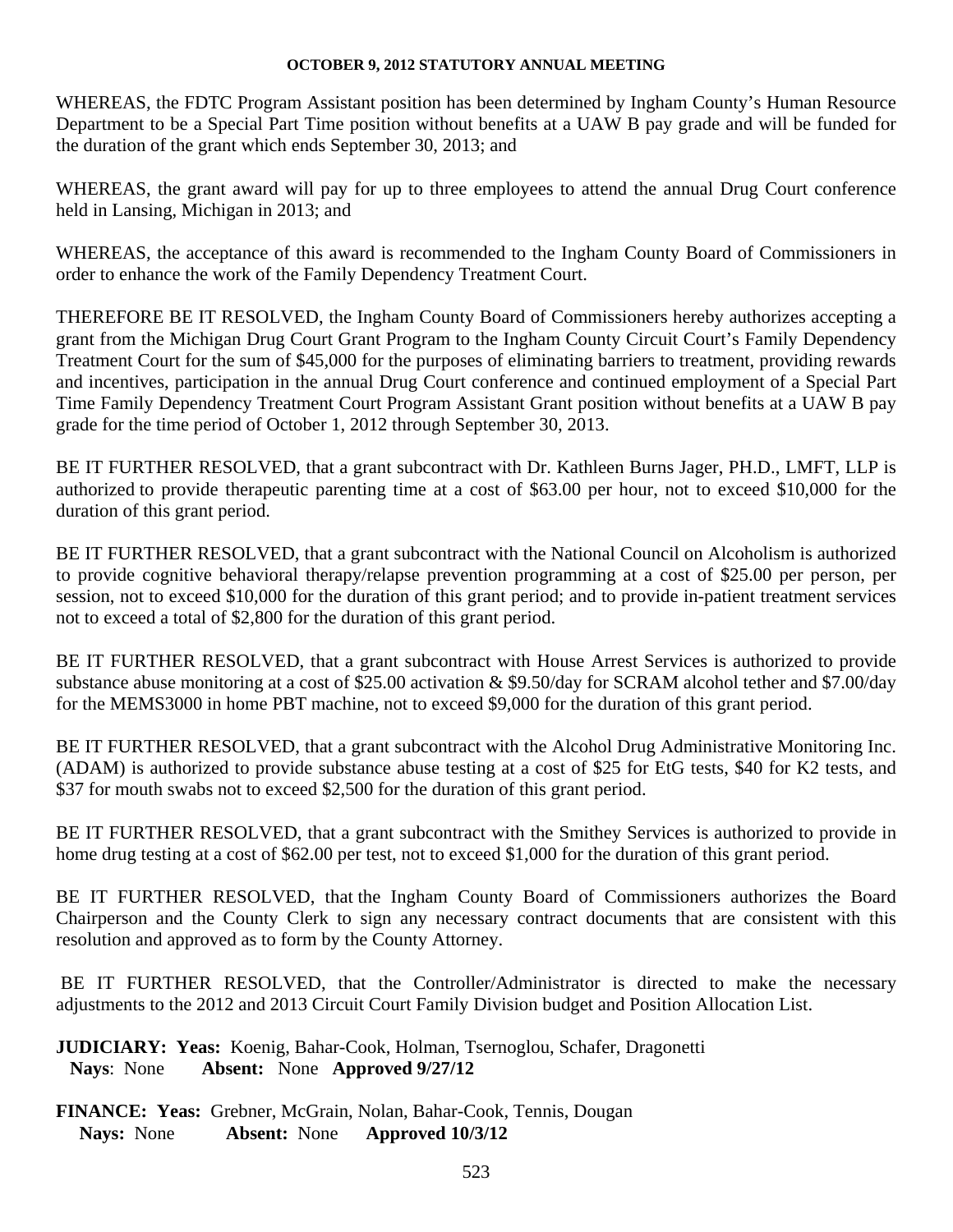Adopted as part of the consent agenda.

The following resolution was introduced by the Judiciary and Finance Committees:

### **RESOLUTION AUTHORIZING 2013 AGREEMENTS FOR JUVENILE JUSTICE COMMUNITY AGENCIES**

### **RESOLUTION #12-341**

WHEREAS, a Juvenile Millage was approved by the voters of Ingham County in November of 2002, then renewed in 2006 and 2012 for the purpose of funding an increase to Ingham County's capacity to detain and house juveniles who are delinquent or disturbed, and to operate new and existing programs for the treatment of such juveniles; and

WHEREAS, the Ingham County Board of Commissioners established a Juvenile Justice Community Agency Process, through Resolution #12-237 reserving a pool of Juvenile Justice Millage funds, to seek and fund proposals from qualified vendors to increase the capacity of the county juvenile justice system for the treatment of delinquent and disturbed youth which the County believes to be consistent with the provisions of the millage proposal approved by the voters; and

WHEREAS, the County has received applications for the 2013 Juvenile Justice Community Agency Process.

THEREFORE BE IT RESOLVED, that the Ingham County Board of Commissioners hereby directs the County Attorney to draft contracts for the period of January 1, 2013 through December 31, 2013, for each Community Agency listed below in accordance with the dollar amounts allocated in the 2013 Budget as stated below, and for the services to Ingham County residents previously approved by the Judiciary Committee:

| Child and Family Services Capital Area                | \$46,500 |
|-------------------------------------------------------|----------|
| <b>Resolution Services Center of Central Michigan</b> | \$23,500 |
| Lansing Teen Court                                    | \$30,000 |

BE IT FURTHER RESOLVED, that the Board Chairperson and County Clerk are authorized to sign the necessary contracts documents consistent with this resolution and approved as to form by the County Attorney.

**JUDICIARY: Yeas:** Koenig, Bahar-Cook, Holman, Tsernoglou, Schafer, Dragonetti **Nays**: None **Absent:** None **Approved 9/27/12** 

**FINANCE: Yeas:** Grebner, McGrain, Nolan, Bahar-Cook, Tennis, Dougan  **Nays:** None **Absent:** None **Approved 10/3/12** 

Adopted as part of the consent agenda.

The following resolution was introduced by the Law Enforcement and Finance Committees:

### **RESOLUTION AUTHORIZING THE L3 COMMUNICATIONS ANNUAL 2012-2013 MAINTENANCE CONTRACT FOR THE INGHAM COUNTY SHERIFF'S OFFICE DIGITAL IN CAR CAMERA SYSTEM**

### **RESOLUTION #12-342**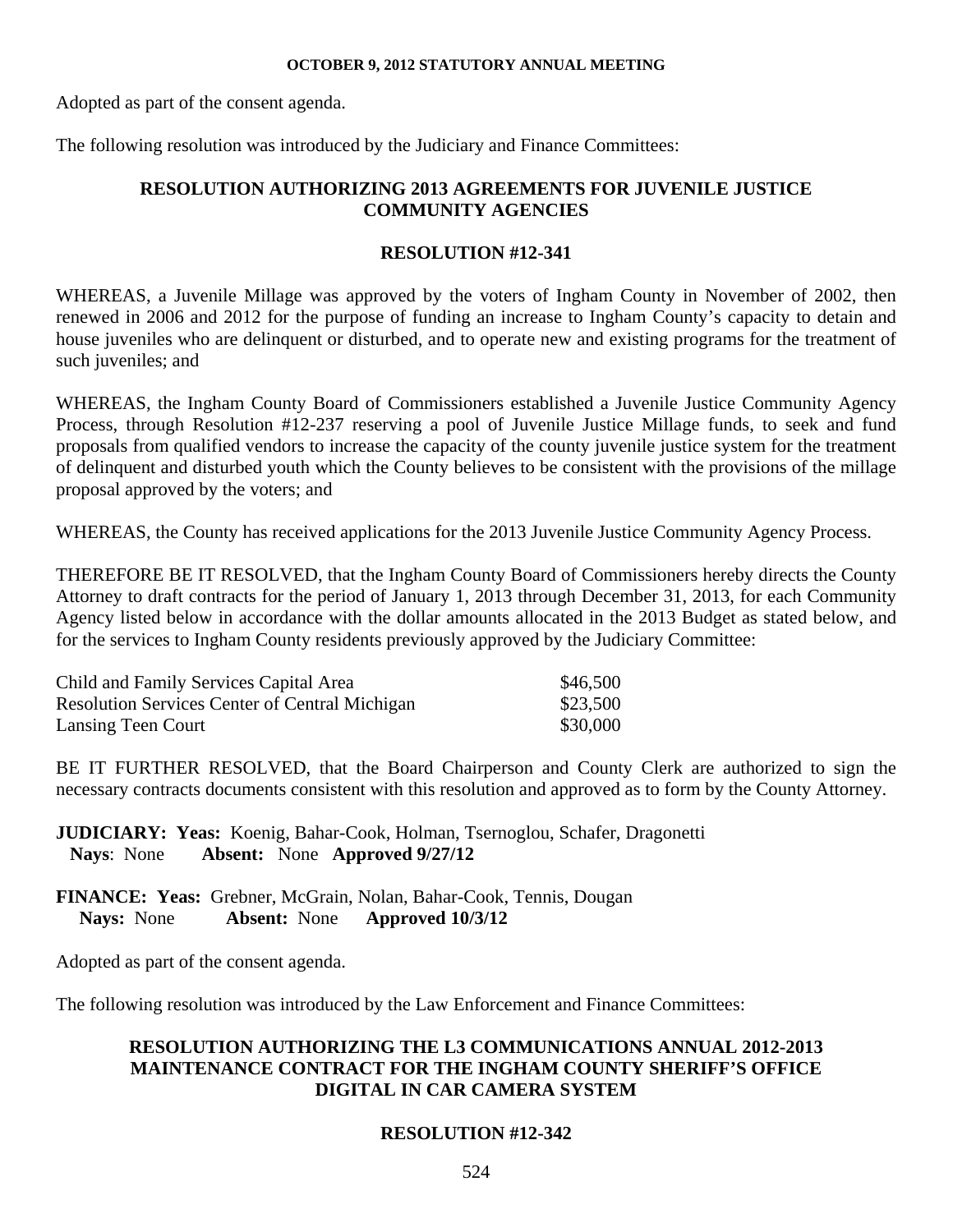WHEREAS, the Ingham County Sheriff's Office purchased from L3 Communications several In Car Digital Cameras as well as Server Hardware in 2009 and 2010 (County Resolution #09-023); and

WHEREAS, in order to maintain the quality of this equipment, the Ingham County Sheriff's Office wishes to purchase a yearly maintenance program from L3 Communications; and

WHEREAS, the Ingham County Sheriff's Office along with MMRMA realize the importance of proper working Digital In Car Camera Systems as a valuable risk management tool; and

WHEREAS, the cost of the 2012-2013 maintenance program from L3 Communications is for \$11,276.00.

THEREFORE BE IT RESOLVED, that the Ingham County Board of Commissioners hereby authorizes the Ingham County Sheriff's Office to pay \$11,276.00 to L3 Communications for the 2012-2013 maintenance program for the time period of May 14, 2012 through May 13, 2013.

BE IT FURTHER RESOLVED, funds are available within the 2012/2013 LOFT budget for this contract.

BE IT FURTHER RESOLVED, that the Chairperson of the Ingham County Board of Commissioner, the County Clerk, and the Sheriff are authorized to sign any necessary contract documents consistent with this resolution and approved as to form by the County Attorney.

### **LAW ENFORCEMENT: Yeas:** Tsernoglou, De Leon, Celentino, Koenig, Schafer, Dragonetti **Nays**: None **Absent:** None **Approved 9/27/12**

### **FINANCE: Yeas:** Grebner, McGrain, Nolan, Bahar-Cook, Tennis, Dougan  **Nays:** None **Absent:** None **Approved 10/3/12**

Adopted as part of the consent agenda.

The following resolution was introduced by the Law Enforcement and Finance Committees:

### **RESOLUTION AUTHORIZING THE FILING OF THE NOTICE OF INTENT TO FUNCTION AS A PUBLIC SAFETY ANSWERING POINT (PSAP) IN ACCORDANCE WITH THE INGHAM COUNTY 911 SERVICE PLAN**

### **RESOLUTION #12-343**

WHEREAS, Ingham County has adopted a new Emergency Telephone Service Plan ("Plan") under the provisions of PA 32 of 1986 as amended ("Act 32"); and

WHEREAS, the purpose of this plan is to facilitate the provision of emergency telephone service and dispatch services to citizens within Ingham County and its service area; and

WHEREAS, upon the opening of the Ingham County 911 Central Dispatch Center, the cities of Lansing and East Lansing no longer operate separate 911 dispatch centers and Ingham County is serving as the PSAP for all areas within the Cities of East Lansing and Lansing including the areas located within the Counties of Clinton and Eaton; and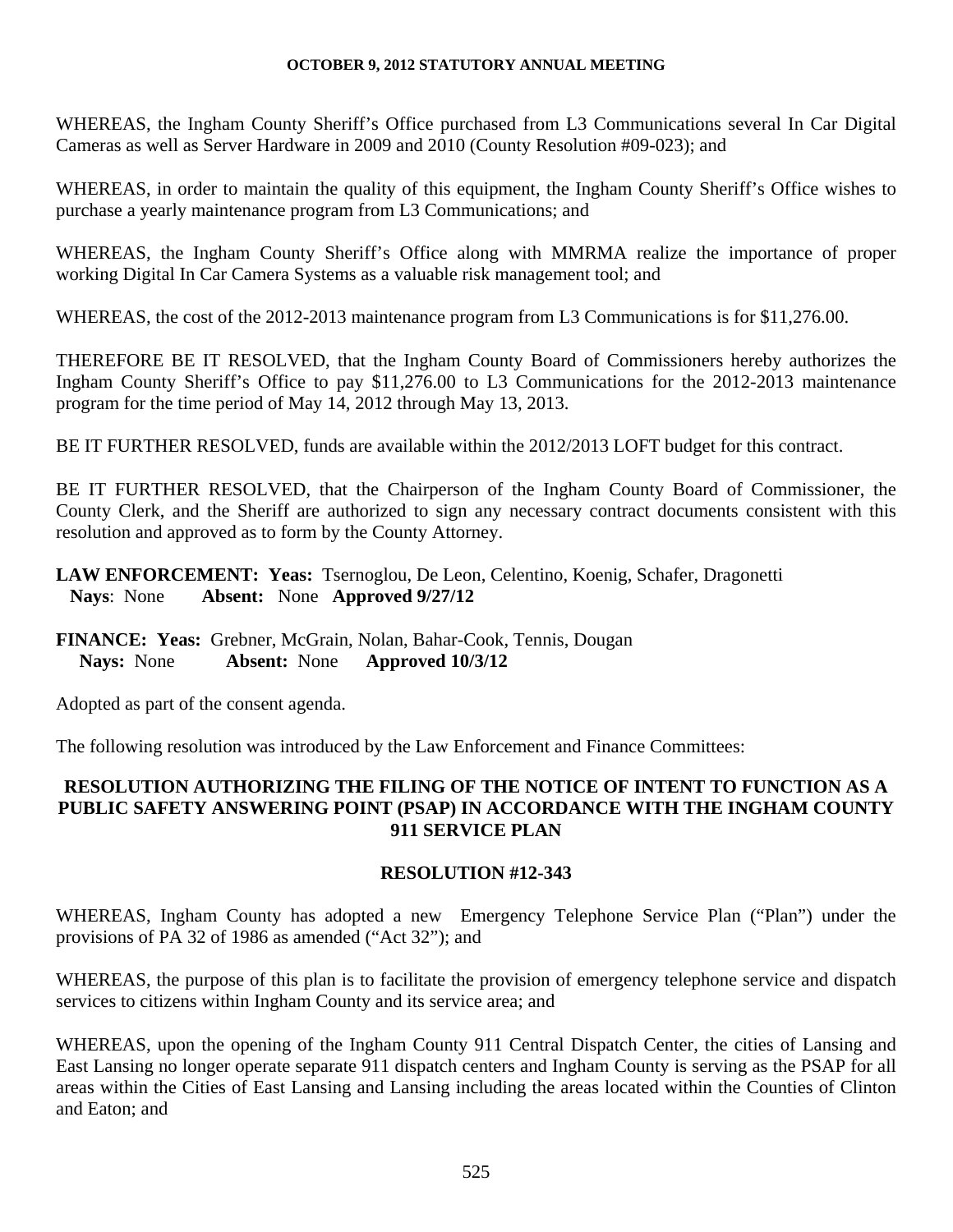WHEREAS, the City of Lansing and DeWitt Township have recently entered into a 425 Agreement transferring the Capitol Region International Airport and other property to the jurisdiction of the City of Lansing including emergency services to the area; and

WHEREAS, the City of Lansing has formally requested that Ingham County provide direct 911 dispatch to the Airport and surrounding area contained within the 425 Agreement.

THEREFORE BE IT RESOLVED, the Ingham County Board of Commissioners Authorizes the filing of a Notice of Intent to function as a Public Safety Answering Point (PSAP) in Accordance with the Ingham County 911 Service Plan and the request by the City of Lansing for Ingham County to provide direct 911 dispatch to the Capitol Region International Airport and other property contained within the 425 Agreement.

BE IT FURTHER RESOLVED, that the County Clerk and the Chairperson of the Board of Commissioners are hereby authorized to sign the Notice of Intent to function as a Public Safety Answering Point (PSAP) for the Capitol Region International Airport and other property contained within the 425 Agreement as well as those areas that Ingham County is currently serving as the PSAP within the Cities of East Lansing and Lansing including the areas located within the Counties of Clinton and Eaton.

BE IT FURTHER RESOLVED, that the Controller/Administrator is authorized to prepare and forward the Notice of Intent to function as a Public Safety Answering Point (PSAP) to Clinton and Eaton Counties under the provision of PA 32 of 1986, as amended ("Act 32") and this resolution.

**LAW ENFORCEMENT: Yeas:** Tsernoglou, De Leon, Celentino, Koenig, Schafer, Dragonetti **Nays**: None **Absent:** None **Approved 9/27/12** 

### **FINANCE: Yeas:** Grebner, McGrain, Nolan, Bahar-Cook, Tennis, Dougan  **Nays:** None **Absent:** None **Approved 10/3/12**

Moved by Commissioner Tsernoglou, supported by Commissioner Celentino, to adopt the resolution. Motion carried unanimously. Absent: Commissioner Koenig.

### **SPECIAL ORDERS OF THE DAY:**

Moved by Commissioner McGrain, supported by Commissioner Grebner, to make the following appointments:

| Board of Health                                                    | Denise Chrysler |
|--------------------------------------------------------------------|-----------------|
| Historical Commission (re-appointment, waiver of term limits)      | Jim MacLean     |
| <b>Ingham County Family Center Advisory Board (re-appointment)</b> | Denise Lycos    |
| Motion carried unanimously. Absent: Commissioner Koenig.           |                 |

### **PUBLIC COMMENT:**

Chuck Gray addressed the Board regarding the MERS Hybrid plans.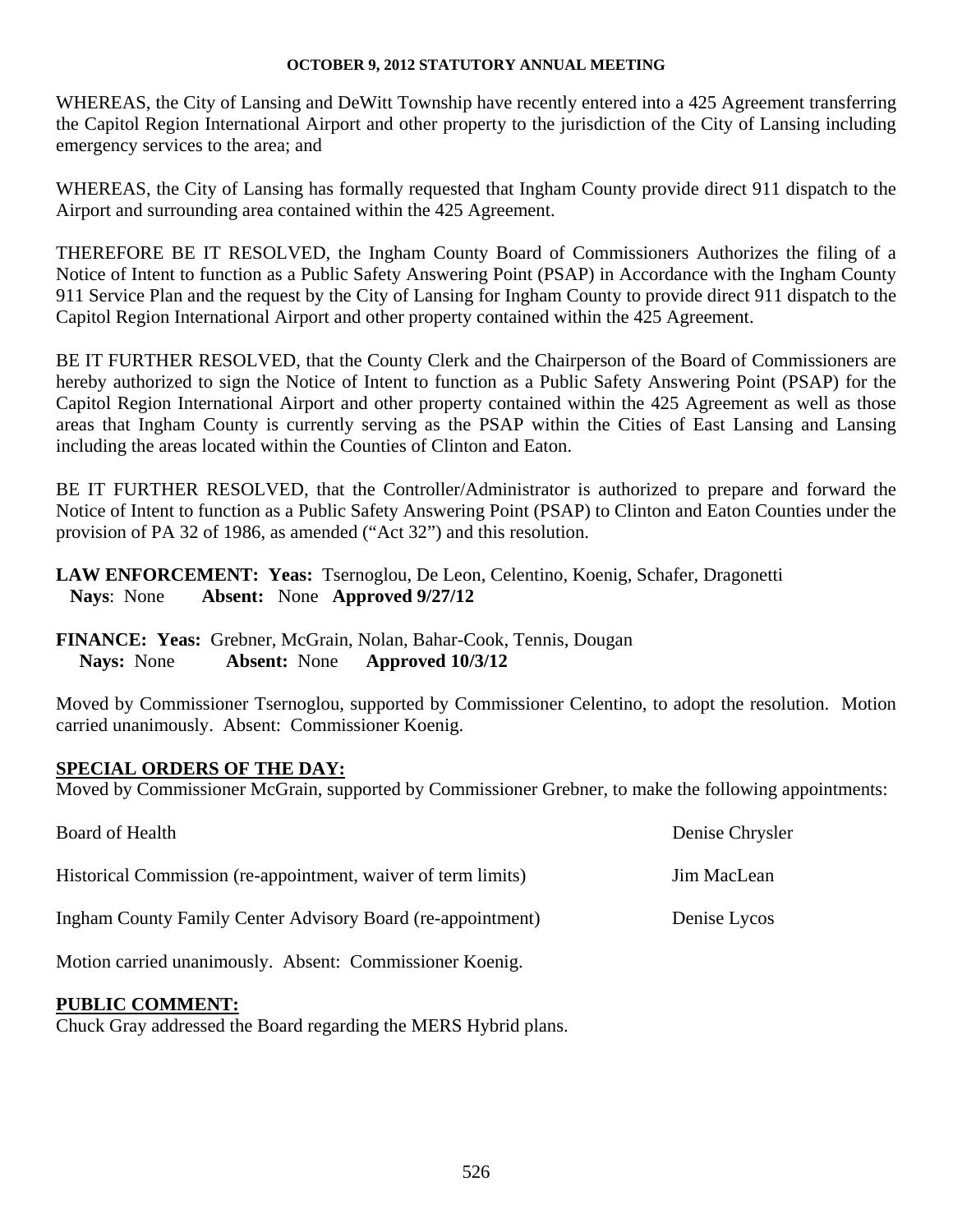### **COMMISSIONER ANNOUNCEMENTS:**

Commissioner Nolan announced the October 15, 2012 Human Service meeting is cancelled.

Commissioner McGrain announced there will be a Democratic Caucus meeting on October 10, 2012, in the Human Services building at 6:00 p.m. and also the Allen Neighborhood Center will be holding a fundraiser on October 17, 2012 from 5:30 to 8:00 pm at 1619 E. Kalamazoo Street.

Commissioner Celentino recognized the Cesar Chavez dinner that was held on October 5, 2012.

Commissioner Dougan shared with the Board information about Jim Paparello from Juvenile Justice and his family. He also announced the  $2^{nd}$  Annual Brian Cavenaugh Memorial Fundraiser for Ingham County Animal Control, is hosting a movie on Sunday, October 14, 2012, 9 a.m. at the NCG theaters featuring "Goonies".

Commissioner Holman gave condolences to the passing of Meridian Township Supervisor, Al House.

Commissioner Celentino congratulated Chairperson Copedge on receiving the Community Service Award at the NAACP Freedom Fund Dinner on Saturday, September 29, 2012.

Chairperson Copedge announced the AKA Sorority will be holding a scholarship fundraiser on October 21, 2012 at the Trinity AME church in Lansing from 4-6 p.m.

Commissioner McGrain announced that Saturday, October 13, 2012 from 9:30 – 2:00 there will be a community conversation about the Red Cedar Renaissance project at the Foster Neighborhood Center

### **CONSIDERATION AND ALLOWANCE OF CLAIMS:**

Moved by Commissioner McGrain, supported by Commissioner Grebner, to approve payment of the claims submitted by the County Clerk and Financial Services Department in the amount of \$3,029,233.96. Motion carried unanimously. Absent: Commissioner Koenig.

### **ADJOURNMENT:**

l

The meeting was adjourned 8:24 p.m.

### **DALE COPEDGE, CHAIRPERSON MIKE BRYANTON, INGHAM COUNTY CLERK**

Cathy Haskins, Clerical Services Supervisor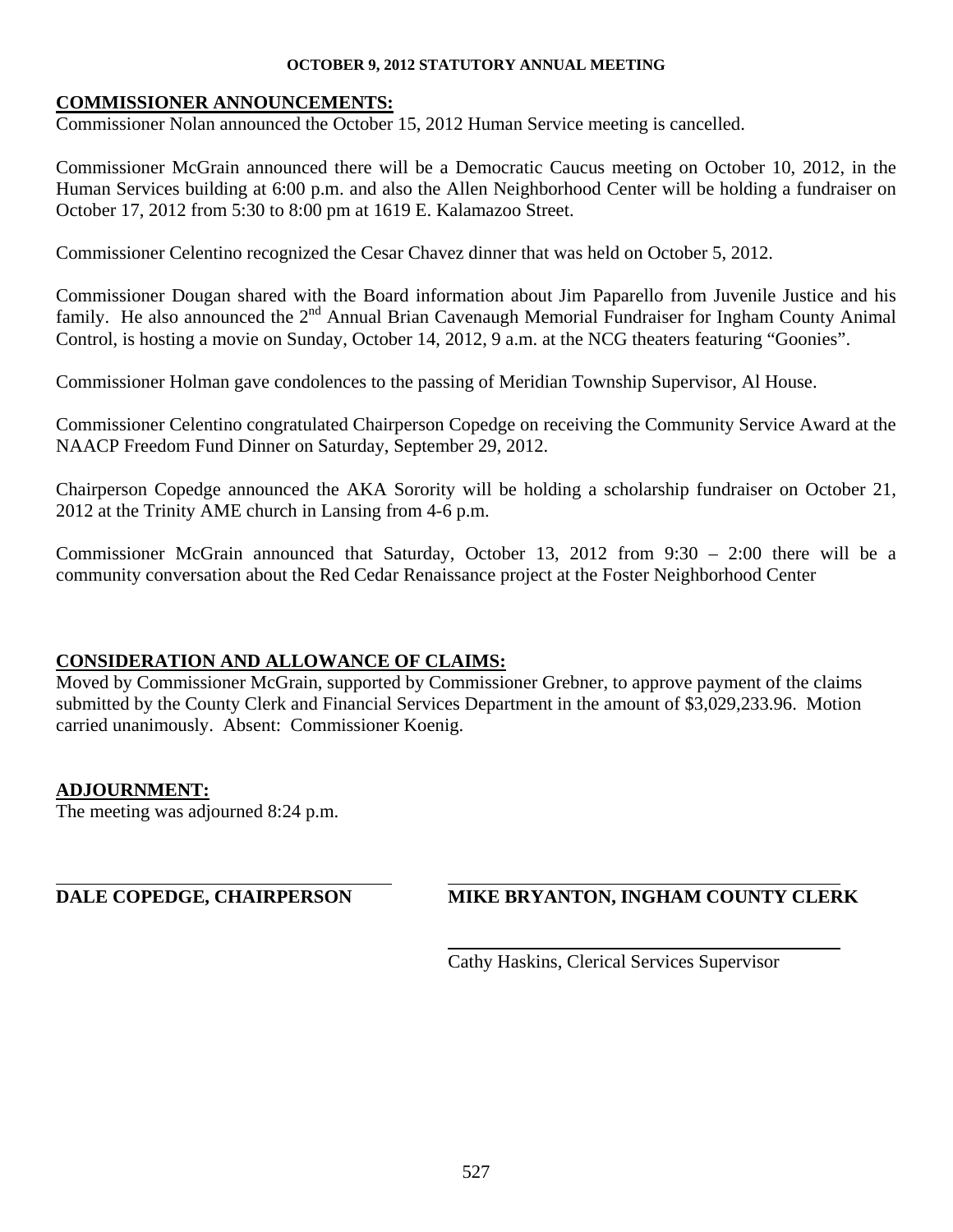### Leah J. Brooks 5325 Ferris Road Eaton Rapids, MI 48827 (269) 352-4697

<span id="page-39-0"></span>October 9, 2012

Ingham County Women's Commission P.O. Box 319 Mason, MI 48854

Re: Resignation

Dear ICWC Members,

I regretfully offer my resignation from the Ingham County Women's Commission, effective October 9, 2012. I appreciate the opportunity I was given to serve among so many accomplished, inspiring women, and greatly respect the efforts of the Commission to help our community.

> Respectfully, Luby Brooks Leah J. Brooks

Cc: Becky Bennett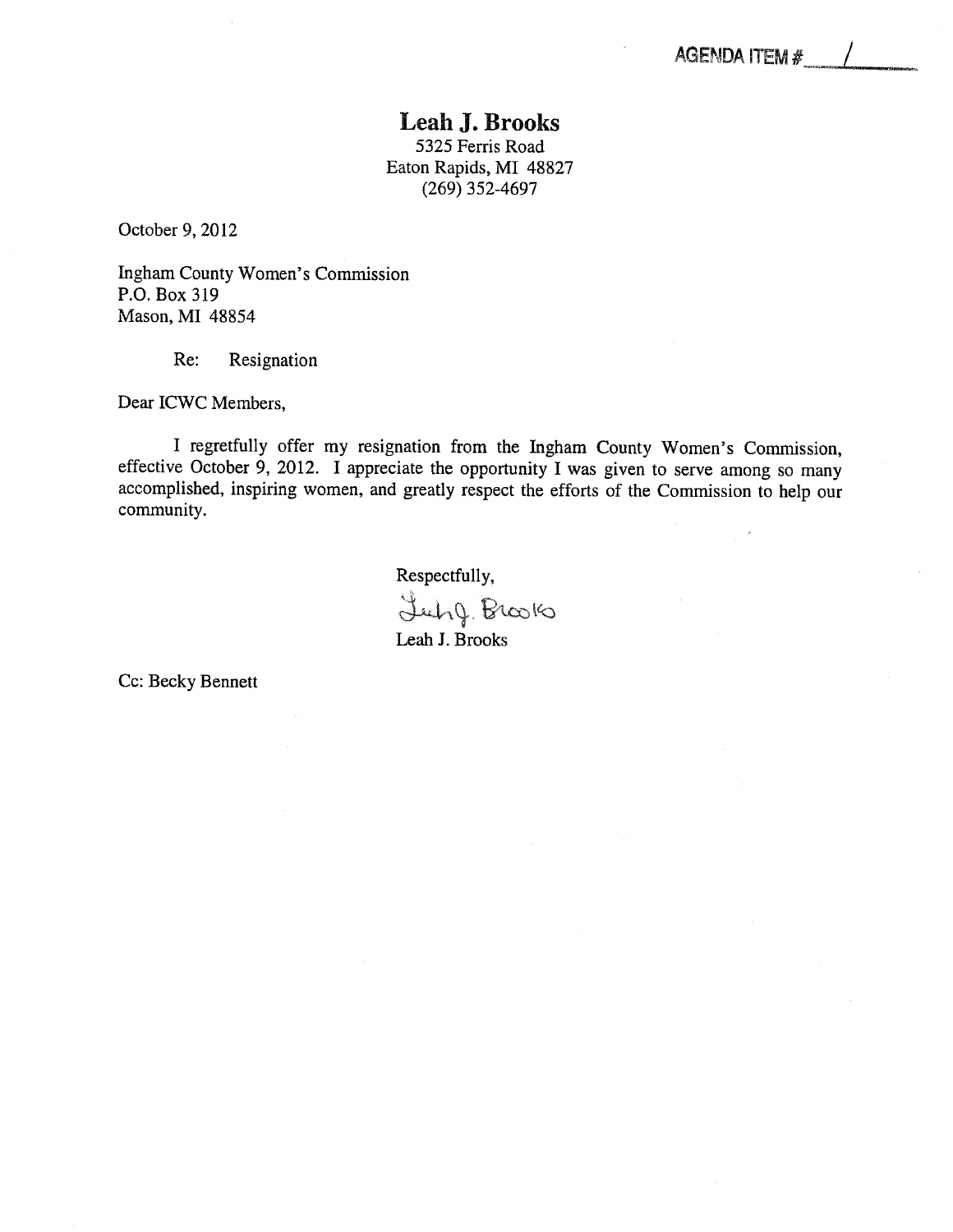<span id="page-40-0"></span>

Central Michigan Group

RECEIVED OCT 12 2012

Honorable Dale Copedge, Chairperson Ingham County Board of Commissioners PO Box 319 Mason Ml 48854

Mark Muhich, Chairman Central Michigan Group Sierra Club 2466 Emmons Rd Jackson Ml 49201

October 11, 2012

RE: Ingham County Conservation District funding FY 2013

Dear Commissioner Copedge,

The Ingham County Conservation District has been serving the Ingham County agricultural community for more than 70 years. Along with 80 other conservations districts across Michigan, and 3,000 conservation districts in the U.S. the Ingham County Conservation District has promoted good agricultural practices and improved soil and water quality in our area.

Unfortunately there is no conservation district that receives less funding from its home county than does the Ingham County Conservation District. With a modest expenditure of \$20,000. The Ingham County Board of Commissioners would assist its Conservation District in leveraging millions of dollars in state and federal grants, coordinate with many other governmental agencies, and aid Ingham County farmers with best agricultural practices.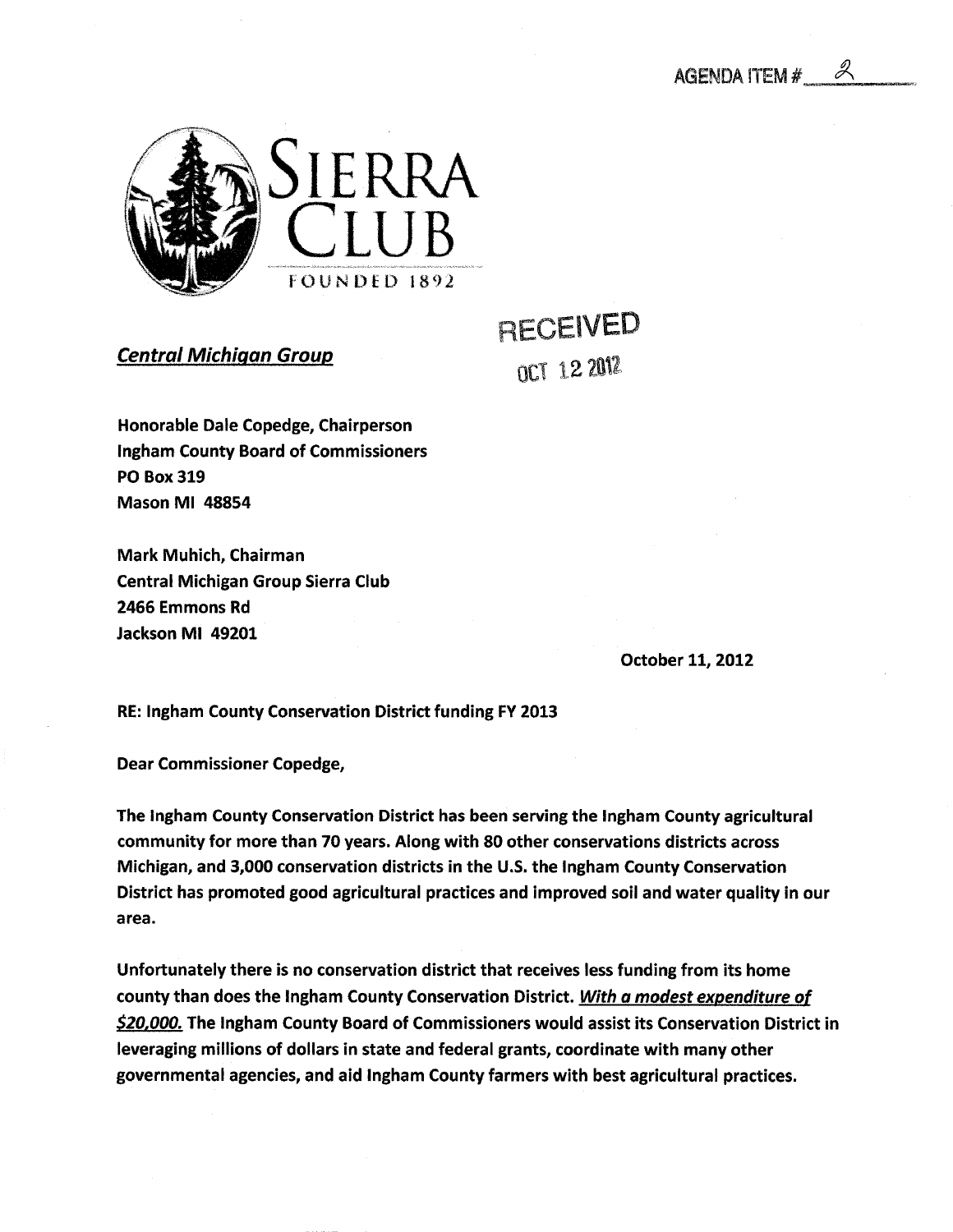The Ingham County Conservation District has recently hired a new, energetic, young director, Michelle Beloscur. This would be a most excellent time for the Ingham County Board of Commissioners to refund the Conservation District and support the many valuable programs the District can offer Ingham County farmers and private land owners. Both Michelle and I would be glad to discuss the opportunities available to Ingham County in committee, and before the full Board.

Best wishes

Mark Muhich, chairman Central Michigan Group Sierra Club

cc: Diane Holman Becky Bennet Teri Morton Michelle Beloskur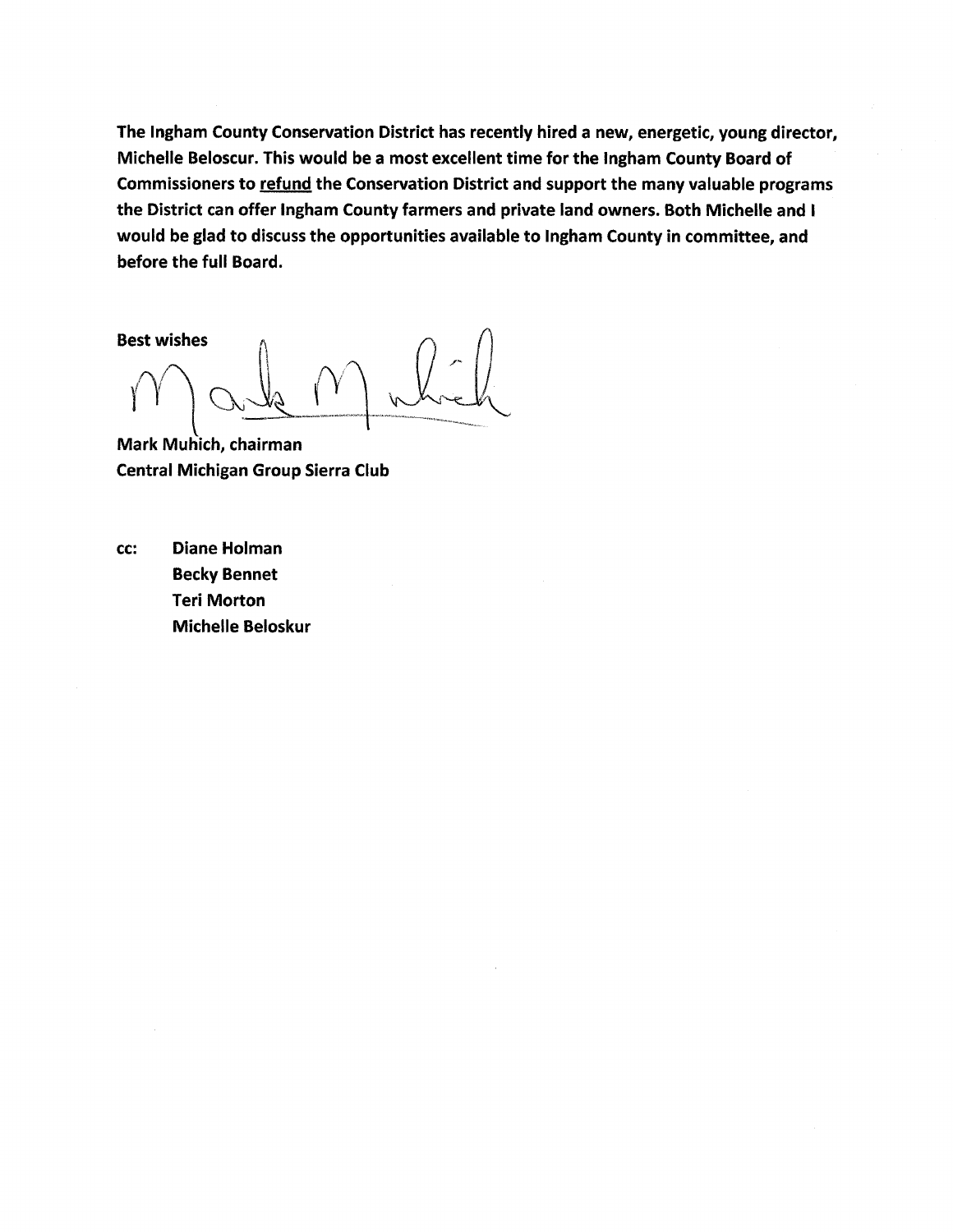<span id="page-42-0"></span>

### Oceana County BOARD OF COMMISSIONERS

County Building 100 S. State Street. Suite M-4 Hart, Michigan 49420

AGENDA ITEM #

2

# RESOLUTION OPPOSING BALLOT PROPOSITIONS 3 AND 5

Moved by Mr. Walker and seconded by Mr. Powers to adopt the following Resolution:

- WHEREAS, Proposal 3 would lock a \$12 billion renewable energy mandate into the state constitution and threaten local control of zoning. Because it will be locked into the constitution, the standard will have to be met, no matter what. If Proposal 3 is successful, zoning laws could be challenged on constitutional grounds and overturned, stripping local officials of their authority; and,
- WHEREAS, Proposal 5 is a constitutional amendment that would make it substantially more difficult for the Legislature to raise taxes. It would require a 2/3 vote of the legislature or an affirmative vote of the people at a November election to increase taxes. This would mean that 1/3 of the legislature would be able to dictate whether or not there will be any tax increases. That means that 13 senators could block a measure supported by most lawmakers and the government. This puts too much power into the hands of the minority to dictate policy; and,
- WHEREAS the Michigan Association of Counties and the Oceana County Planning Commission have considered the proposals and requested the Oceana County Board of Commissioners to oppose them.
- THEREFORE, BE IT RESOLVED: That the Oceana County Board of Commissioners concurs with MAC and the Oceana County Planning Commission and also opposes Ballot Propositions 3 and 5 that will be voted on during the November General election.

Roll call vote: Walker, yes; Powers, yes; Byl, yes; Docter, yes; Brown, yes; Kolbe, absent; and, Van Sickle, yes. Motion carried.

CERTIFICATION:<br>The undersigned, being the Clerk of Oceana County, does hereby certify that on the 11th<sup>h</sup> day of October, 2012, the Oceana County Board of Commissioners did adopt the above Resolution at its Regular Meeting.

(2) 中国人民的社会的复数,

 $Q$ eco Rebecca J. Griffin, Zierk

INGHAM COUNTY CLERK

Oceana County Board of Commissionersmet difficultural association in the proper

 $\mathcal{M}_{\mathcal{G}}(\mathcal{E}_{\mathcal{G}}) = \mathcal{L}_{\mathcal{G}}(\mathcal{E}_{\mathcal{G}})$ 

u Alia 22. 发展的 20 the support of the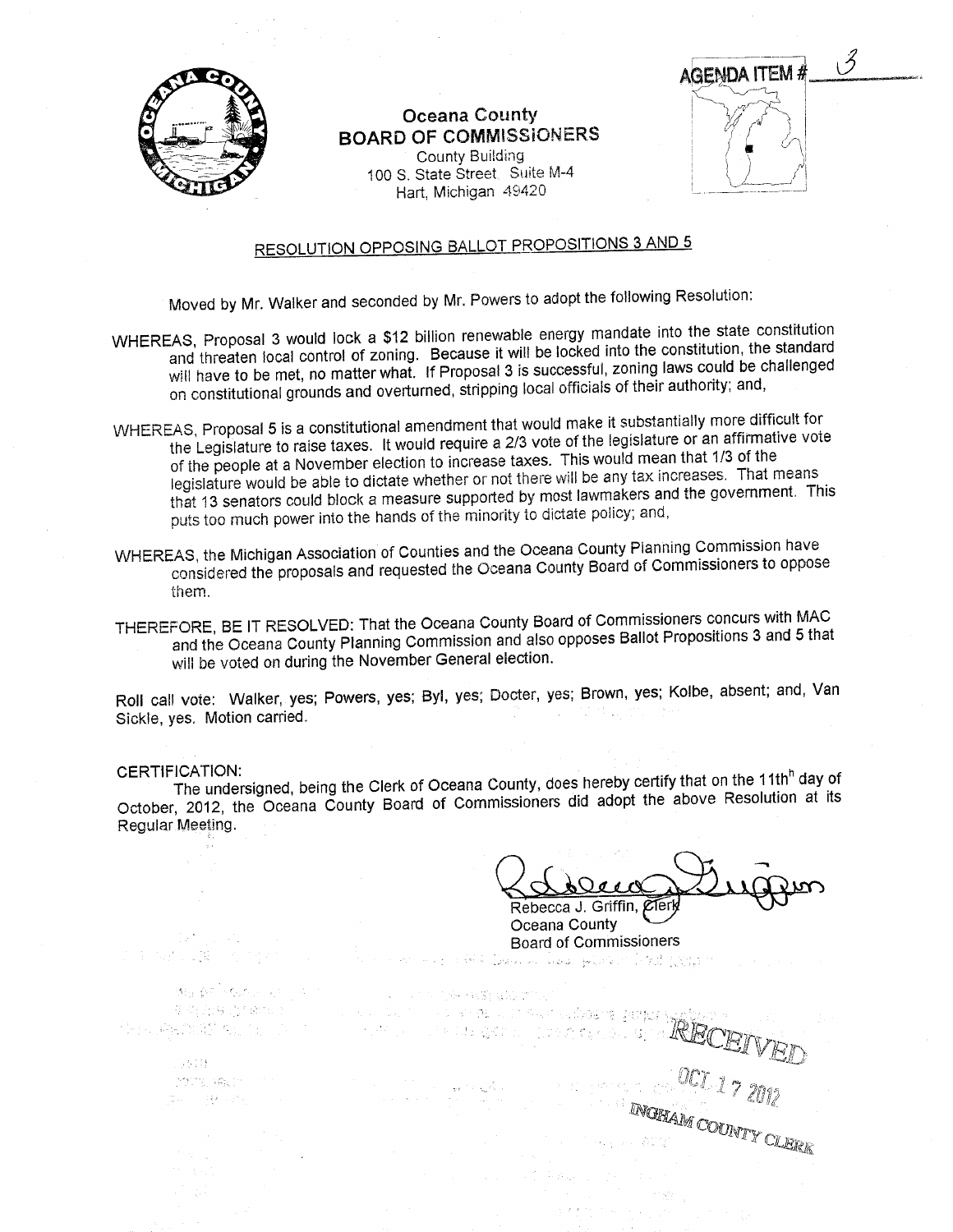<span id="page-43-0"></span>Introduced by the County Services Committee of the:

### INGHAM COUNTY BOARD OF COMMISSIONERS

### **RESOLUTION MAKING AN APPOINTMENT TO THE POTTER PARK ZOO BOARD**

### **RESOLUTION #12-**

WHEREAS, a vacancy exists on the Potter Park Zoo Board; and

WHEREAS, the County Services Committee interviewed those interested in serving on this Board.

THEREFORE BE IT RESOLVED, that the Ingham County Board of Commissioners hereby appoints:

John Groen, 622 Carey Street, Lansing, 48915

to the Potter Park Zoo Board to a term expiring December 31, 2015.

**COUNTY SERVICES: Yeas:** Holman, Schor, Grebner, Celentino, De Leon, Vickers **Nays:** None **Absent:** None **Approved 10/16/12**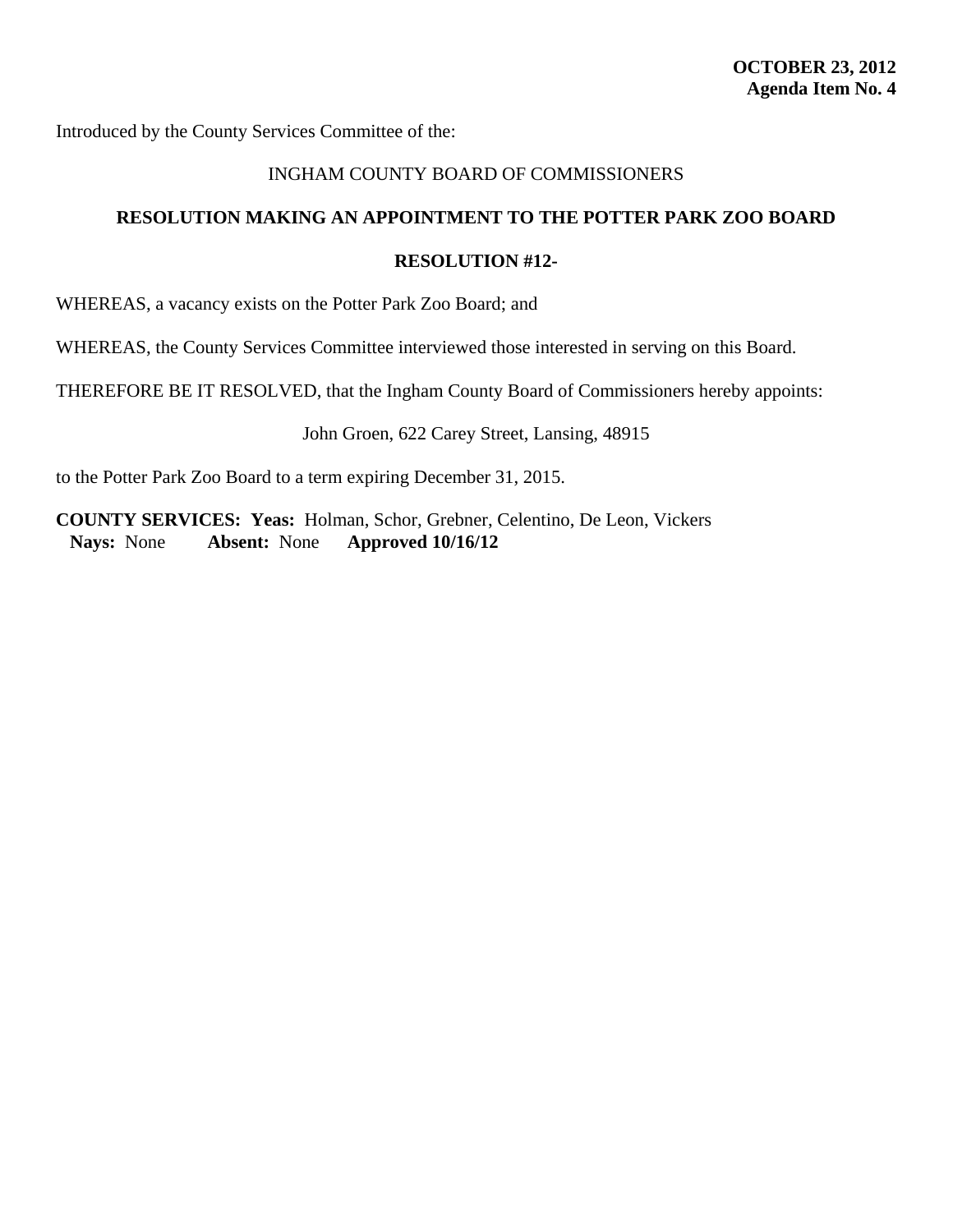<span id="page-44-0"></span>Introduced by the County Services Committee of the:

### INGHAM COUNTY BOARD OF COMMISSIONERS

### **RESOLUTION TO APPROVE THE SPECIAL AND ROUTINE PERMITS FOR THE INGHAM COUNTY DEPARTMENT OF TRANSPORTATION AND ROADS**

### **RESOLUTION #12-**

WHEREAS, the Ingham County Road Commission periodically approved Special and Routine permits as part of their roles and responsibilities; and

WHEREAS, this will now be the responsibility of the Board of Commissioners to approve these permits as necessary.

THEREFORE BE IT RESOLVED, that the Ingham County Board of Commissioners approves the attached list of Special and Routine Permits dated October 4, 2012 as submitted.

**COUNTY SERVICES: Yeas:** Holman, Schor, Grebner, Celentino, De Leon, Vickers **Nays:** None **Absent:** None **Approved 10/16/12**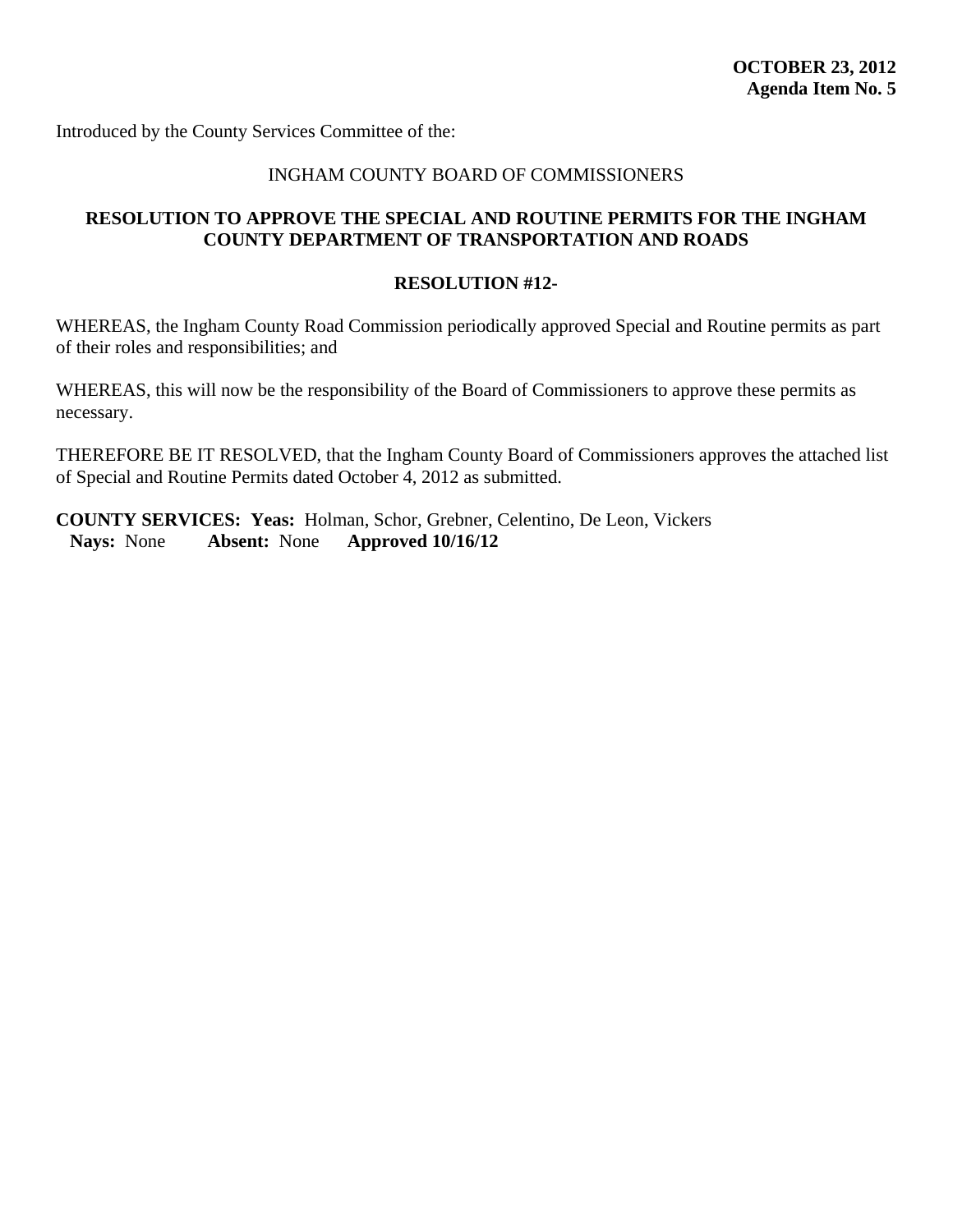| 2012-0338 | CAPITAL REGIONAL AIRPORT  | <b>FENCING</b>       | KIPP RD & EDEN RD                                  | <b>VEVAY</b>    | 15 & 16         |
|-----------|---------------------------|----------------------|----------------------------------------------------|-----------------|-----------------|
| 2012-0339 | DELHI CHARTER TOWNSHIP    | <b>SANITARY</b>      | HOLT RD BET AURELIUS RD AND                        | <b>DELHI</b>    | 14              |
|           |                           |                      | <b>ELM ST</b>                                      |                 |                 |
| 2012-0350 | <b>CONSUMERS ENERGY</b>   | <b>GAS</b>           | <b>BARNES RD AND GALE RD</b>                       | <b>AURELIUS</b> | 30              |
| 2012-0351 | DELHI CHARTER TOWNSHIP    | <b>ROAD CLOSURE</b>  | AURELIUS RD BET HOLT RD AND                        | <b>DELHI</b>    | $\overline{15}$ |
|           |                           |                      | <b>CEDAR ST</b>                                    |                 |                 |
| 2012-0352 | MERIDIAN CHARTER TOWNSHIP | <b>ROAD CLOSURE</b>  | <b>VARIOUS</b>                                     | <b>MERIDIAN</b> |                 |
| 2012-0353 | <b>VEVAY TOWNSHIP</b>     | <b>ROAD CLOSURE</b>  | DEXTER TR BET HAWLEY RD AND<br><b>DIAMOND RD</b>   | <b>VEVAY</b>    | 14              |
| 2012-0354 | ONONDAGA TOWNSHIP         | <b>MISCELLANEOUS</b> | ONONDAGA RD BET BELLEVUE<br>AND ROSSMAN RD         | <b>ONONDAGA</b> | $\overline{29}$ |
| 2012-0355 | WOLVERINE BUILDING GROUP  | WALKWAY CONST.       | EYDE PKWY BET HANNAH BLVD<br>AND ESOTERIC WAY      | <b>MERIDIAN</b> | 20              |
| 2012-0359 | MAULDON CONSTRUCTION      | WALKWAY CONST.       | KINAWA DR BET OKEMOS RD AND<br><b>CHANNING WAY</b> | <b>MERIDIAN</b> | 28              |
| 2012-0363 | <b>ACD.NET</b>            | MISC / BORE          | DALLAS AVE BET SUMMIT ST AND<br><b>CEDAR ST</b>    | <b>DELHI</b>    | 11              |
| 2012-0364 | AT & T                    | MISC / BORE          | HAGADORN RD BET MT HOPE RD<br>AND BRIARCLIFF DR    | <b>MERIDIAN</b> | 20              |
| 2012-0365 | <b>CONSUMERS ENERGY</b>   | <b>GAS</b>           | HOLT RD BET DOBIE RD AND<br><b>WALLINE RD</b>      | <b>ALAIEDON</b> | 22              |
| 2012-0366 | HALLENBECK CONSTRUCTION   | <b>SANITARY</b>      | COLUMBIA ST BET PIKE ST AND<br><b>BLISS ST</b>     | <b>MERIDIAN</b> | $\overline{3}$  |
| 2012-0367 | MERIDIAN CHARTER TOWNSHIP | <b>ROAD CLOSURE</b>  | <b>VARIOUS</b>                                     | <b>MERIDIAN</b> |                 |
| 2012-0368 | <b>CONSUMERS ENERGY</b>   | <b>ELECTRIC / UG</b> | WILLOUGHBY RD BET OKEMOS RD<br>AND HAGADORN RD     | <b>ALAIEDON</b> | 8               |
| 2012-0369 | AT & T                    | CABLE/UG             | AURELIUS RD BET HOLT RD AND<br><b>CEDAR ST</b>     | <b>DELHI</b>    | 14              |
| 2012-0370 | TROY BOATMAN              | <b>SANITARY</b>      | BEAUMONT RD BET FOREST RD<br>AND BENNETT RD        | <b>MERIDIAN</b> | 30              |
| 2012-0373 | DAN & CASEY ELLIOTT       | <b>LAND DIVISION</b> | CALRK RD BET COLUMBIS RD AND<br>M-36               | <b>INGHAM</b>   | 10              |
| 2012-0376 | DELHI CHARTER TOWNSHIP    | SPECIAL EVENT        | <b>VARIOUS</b>                                     | <b>DELHI</b>    |                 |
| 2012-0385 | <b>ACD.NET</b>            | <b>CABLE/UG</b>      | JOLLY RD BET HAGADORN RD AND<br><b>HULETT RD</b>   | <b>ALAIEDON</b> | 5               |
| 2012-0386 | <b>ACD.NET</b>            | CABLE/UG             | HOLLOWAY DR BET HOLT RD AND<br><b>COLLEGE RD</b>   | <b>DELHI</b>    | 24              |
| 2012-0387 | <b>COMCAST</b>            | CABLE / UG           | <b>VARIOUS</b>                                     | <b>MERIDIAN</b> |                 |
| 2012-0388 | <b>COMCAST</b>            | CABLE/UG             | JAMES PHILLIPS DR & JOLLY RD                       | <b>ALAIEDON</b> | 5               |
|           |                           |                      |                                                    |                 |                 |

**PERMIT SUPERVISOR: \_\_\_\_\_\_\_\_\_\_\_\_\_\_\_\_\_\_\_\_\_\_\_\_\_\_\_\_\_\_** *MANAGING DIRECTOR: \_\_\_\_\_\_\_\_\_\_\_\_\_\_\_\_\_\_\_\_\_\_*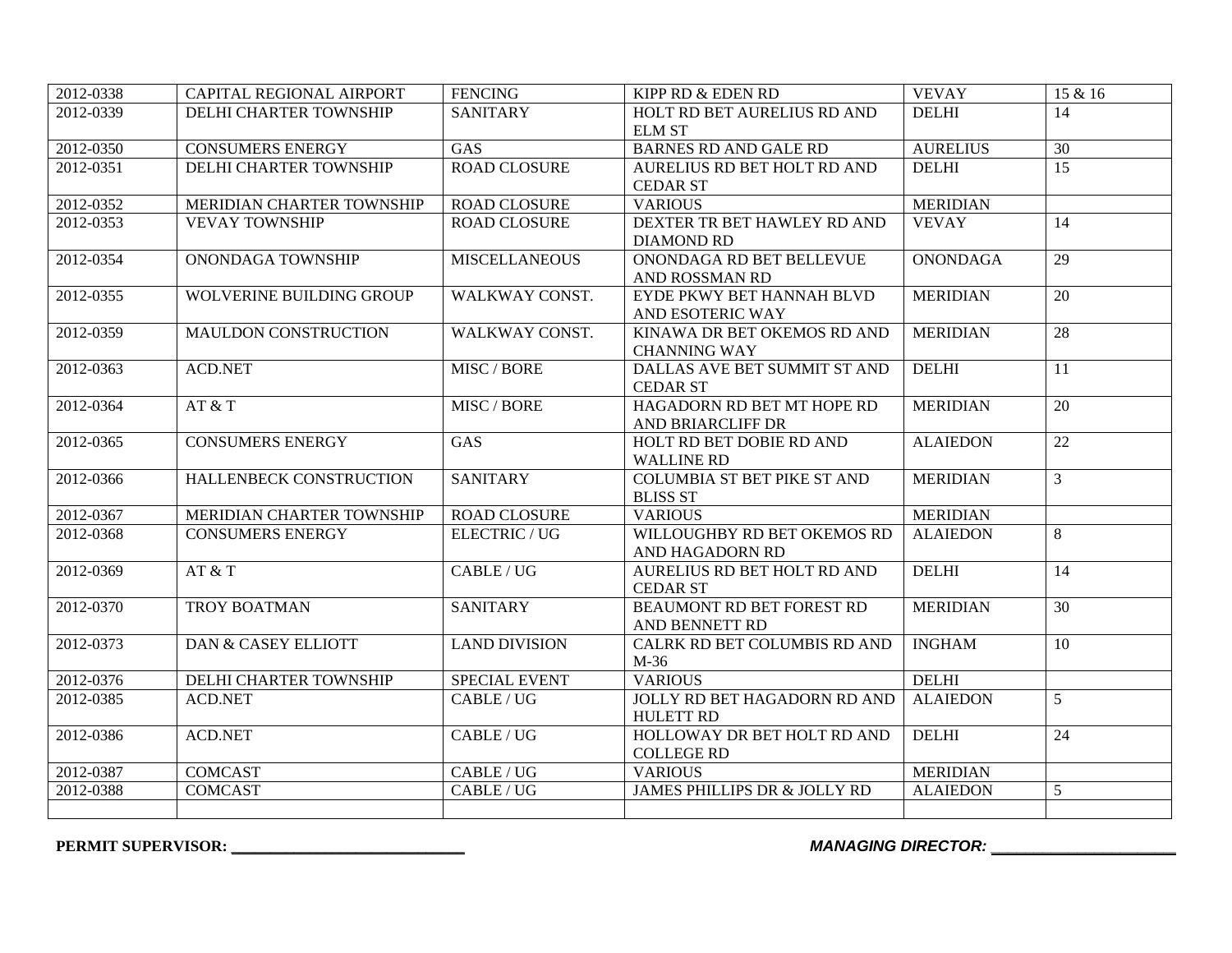<span id="page-46-0"></span>Introduced by the County Services and Finance Committees of the:

### INGHAM COUNTY BOARD OF COMMISSIONERS

### **RESOLUTION TO AUTHORIZE GRANT AMENDMENT TO NEIGHBORHOOD STABILIZATION PROGRAM (NSP) GRANT FUNDS FROM THE MICHIGAN STATE HOUSING DEVELOPMENT AUTHORITY IN THE AMOUNT OF \$300,000 – RESOLUTION #09-262**

### **RESOLUTION #12-**

WHEREAS, the Ingham County Board of Commissioners accepted \$300,000 on behalf of the Ingham County Housing Commission from the Michigan State Housing Development Authority (MSHDA) on August 25, 2009, and accepted an additional \$272,750 on July 24, 2012 (Resolution #12-218); and

WHEREAS, the Michigan State Housing Development Authority has granted Ingham County an additional \$119,120 for the acquisition and demolition of a foreclosed or abandoned property and public facilities improvements at the site, along with additional new home construction project costs associated with two (2) previously purchased properties in the City of Mason; and extended the grant term until March 15, 2013; and

WHEREAS, the Ingham County Housing Commission through its Resolution No. 2012-02 NSP has recommended that the grant be accepted.

THEREFORE BE IT RESOLVED, the Ingham County Board of Commissioners accepts the additional Neighborhood Stabilization Program (NSP) Grant funding of \$119,120 from the Michigan State Housing Development Authority, on behalf of the Ingham County Housing Commission, to utilize the funds as designated in the extended term grant agreement.

BE IT FURTHER RESOLVED, the Ingham County Board of Commissioners authorizes the Board Chairperson and the County Clerk to sign any necessary contract documents that are consistent with this resolution and approved to form by the County Attorney.

**COUNTY SERVICES: Yeas:** Holman, Schor, Grebner, Celentino, De Leon, Vickers **Nays:** None **Absent:** None **Approved 10/16/12**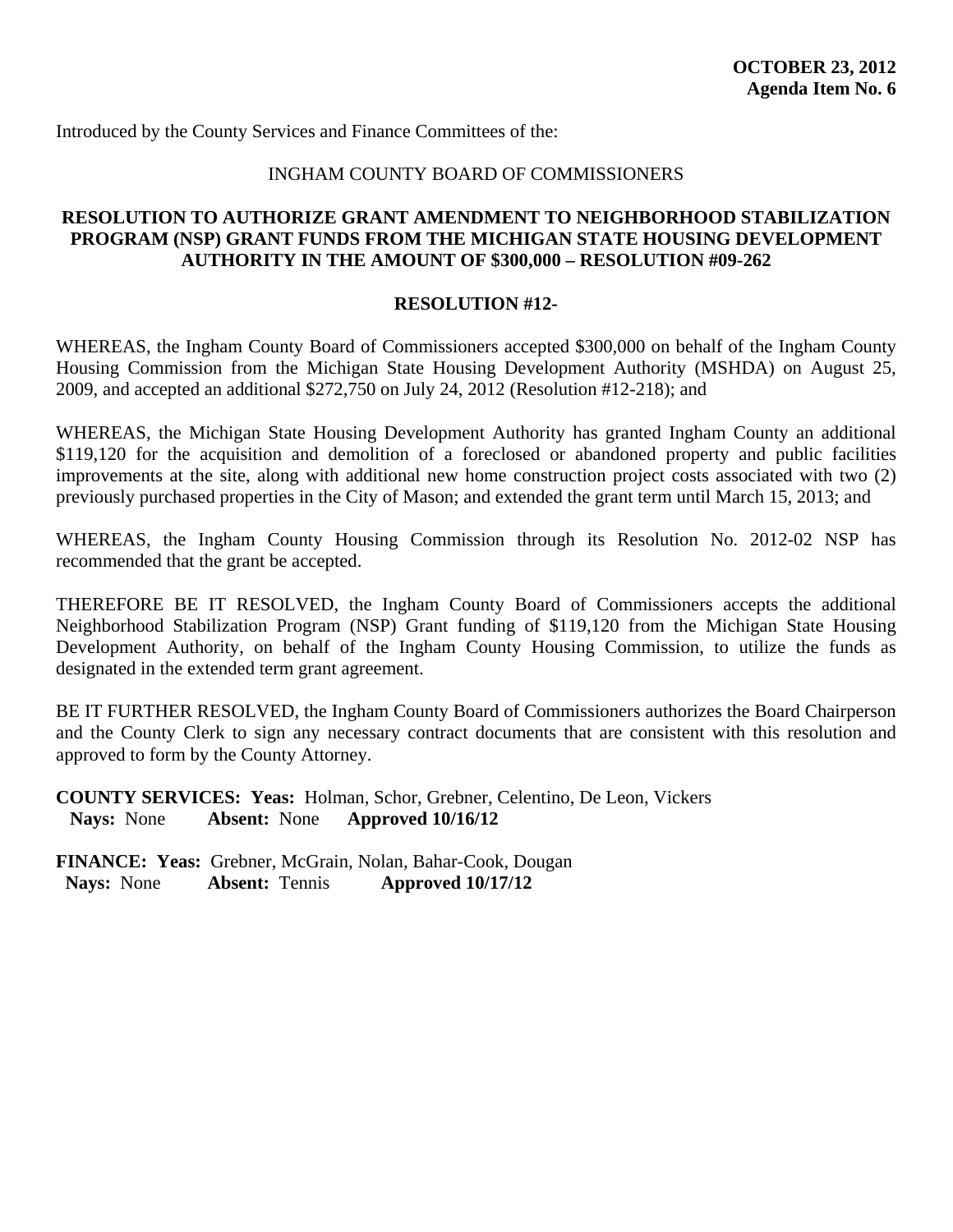<span id="page-47-0"></span>Introduced by the County Services and Finance Committees of the:

### INGHAM COUNTY BOARD OF COMMISSIONERS

### **RESOLUTION TO ACCEPT FUNDING FROM THE U.S. DEPARTMENT OF HEALTH RESOURCES AND SERVICES ADMINISTRATION FOR THE RYAN WHITE TITLE IV WOMEN, INFANTS, CHILDREN, YOUTH AND AFFECTED FAMILY MEMBERS AIDS HEALTHCARE GRANT**

### **RESOLUTION #12-**

WHEREAS, the Ingham Community Health Centers have applied for the Ryan White Title IV Women, Infants, Children, Youth and Affected Family Members AIDS Healthcare grant on behalf of Ingham County from the U.S. Department of Health Resources and Services Administration; and

WHEREAS, the U.S. Department of Health Resources and Services Administration has awarded a grant to Ingham County in the amount of \$499,974 for the purpose of providing family centered care involving outpatient and ambulatory care for women, infant, children and youth with HIV/AIDS; and

WHEREAS, to successfully meet the requirements and expectations of this grant award, it is recommended that the following position be established: one full time Assistant Social Worker, ICEA Pro Grade 5, one full time Health Center Nurse, MNA Grade 1, and one part time (.50 FTE) Clinical Assistant Technician I UAW Grade D; and

WHEREAS, an existing the vacant part time Clinical Assistant Technician I position (601392), be converted to full time; and

WHEREAS, a subcontract agreement with Michigan State University's College of Osteopathic Medicine is authorized for the provision of Infectious Disease services for one part time (0.20 FTE) Infectious Disease physician in the amount up to \$17,831 for the period of August 1, 2012 through July 31, 2013 with the option to renew for one year periods to complete project requirements; and

WHEREAS, a subcontract agreement with the Lansing Area AIDS Network is authorized for the provision of case management services to patients who reside in Ingham County in the amount up to \$51,108 for the period of August 1, 2012 through July 31, 2013 with the option to renew for one year periods to complete project requirements; and

WHEREAS, a subcontract agreement with Community AIDS Resource and Education Services (CARES) is authorized for the provision of behavioral health therapy services for patients who reside outside of Ingham County in the amount up to \$98,869 for the period of August 1, 2012 through July 31, 2013 with the option to renew for one year periods to complete project requirements; and

WHEREAS, the Ingham Community Health Centers Board of Directors supports the acceptance of the Ryan White Title IV Women, Infants, Children, Youth and Affected Family Members AIDS Healthcare grant in the amount of \$499,974, from the U.S. Department of Health Resources and Services Administration; and

WHEREAS, the Health Officer recommends that the Board of Commissioners accept the Ryan White Title IV Women, Infants, Children, Youth and Affected Family Members AIDS Healthcare grant in the amount of \$499,974, from the U.S. Department of Health Resources and Services Administration.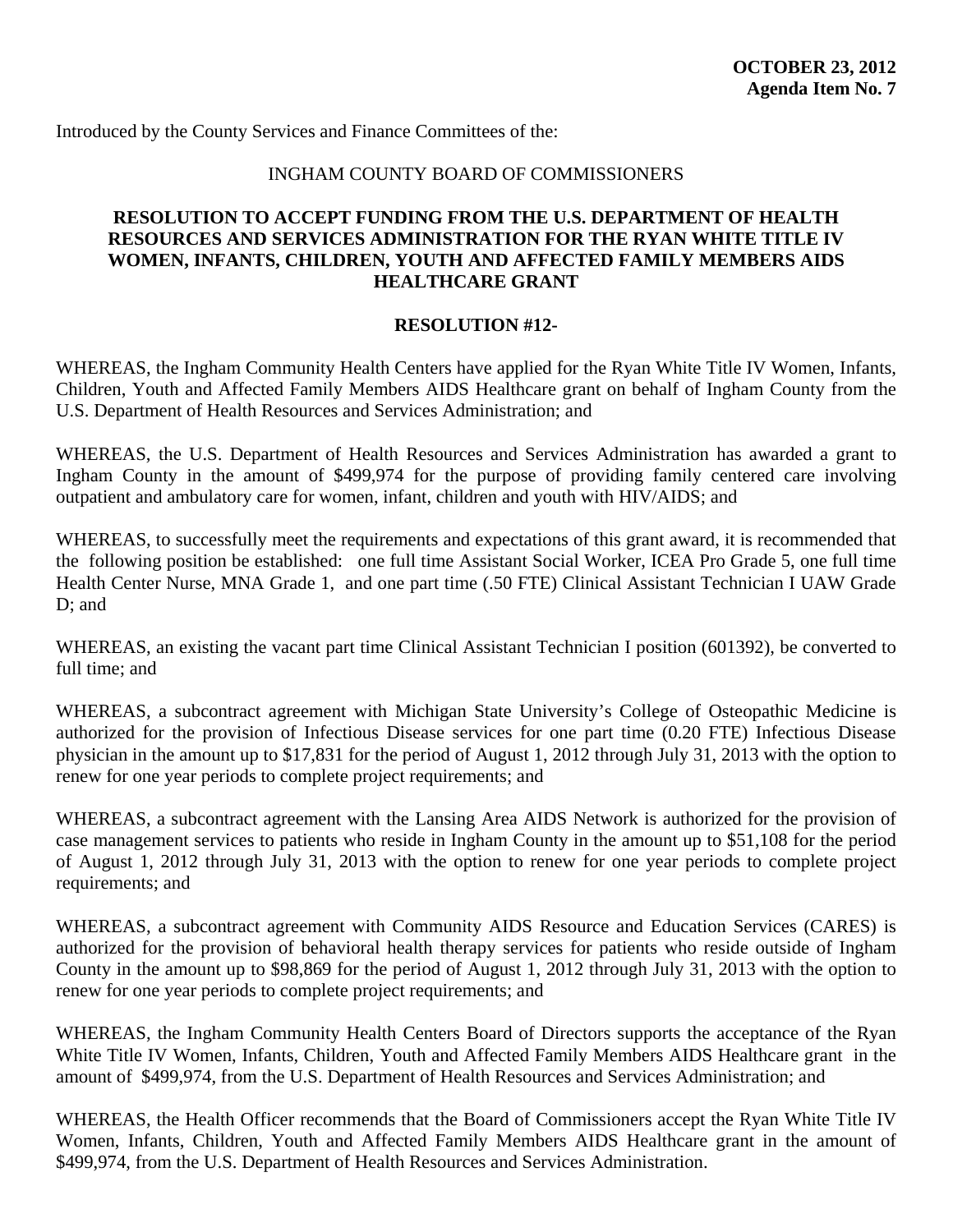THEREFORE BE IT RESOLVED, that the Ingham County Board of Commissioners accepts the Ryan White Title IV Women, Infants, Children, Youth and Affected Family Members AIDS Healthcare grant in the amount of \$499,974, from the U.S. Department of Health Resources and Services Administration, on behalf of the Ingham Community Health Centers for the time period of August 1, 2012 through July 31, 2013.

BE IT FURTHER RESOLVED, that the Ingham County Board of Commissioners authorizes the establishment of one full time Assistant Social Worker, ICEA Pro Grade 5 (\$42,047 - \$50,477), one full time Health Center Nurse, MNA Grade 1 (\$47,715 - \$57,271).

BE IT FURTHER RESOLVED, that the Ingham County Board of Commissioners authorizes the conversion of the current vacant Clinical Assistant Technician I (Position #601392), UAW Grade D (\$30,681 - \$36,525) from part-time to full-time.

BE IT FURTHER RESOLVED, that the Ingham County Board of Commissioners authorizes a subcontract agreement with Michigan State University's College of Osteopathic Medicine for the provision of Infectious Disease services for one part time (0.20 FTE) Infectious Disease physician in the amount up to \$17,831 for the period of August 1, 2012 through July 31, 2013 with the option to renew for one year periods to complete project requirements.

BE IT FURTHER RESOLVED, that the Ingham County Board of Commissioners authorizes a subcontract agreement with the Lansing Area AIDS Network for the provision of case management services to patients who reside in Ingham County in the amount up to \$51,108 for the period of August 1, 2012 through July 31, 2013 with the option to renew for one year periods to complete project requirements.

BE IT FURTHER RESOLVED, that the Ingham County Board of Commissioners authorizes a subcontract agreement with Community AIDS Resource and Education Services (CARES) for the provision of behavioral health therapy services for patients who reside outside of Ingham County in the amount up to \$98,869 for the period of August 1, 2012 through July 31, 2013 with the option to renew for one year periods to complete project requirements.

BE IT FURTHER RESOLVED, that the Controller/Administrator is authorized to make any necessary budget adjustments consistent with this resolution.

BE IT FURTHER RESOLVED, that the County Clerk and the Chairperson of the Board of Commissioners are hereby authorized to sign the necessary contract documents on behalf of the County after approval as to form by the County Attorney.

**COUNTY SERVICES: Yeas:** Holman, Schor, Grebner, Celentino, De Leon, Vickers **Nays:** None **Absent:** None **Approved 10/16/12**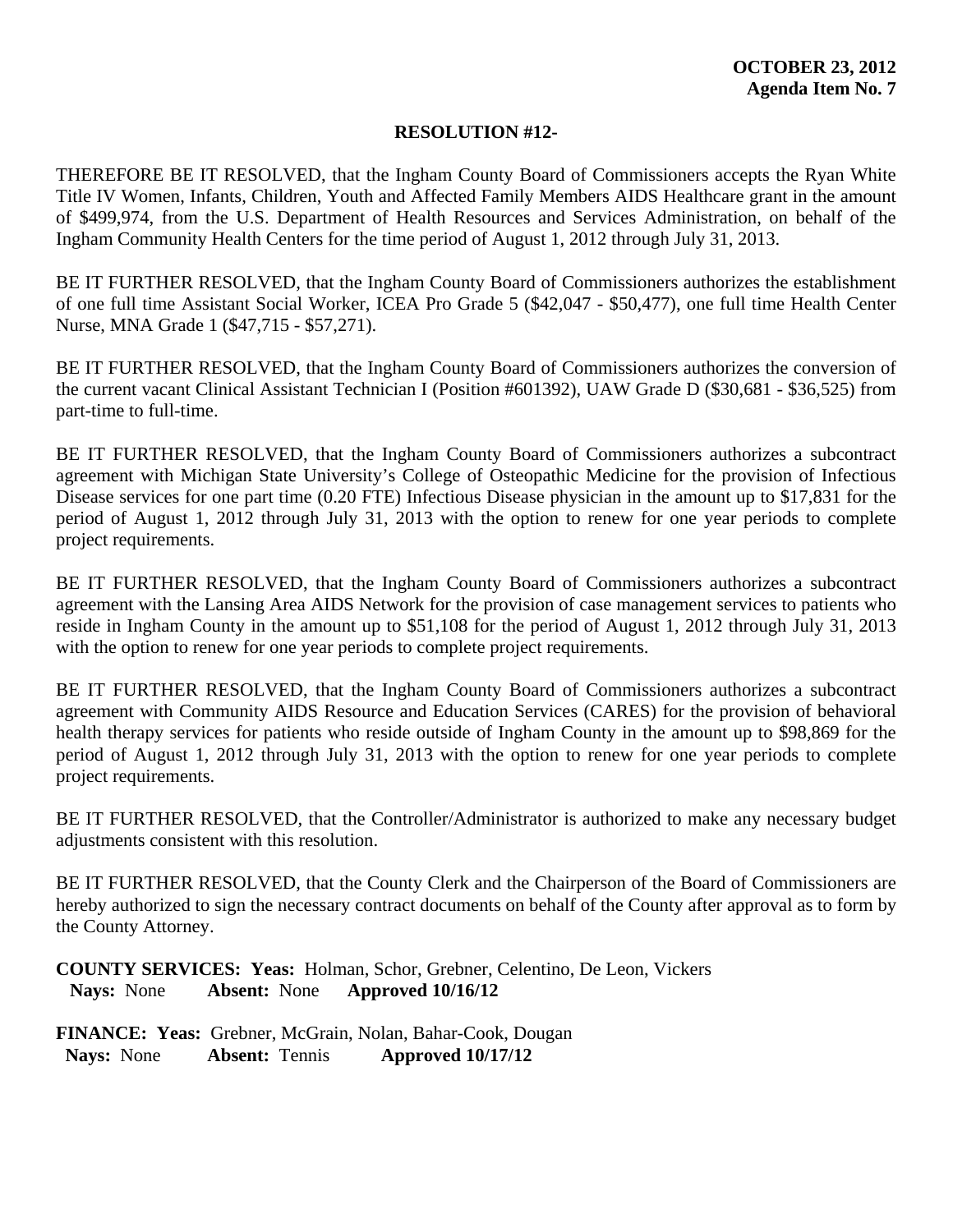<span id="page-49-0"></span>Introduced by the County Services and Finance Committees of the:

### INGHAM COUNTY BOARD OF COMMISSIONERS

### **RESOLUTION TO AUTHORIZE PURCHASE OF LIFE AND LONG TERM DISABILITY INSURANCE**

### **RESOLUTION #12-**

WHEREAS, the County has been purchasing life and long term disability insurance under the Michigan Associations of Counties' agreement with Mutual of Omaha; and

WHEREAS, Michigan Association of Counties has established a relationship with Lincoln Financial to provide life and long term disability insurance; and

WHEREAS, the County has received 2013 prices quotes for both vendors and the costs provided by Lincoln Financial are less than Mutual of Omaha.

THEREFORE BE IT RESOLVED, that the Ingham County Board of Commissioners authorizes the change in the County's vendor for life and long term disability insurance from Mutual of Omaha to Lincoln Financial effective January 1, 2013.

BE IT FURTHER RESOLVED, that the Board Chairperson and County Clerk are authorized to sign the appropriate documents after review by the County Attorney.

**COUNTY SERVICES: Yeas:** Holman, Schor, Grebner, Celentino, De Leon, Vickers **Nays:** None **Absent:** None **Approved 10/16/12**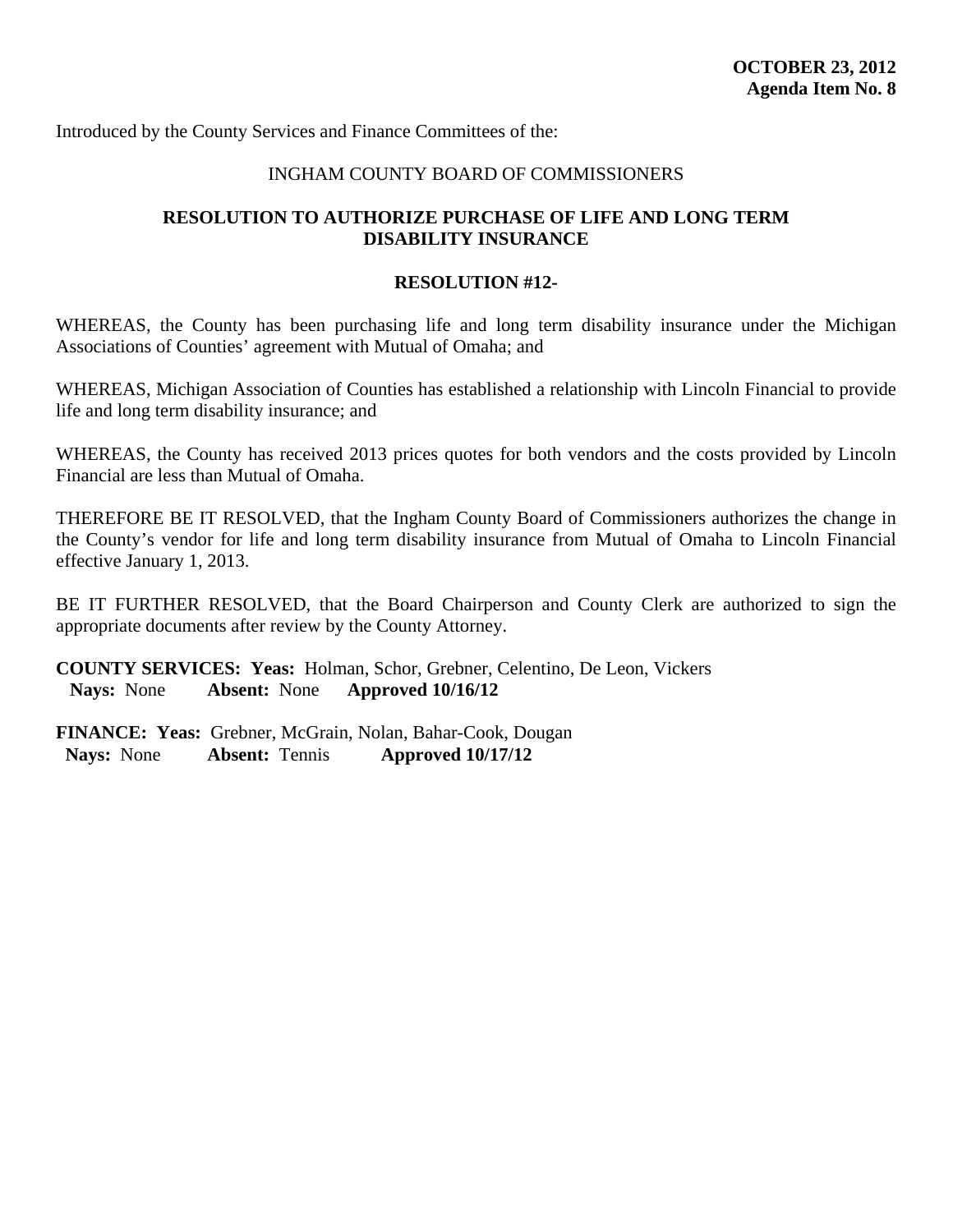<span id="page-50-0"></span>Introduced by the County Services and Finance Committees of the:

### INGHAM COUNTY BOARD OF COMMISSIONERS

### **RESOLUTION AUTHORIZING 2013 LETTERS OF AGREEMENT WITH BARGAINING UNITS FOR EMPLOYEE BENEFITS**

### **RESOLUTION #12-**

WHEREAS, the Ingham County Health Care Coalition investigated various plan designs and options for the County's health care plan for 2013; and

WHEREAS, after finishing it's review the Health Care Coalition recommends a small change in the prescription benefit; and

WHEREAS, the Health Care Coalition reviewed a proposal that would eliminate the high cost plan, save the County \$500,000 per year; and

WHEREAS, the proposal would establish a trust funded with \$300,000 per year that would offset any employee's potential increase in out of pocket costs for co-pays and deductibles; and

WHEREAS, the employees that switch from the high cost to the standard plan would experience substantial savings in premium costs; and

WHEREAS, the employee's out of pocket costs would be capped at an amount equal to their premium savings and the difference between the total out of pocket costs would be paid for out of the trust; and

WHEREAS, the benchmark used to determine the employee's contribution rate is recommended to increase 2% from the amount used in 2012 in accordance with historical practice; and

WHEREAS, Governor Snyder signed into law Public Act 152 of 2011, which places limits on public employer's contributions towards their employee's health benefits, and

WHEREAS, the health insurance rates for 2013 will be as noted on the attached schedule; and

WHEREAS, based on the aforementioned 2013 rates associated with various health insurance options the County will be in compliance with the dollar caps established in Section 3 of Public Act 152 of 2011.

THEREFORE BE IT RESOLVED, that the Ingham County Board of Commissioners authorizes Letters of Understandings with all of the bargaining units to switch insurance carriers and accept the proposal from Blue Cross Blue Shield of Michigan.

BE IT FURTHER RESOLVED, the highest cost plan will be eliminated and a trust fund in the amount of \$300,000 be established in order to fund the increase in employee's out of pocket co-pays and deductibles that exceeds their savings from the decrease in employee premiums.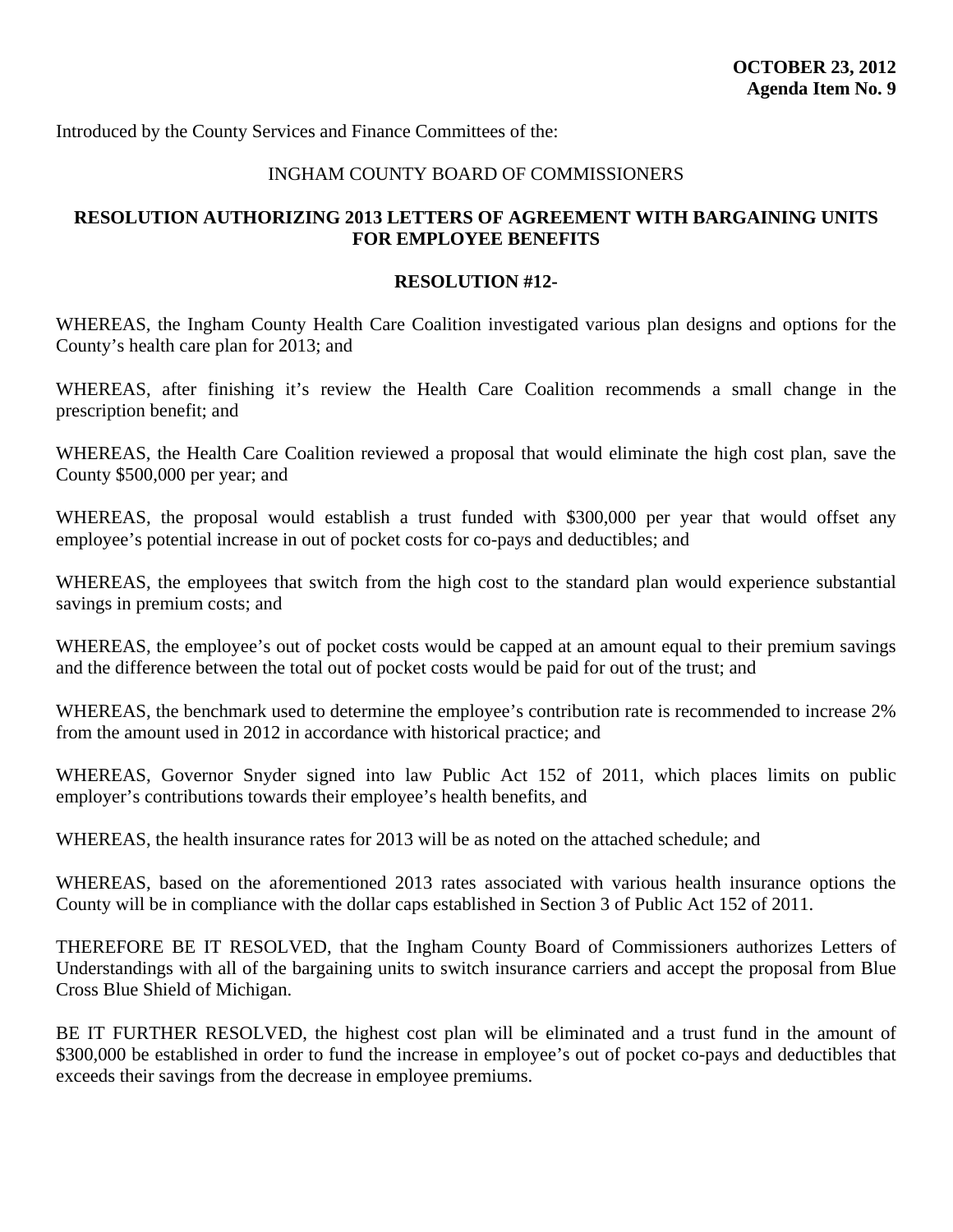BE IT FURTHER RESOLVED, that if the Health Care Coalition and the unions do not authorize the aforementioned changes in health care for 2013 then the Board of Commissioners authorizes Letters of Understanding with all of the collective bargaining units to accept the proposal from Physicians Health Plan of Mid-Michigan.

BE IT FURTHER RESOLVED, that the County's Human Resources Director is authorized to sign the Letters of Understanding on behalf of the County, contingent upon final approval of the bargaining units, and subject to review by the County Attorney.

BE IT FURTHER RESOLVED that the County will provide the same health insurance benefits to the Managerial and Confidential Employees effective January 1, 2013.

BE IT FURTHER RESOLVED, that the Board of Commissioners authorizes up to \$10,000 in legal fees to Fraser Trebilock to prepare the documents to establish the trust.

**COUNTY SERVICES: Yeas:** Holman, Schor, Grebner, Celentino, De Leon, Vickers **Nays:** None **Absent:** None **Approved 10/16/12**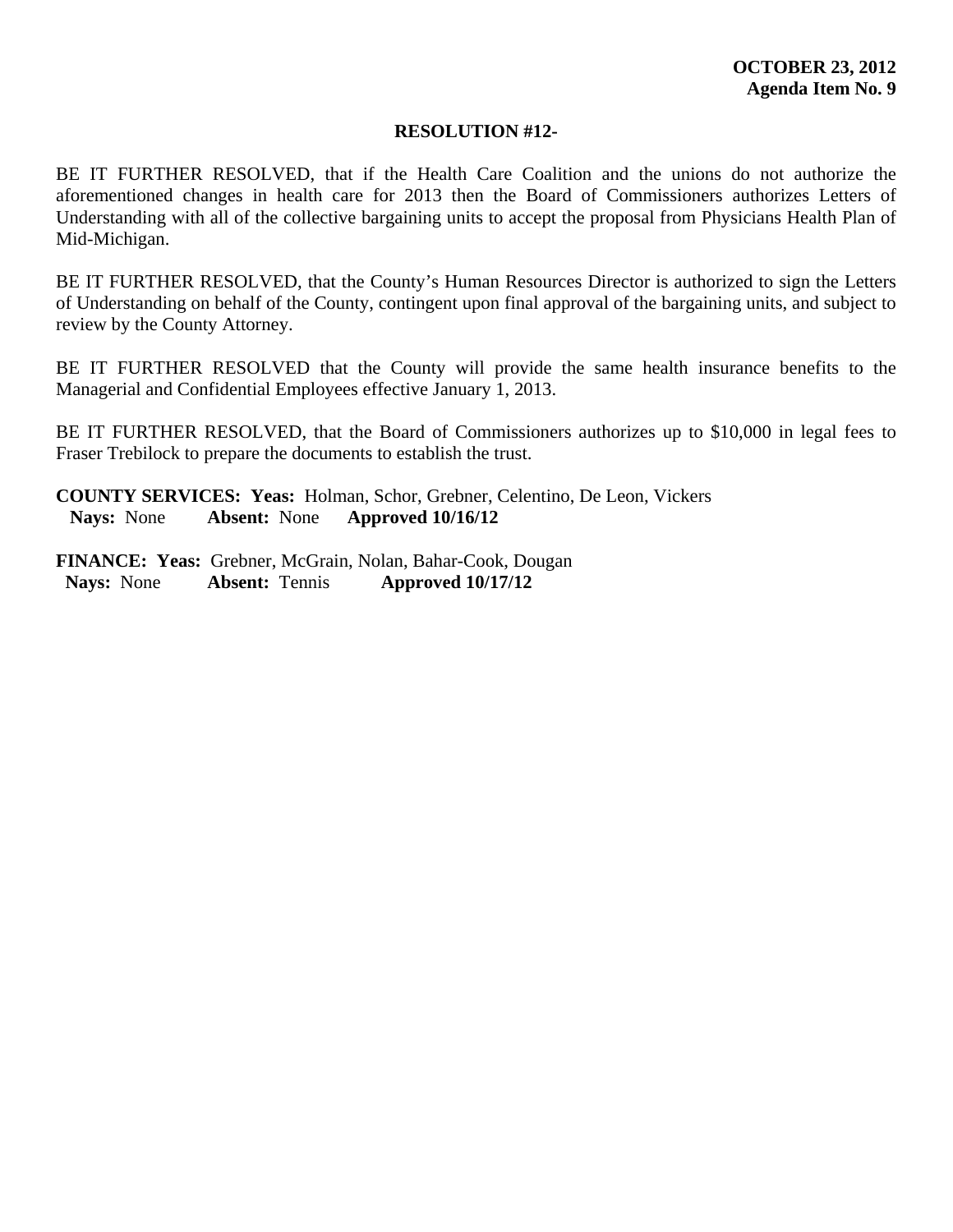| 2013 Health Insurance       |                  |                |          |                  |                |          |                             |                |          |
|-----------------------------|------------------|----------------|----------|------------------|----------------|----------|-----------------------------|----------------|----------|
|                             | BC/BS            | BC/BS          |          | 우<br>도           | $\frac{a}{b}$  |          | PHP                         |                |          |
| County Actives - Blue Cross | Employee<br>2013 | County<br>2013 | Total    | Employee<br>2013 | County<br>2013 | Total    | Employee<br>2012            | County<br>2012 | Total    |
| Base                        |                  |                |          |                  |                |          |                             |                |          |
| Single                      | 16.62            | 383.23         | 399.85   | $\mathbf{I}$     | 368.53         | 368.53   | $\mathbf{L}$                | 369.10         | 369.10   |
| Double                      | 96.01            | 863.60         | 959.61   |                  | 829.40         | 829.40   | $\mathbf{I}$                | 830.47         | 830.47   |
| Family                      | 168.99           | 1,030.53       |          |                  | 995.05         | 995.05   | $\mathcal{C}_{\mathcal{A}}$ | 996.56         | 996.56   |
|                             |                  |                |          |                  |                |          |                             |                |          |
| Standard                    |                  |                |          |                  |                |          |                             |                |          |
| Single                      | 29.05            | 408.38         | 437.43   | 59.73            | 447.61         | 507.34   | 60.90                       | 446.02         | 506.92   |
| Double                      | 125.87           | 923.98         | 1,049.85 | 163.04           | 978.49         | 1,141.53 | 165.11                      | 975.47         | 1,140.57 |
| Family                      | 206.30           | 1,106.00       | 1,312.30 | 225.43           | 1,144.40       | 1,369.83 | 227.32                      | 1,141.36       | 1,368.68 |
|                             |                  |                |          |                  |                |          |                             |                |          |
| High<br>High                |                  | ï              |          |                  |                |          |                             |                |          |
| Single                      | 106.20           | 472.80         | 579.00   | 119.95           | 486.56         | 606.51   | 120.70                      | 484.02         | 604.72   |
| Double                      | 311.01           | 1,078.60       | 1,389.61 | 298.52           | 1,066.12       | 1,364.64 | 299.64                      | 1,060.98       | 1,360.62 |
| Family                      | 437.73           | 1,299.27       | 1,737.00 | 388.01           | 1,249.55       | 1,637.56 | 388.78                      | 1,243.96       | 1,632.75 |
| Road Actives - Blue Cross   |                  |                |          |                  |                |          |                             |                |          |
| Base                        |                  |                |          |                  |                |          |                             |                |          |
| Single                      | 33.73            | 489.65         | 523.38   | 14.37            | 464.59         | 478.96   | 72.41                       | 528.32         | 600.73   |
| Double                      | 115.15           | 1,140.98       | 1,256.13 | 32.33            | 1,045.33       | 1,077.66 | 162.92                      | 1,188.73       | 1,351.65 |
| Family                      | 169.59           | 1,400.57       | 1,570.16 | 38.80            | 1,254.40       | 1,293.20 | 195.49                      | 1,426.48       | 1,621.97 |
|                             |                  |                |          |                  |                |          |                             |                |          |
| Buy-Up                      |                  |                |          |                  |                |          |                             | 528.32         | 654.84   |
| Single                      | 68.62            | 489.65         | 558.27   | 57.51            | 464.59         | 522.10   | 126.52                      |                |          |
| Double                      | 198.87           | 1,140.98       | 1,339.85 | 129.40           | 1,045.33       | 1,174.73 | 284.67                      | 1,188.73       | 1,473.40 |
| Family                      | 274.23           | 1,400.57       | 1,674.80 | 155.28           | 1,254.40       | 1,409.68 | 34159                       | 1,426.48       | 1,768.07 |
| <b>High Deductible</b>      |                  |                |          |                  |                |          |                             |                |          |
| Single                      | 45.57            | 489.65         | 535.22   | 88.74            | 464.59         | 553.33   | 72.41                       | 528.32         | 600.73   |
| Double                      | 44.39            | 1,140.98       | 1,185.37 | 139.25           | 1,045.33       | 1,184.58 | 162.92                      | 1,188.73       | 1,351.65 |
| Family                      | 40.54            | 1,351.51       | 1,392.05 | 62.93            | 1,254.40       | 1,317.33 | 134.96                      | 1,384.86       | 1,519.82 |
|                             |                  |                |          |                  |                |          |                             |                |          |
|                             | 2013             | 2013           |          |                  |                |          | 2012                        | 2012           |          |
| COPS-Trust                  | Employee         | County         | Total    |                  |                |          | Employee                    | County         | Total    |
| Single                      | 159.52           | 526.12         | 685.64   |                  |                |          | 140.68                      | 500.10         | 640.78   |
| Double                      | 326.05           | 1,093.65       | 1,419.70 |                  |                |          | 287.14                      | 1,039.68       | 1,326.82 |
| Family                      | 404.60           | 1,266.15       | 1,670.75 |                  |                |          | 358.40                      | 1,203.05       | 1,561.45 |

 $\label{eq:2} \frac{1}{2} \sum_{i=1}^n \frac{1}{2} \sum_{j=1}^n \frac{1}{2} \sum_{j=1}^n \frac{1}{2} \sum_{j=1}^n \frac{1}{2} \sum_{j=1}^n \frac{1}{2} \sum_{j=1}^n \frac{1}{2} \sum_{j=1}^n \frac{1}{2} \sum_{j=1}^n \frac{1}{2} \sum_{j=1}^n \frac{1}{2} \sum_{j=1}^n \frac{1}{2} \sum_{j=1}^n \frac{1}{2} \sum_{j=1}^n \frac{1}{2} \sum_{j=1}^n \frac{1}{$ 

 $\begin{bmatrix} 1 & 0 \\ 0 & 1 \end{bmatrix}$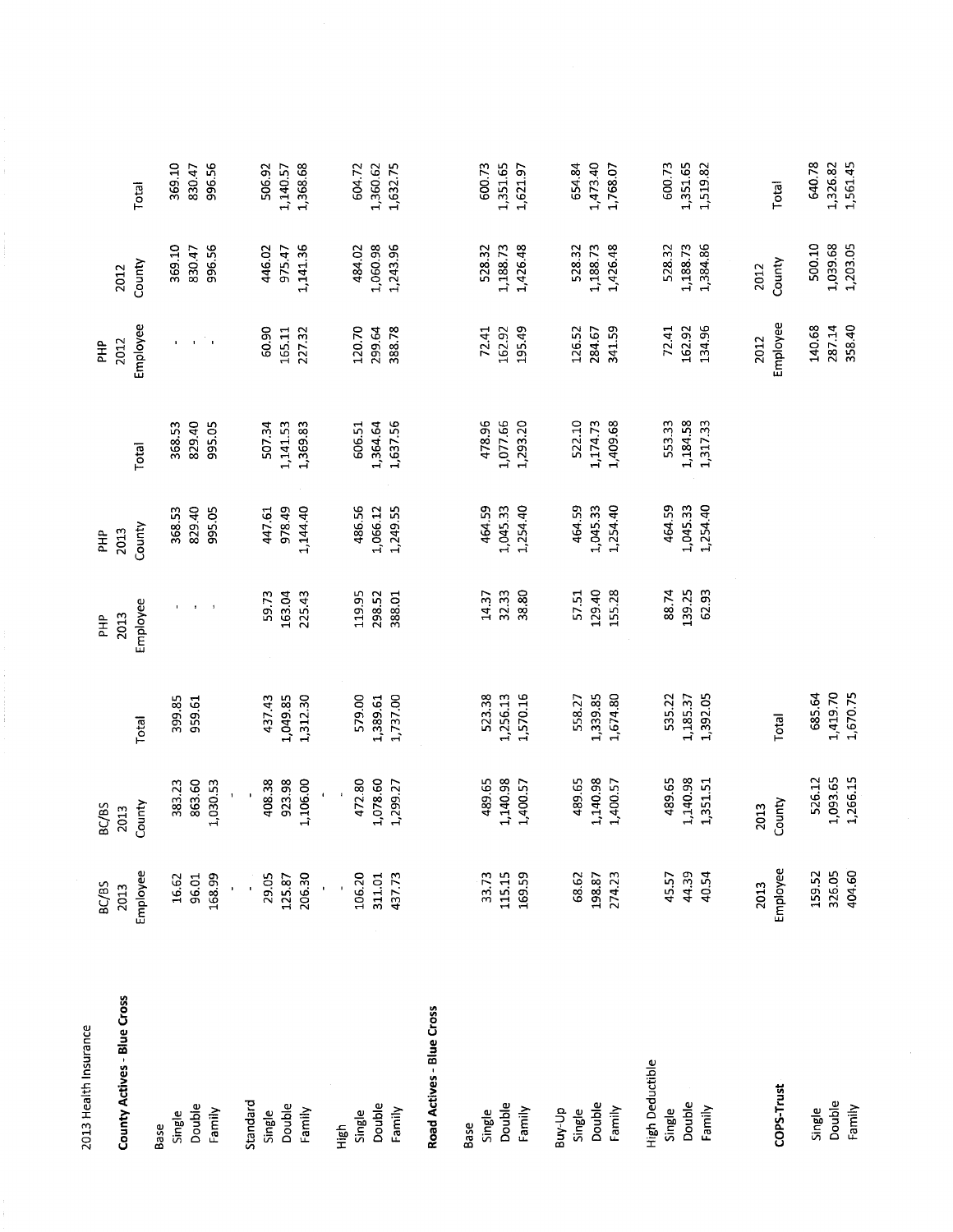<span id="page-53-0"></span>Introduced by the County Services and Finance Committees of the:

### INGHAM COUNTY BOARD OF COMMISSIONERS

### **RESOLUTION APPROVING AN AMENDMENT TO THE 2010 POTTER PARK ZOO MASTER PLAN**

### **RESOLUTION #12-**

WHEREAS, Potter Park Zoo has been approved by the Michigan Department of Natural Resources, the Michigan Department of Agriculture and the Association of Zoos and Aquariums to include moose in its collection; and

WHEREAS, the original site for the moose exhibit has major infrastructure issues not identified by the 2010 master plan including a high pressure natural gas pipeline; and

WHEREAS, the costs for construction of the moose exhibit in the site identified in the Master Plan are estimated to be 10 to 20 times the cost of placing the moose exhibit in the duck pond area; and

WHEREAS, staff has determined resources can be conserved by locating the moose exhibit in the existing former white-tailed deer exhibit utilizing the existing duck pond; and

WHEREAS, the principles of conservation are the foundation for the mission of Potter Park Zoo, using the existing natural features of the duck pond will significantly reduce the amount of resources necessary to create suitable habitat for the moose; and

WHEREAS, the space originally identified by the Master Plan for the moose will accommodate, with little modification, the North American Bison; and

WHEREAS, this resolution was supported by the Zoo Board and Parks & Recreation Commission with the passage of resolutions at their September meetings.

THEREFORE BE IT RESOLVED, the Board of Commissioners approves an amendment to the 2010 Potter Park Zoo Master Plan to move the moose exhibit from the proposed Michigan Lake and Drift Plains of the Michigan Ecosystems Region to the Duck Pond area adjacent to the proposed Red Cedar Ecology Center.

**COUNTY SERVICES: Yeas:** Holman, Schor, Grebner, Celentino, De Leon, Vickers **Nays:** None **Absent:** None **Approved 10/16/12**

**FINANCE: Yeas:** Grebner, McGrain, Nolan, Bahar-Cook, Dougan<br>Navs: None **Absent:** Tennis **Approved 10/17/12 Nays:** None **Absent:** Tennis **Approved 10/17/12**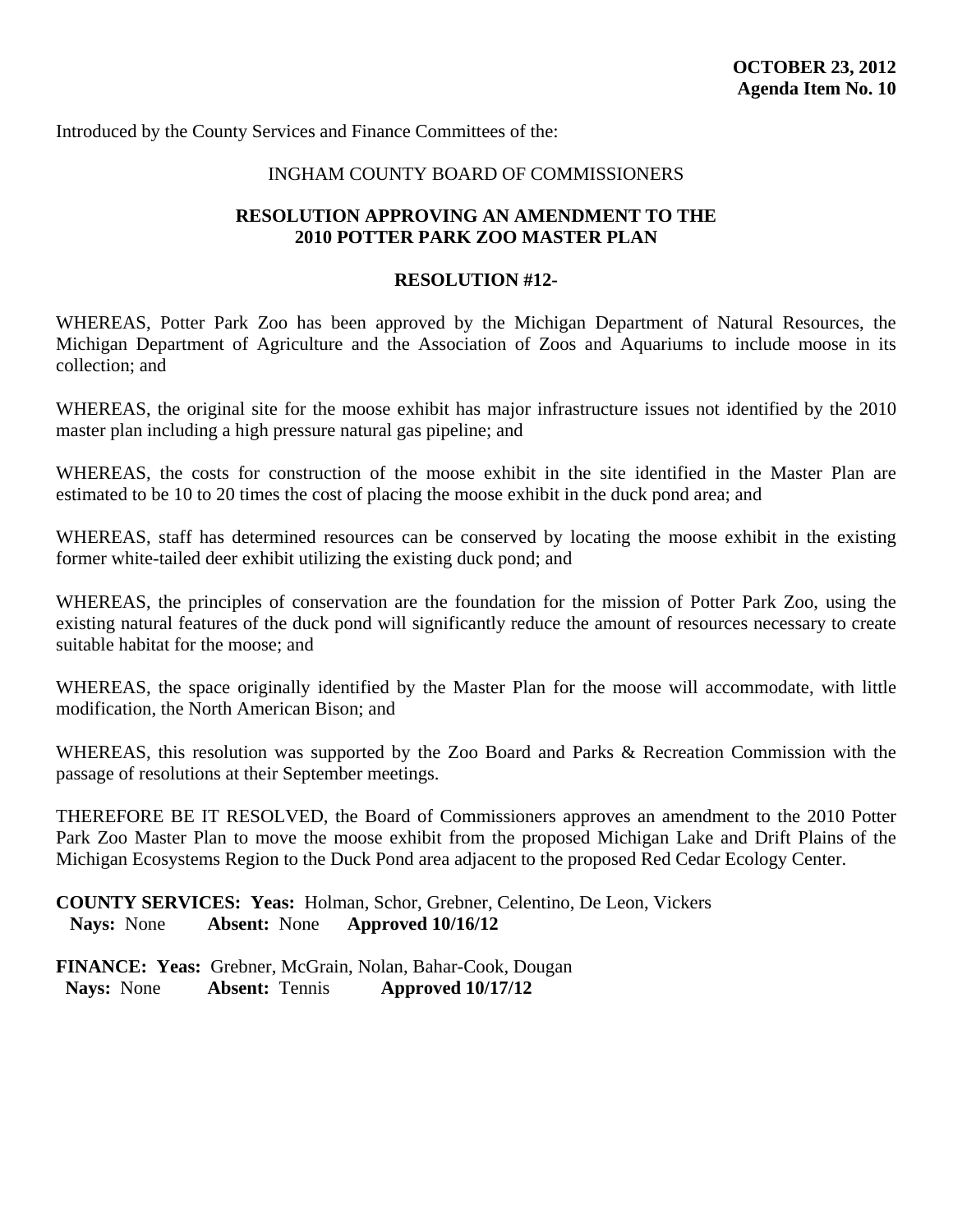<span id="page-54-0"></span>Introduced by the County Services and Finance Committees of the:

### INGHAM COUNTY BOARD OF COMMISSIONERS

### **RESOLUTION APPROVING ANNUAL 2013 AND 2014 COMPENSATION FOR NON-JUDICIAL COUNTY-WIDE ELECTED OFFICIALS**

#### **RESOLUTION #12-**

WHEREAS, Resolution #12-330, authorized certain benefit and compensation modifications to the Managerial/Confidential Personnel Manual including an additional 1.8% of gross wages to employee retirement contribution; and

WHEREAS, Ingham County's rapidly changing negative economic projections do not support implementation of a wage increase for the non-Judicial County-Wide Elected Officials at this time.

THEREFORE BE IT RESOLVED, that the following Ingham County Non-Judicial Elected Officials; County Clerk, Drain Commissioner, Prosecuting Attorney, Register of Deeds, Sheriff, and Treasurer shall be provided a 2013 and 2014 salary as listed below (reflects a 0 percent increase for both years):

| <b>Elected Official</b>     | 2013      | 2014      |
|-----------------------------|-----------|-----------|
| <b>County Clerk</b>         | \$88,590  | \$88,590  |
| Drain Commissioner          | \$82,812  | \$82,812  |
| <b>Prosecuting Attorney</b> | \$127,578 | \$127,578 |
| <b>Register of Deeds</b>    | \$82,812  | \$82,812  |
| Sheriff                     | \$119,486 | \$119,486 |
| Treasurer                   | \$95,448  | \$95,448  |

BE IT FURTHER RESOLVED, that the salary is contingent upon the elected official foregoing any per diem, fees, or payments to which the elected official may otherwise be entitled, other than as may be specifically identified herein, including but not limited to Delinquent Tax Administration fees (Treasurer); fees from divorces involving minor children (Prosecutor); per diem for Elections Commission and Plat Board (Clerk, Register of Deeds, Treasurer); housing and clothing/cleaning allowance (Sheriff); Drainage Board meetings (Drain Commissioner).

BE IT FURTHER RESOLVED, effective January 1, 2013 current non-Judicial County-Wide Elected Officials shall contribute an additional 1.8% of gross wages to employee retirement, increasing the total contribution for non-Judicial County Wide Elected Officials to 10.26%, this does not apply to non-Judicial County-Wide elected officials who will be covered under the hybrid plan.

BE IT FURTHER RESOLVED, non-Judicial County-Wide Elected Officials taking office after the effective date of the resolution shall not be eligible for single retiree health insurance coverage until after they reach 60 years of age, subject to the scale based on years of service. Retirees that purchase dental and vision insurance at group rates and subsequently choose to discontinue the coverage, may not re-enroll.

BE IT FURTHER RESOLVED, these salaries are established on the expectation each elected official will perform services comparable to the hours worked by the County managers.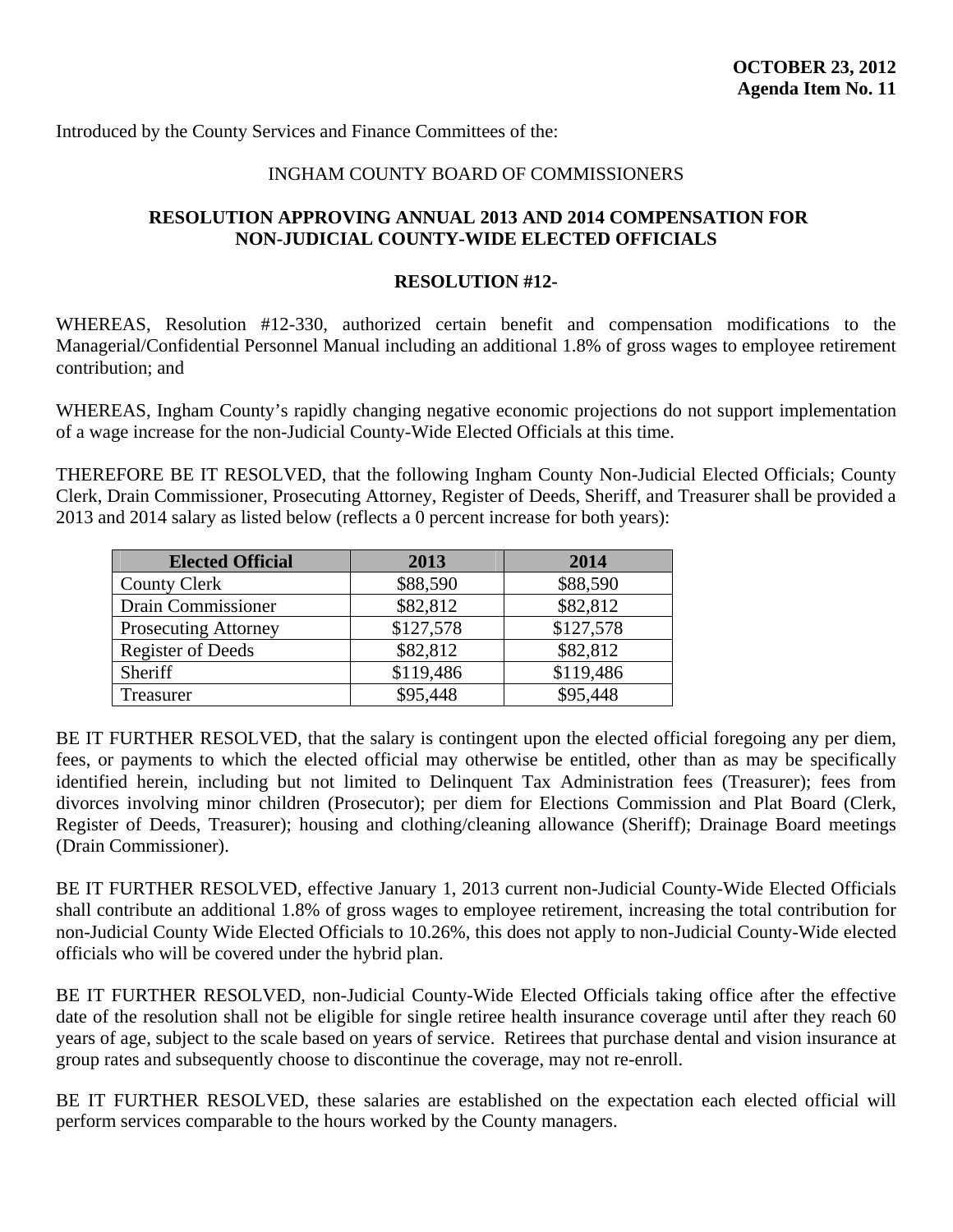BE IT FURTHER RESOLVED that the County of Ingham shall pay the annual Michigan Bar Dues for the Prosecuting Attorney.

**COUNTY SERVICES: Yeas:** Holman, Schor, Grebner, Celentino, De Leon, Vickers<br>Nays: None **Absent:** None **Approved 10/16/12 Nays:** None **Absent:** None **Approved 10/16/12**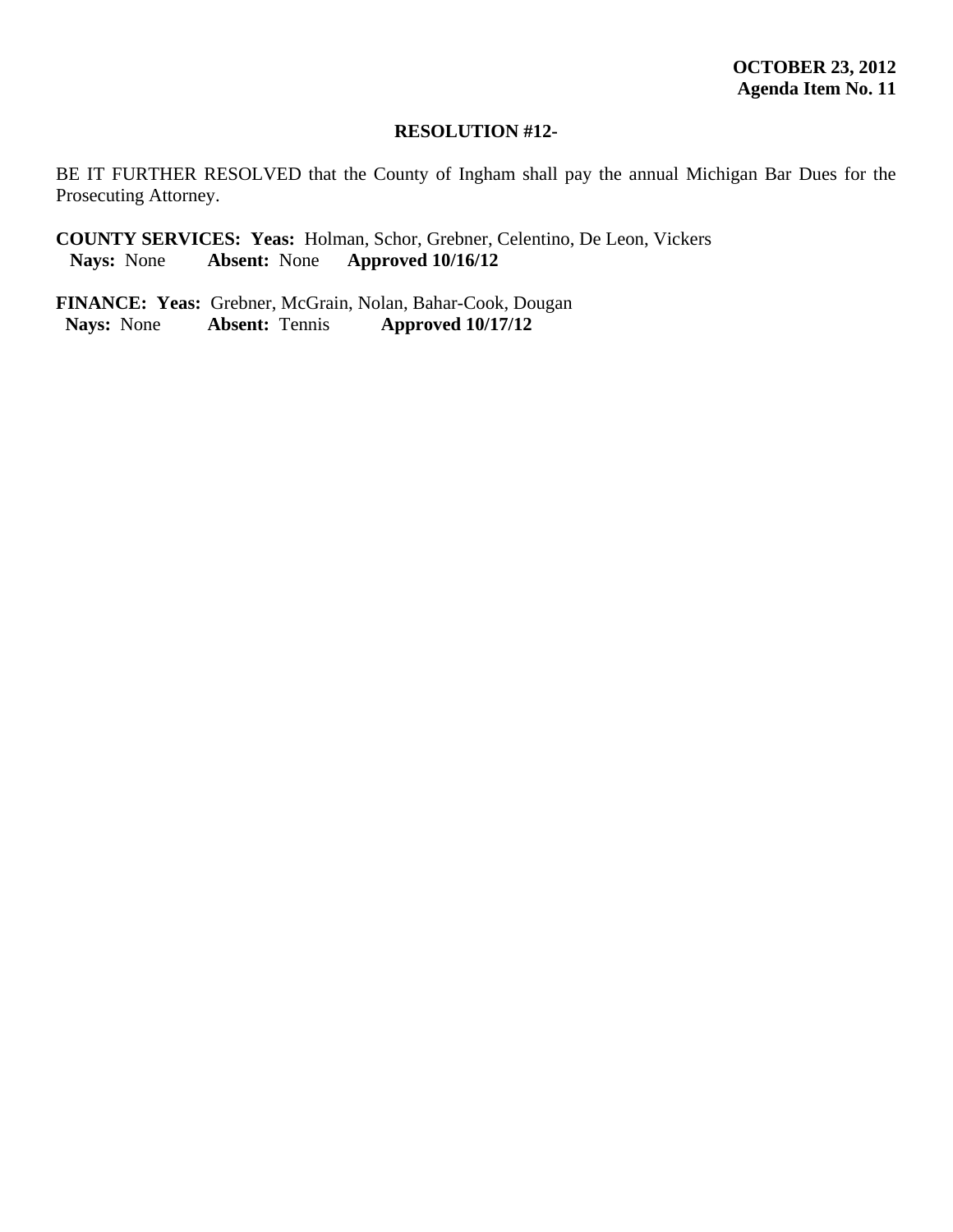<span id="page-56-0"></span>Introduced by the Finance Committee of the:

### INGHAM COUNTY BOARD OF COMMISSIONERS

### **RESOLUTION HONORING ALEXANDER URBANE**

### **RESOLUTION #12-**

WHEREAS, Alexander Urbane is a freshman at Lansing Community College, he is active in his community and enjoys running, swimming and golf; and

WHEREAS, Alexander began his scouting career in 2005 and has earned 44 merit badges, his leadership history included experience as an instructor and guide; and

WHEREAS, Alexander was also a Brotherhood member of the Order of the Arrow, the National Honor Society of Scouting, where he participated in the 2009 National Order of the Arrow Conference in Bloomington, Indiana; and

WHEREAS, as a scout, he participated in the Michigan International Camporee in 2008 and 2012, and went to the Florida National High Adventure Sea Base; and

WHEREAS, to achieve the Eagle rank, a scout must demonstrate leadership and citizenship, while earning 21 merit badges before reaching the age of 18 and must also complete a service project for the benefit of his community, school or religious institution; and

WHEREAS, Alexander's Eagle Project entailed planning and carrying out a number of improvements for the Williamston Community Pool, the project included fixing the exit sign, installing an entrance light, building safe coat hooks in the locker rooms, providing a first aid review for younger scouts, rust removal and installing new pool lane lines, the work involved 235 hours of service provided by friends, fellow scouts and family members.

WHEREAS, Alexander has earned the highest rank attainable in Scouting, the Eagle Scout.

THEREFORE BE IT RESOLVED, that the Ingham County Board of Commissioners hereby honors Alexander Urbane for achieving the Eagle Scout rank and serving as a positive role model for the youth in our community.

BE IT FURTHER RESOLVED, that the Board wishes him continued success in his future endeavors.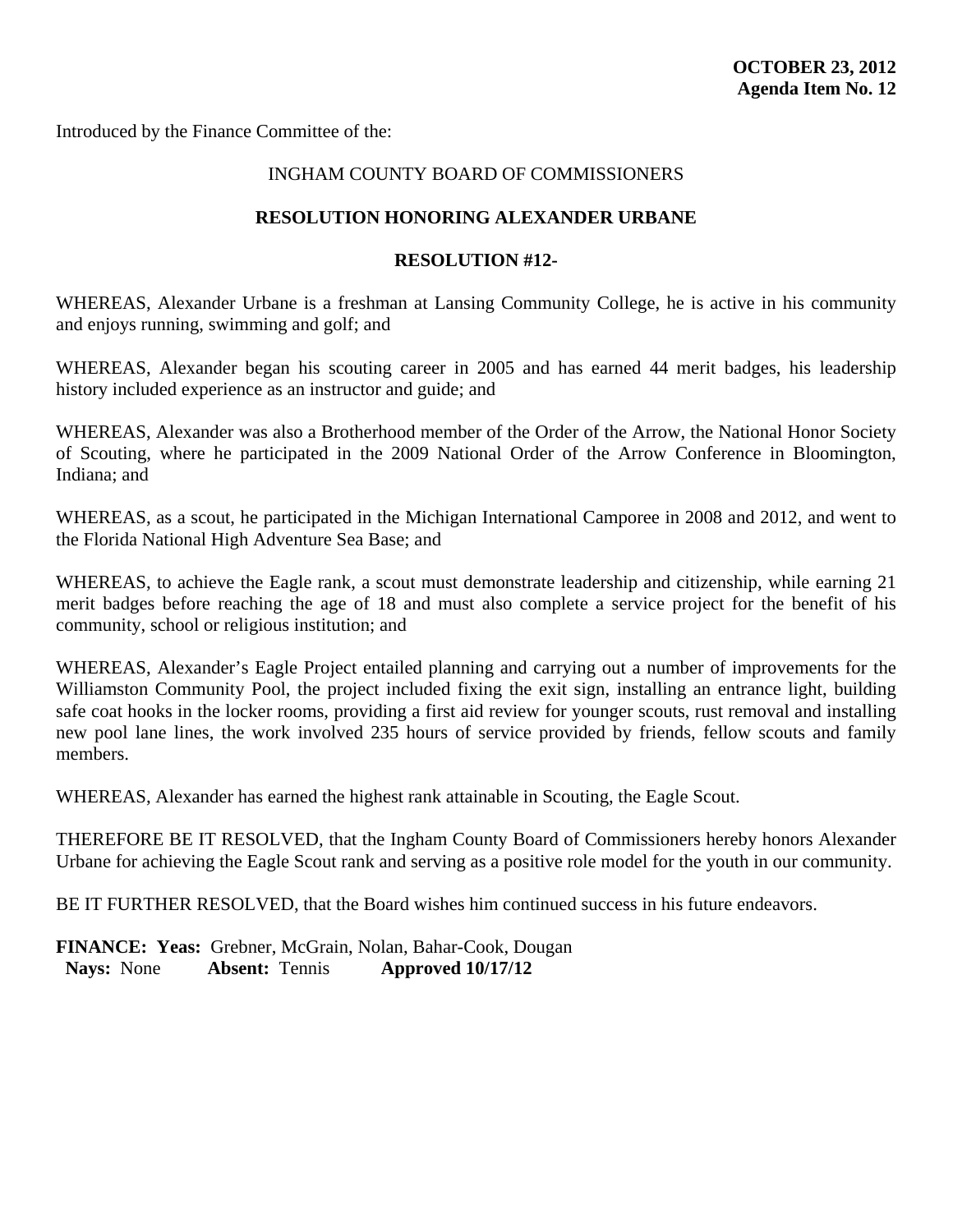<span id="page-57-0"></span>Introduced by the Finance Committee of the:

### INGHAM COUNTY BOARD OF COMMISSIONERS

### **INGHAM COUNTY 2013 GENERAL APPROPRIATIONS RESOLUTION**

### **RESOLUTION #12-**

WHEREAS, the Uniform Budgeting and Accounting Act, Public Act 621 of 1978, requires that each local unit of government adopt a balanced budget for all required funds; and

WHEREAS, county offices, the courts, county departments, and others have submitted requests for a county appropriation in the 2013 budget; and

WHEREAS, the County Controller has considered these requests and has submitted a recommended budget as required by statute and Board of Commissioners' resolution; and

WHEREAS, the various liaison committees of the Board of Commissioners have reviewed their section of the Controller's Recommended Budget and have made recommendations for approval or modification to the Finance Committee; and

WHEREAS, the Finance Committee has reviewed each liaison committees' recommendations and together with its own Strategic Planning Initiatives Fund allotment has presented a recommended balanced budget to the Board of Commissioners and to the public; and

WHEREAS, since the review by the Finance Committee, the County has been informed by MERS of its required pension contribution rates for 2013, which are significantly higher than those included in the budget; and

WHEREAS, the 2013 Budget as Recommended by the Finance Committee included a sizable increase in the County's contribution towards future retiree health insurance costs, from 1.0% of payroll to 2.5% of payroll, or \$800,000; and

WHEREAS, both of these costs are related to the County's contribution toward its unfunded liabilities; and

WHEREAS, the Board of Commissioners annually adopts a balanced budget and authorizes appropriations subject to the conditions set forth in its annual General Appropriations Resolution.

THEREFORE BE IT RESOLVED, that the 2013 Ingham County Budget, as set forth in the Finance Committee Recommended Budget, dated September 12, 2012 and incorporated by reference herein, is hereby adopted on a basis consistent with Ingham County's Budget Adoption and Amendment Policies and subject to all county policies regarding the expenditure of funds and the conditions set forth in this resolution.

BE IT FURTHER RESOLVED, that the following tax levies are hereby authorized for the 2012 tax year/2013 budget year for a total county levy of 9.6663 mills, including authorized levies for General Fund operations, special purpose, and Airport Authority millage: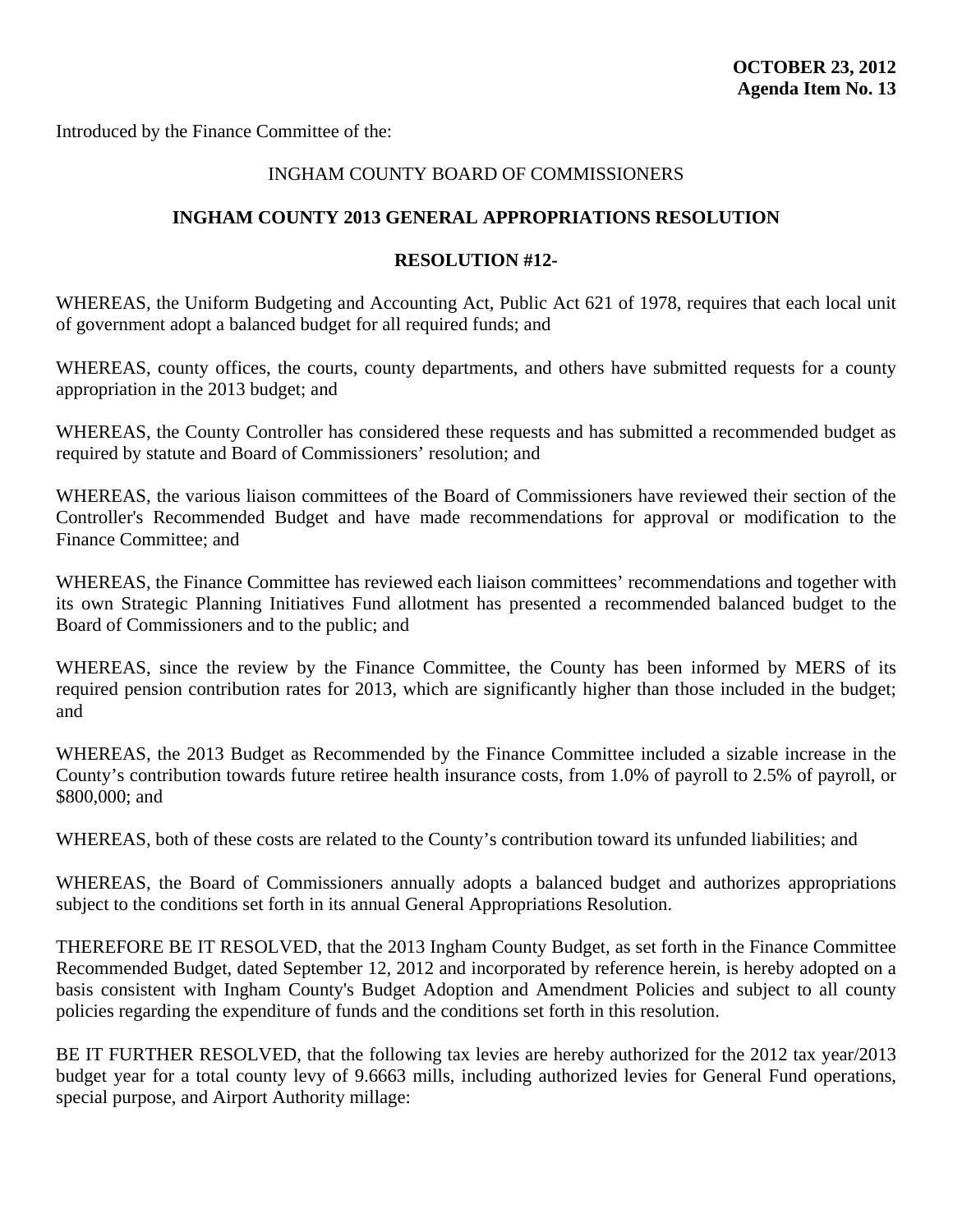| 2012/13 Millage Summary                            |         |
|----------------------------------------------------|---------|
| Purpose                                            | Millage |
| <b>General Operations</b>                          | 6.3512  |
| General Operations – Indigent Veterans Support     | .0230   |
| Special Purpose - Emergency Telephone Services     | .8431   |
| Special Purpose - County-wide Transportation       | .4800   |
| Special Purpose - County-wide Transportation       | .1200   |
| Special Purpose - Juvenile Justice                 | .6000   |
| Special Purpose - Potter Park Zoo and Potter Park  | .4100   |
| Special Purpose – Farmland/Open Space Preservation | .1400   |
| Trust & Agency - Capital Region Airport Authority  | .6990   |

BE IT FURTHER RESOLVED, that the revenues received by the County under Public Acts 106 and 107, 1985 (Convention Facility Tax revenue) shall not be used to reduce the County's 2012/2013 operating millage as defined by Public Act 2, 1986.

BE IT FURTHER RESOLVED, that in accordance with Public Act 2 of 1986, that 50% of the actual Convention Facility Tax revenue not used to reduce the County's operating tax rate shall be transmitted to the Mid-South Substance Abuse Commission or Community Mental Health, as its successor agency, with the remaining revenues to be deposited in the County's General Fund.

BE IT FURTHER RESOLVED, that the revenues received by the County under Public Act 264 of 1987 (Health and Safety Fund Act) shall not be used to reduce the County's 2012/2013 operating millage levy, and that 11/17 of the actual Health and Safety Fund Act revenue not used to reduce the County's operating tax rate shall be appropriated to the Ingham County Health Department budget for those public health prevention programs and services whose costs are in excess of 1989 appropriation levels.

BE IT FURTHER RESOLVED, that in accordance with Public Act 264 of 1987, that 5/17 of the actual Health and Safety Fund Act revenue not used to reduce the County's operating tax rate shall be used for personnel and operating costs which are in excess of 1988 appropriation levels at the Circuit Court, Family Court, District Court, and Sheriff Department Law Enforcement with the remaining revenues generated by P.A. 264 of 1987 to be used for other General Fund expenditures.

BE IT FURTHER RESOLVED, that the adopted budget is based on current estimates of revenues and expenditures, and that the Board of Commissioners may find it necessary to adjust budgeted revenues and expenditures from time to time during the year.

BE IT FURTHER RESOLVED, that the County Controller is hereby authorized to make budgetary transfers within the various funds and authorize expenditures in accordance with the budgetary procedures established by the Board of Commissioners in Resolution #90-274, as amended by Resolutions #94-93 and #04-253, a summary of which has been forwarded by the Controller to each department head, court and elected official.

BE IT FURTHER RESOLVED, that expenditures shall not be incurred in excess of the individual budgets adopted herein without first amending the budget pursuant to the budgetary procedures established by the Board of Commissioners in Resolution #90-274, as amended by Resolutions #94-93 and #04-253**.**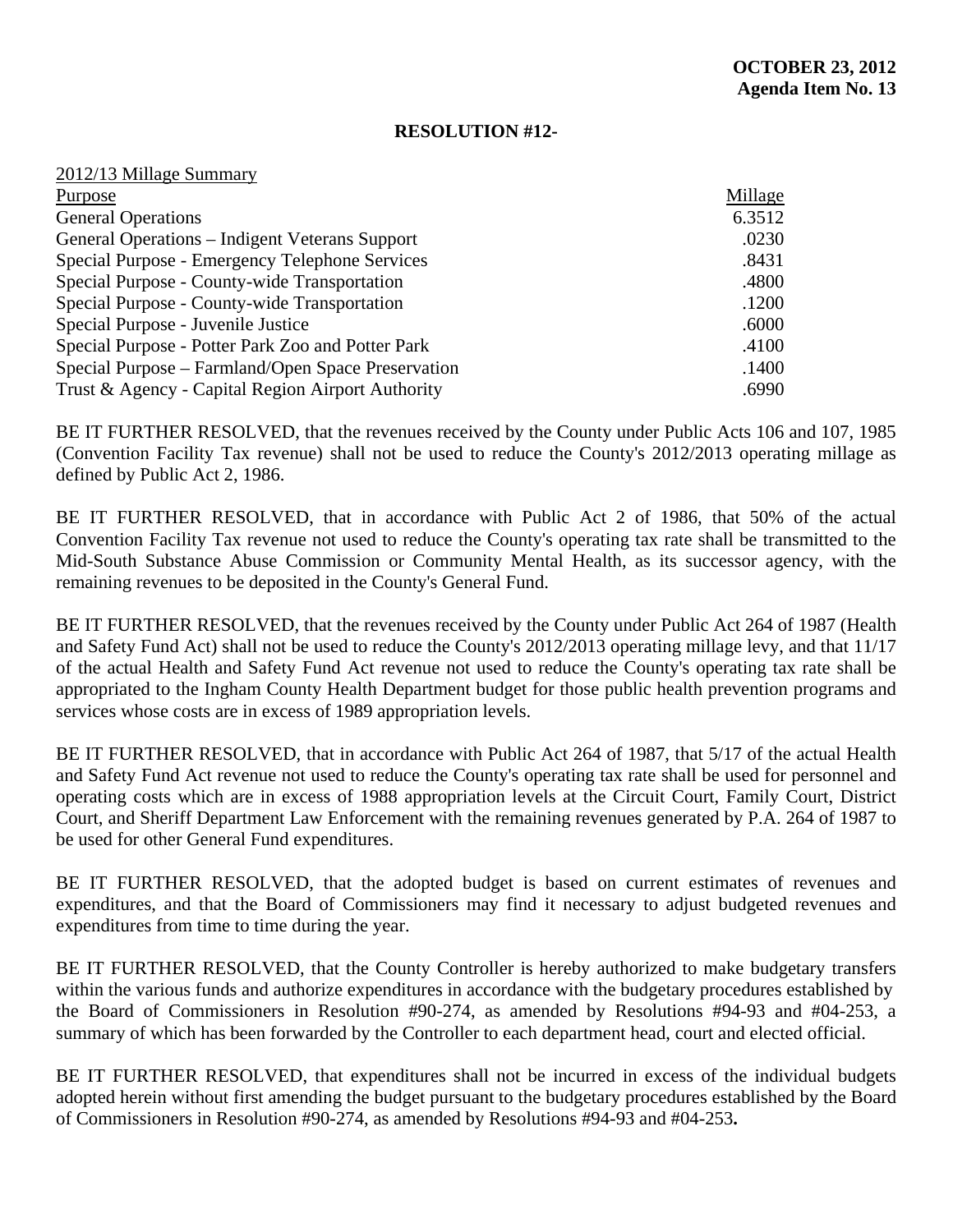BE IT FURTHER RESOLVED, that all purchases made with funds appropriated in this budget shall be made in conformance with the County's Purchasing Procedures, as adopted and amended by the Board, and that these budgeted funds are appropriated contingent upon compliance with the County's Purchasing Procedures.

BE IT FURTHER RESOLVED, that the approved Position Allocation List contained in the budget shall limit the number of permanent employees who can be employed in all departments, offices, and the courts, and no funds are appropriated for any permanent position or employee not on the approved Position Allocation List.

BE IT FURTHER RESOLVED, that the Board of Commissioners may, from time to time during the year, change the approved Position Allocation List and/or impose a hiring freeze, as circumstances warrant, and that the same limitation as to the number of permanent employees who can be employed with a revised Position Allocation List.

BE IT FURTHER RESOLVED, that certain positions contained in the Position Allocation List which are supported in some part by a grant, cost sharing, reimbursement, or some other source of outside funding are only approved contingent upon the County receiving the budgeted revenues.

BE IT FURTHER RESOLVED, that in the event that such anticipated outside funding is not received or the County is notified that it will not be received, said positions shall be considered not funded and removed from the approved Position Allocation List.

BE IT FURTHER RESOLVED, that the policies regarding temporary employees shall remain in full force and effect.

BE IT FURTHER RESOLVED, that budgets for all funds are adopted on a January 1st fiscal year, with the following exceptions: Friend of the Court Services Fund (215), County Health Fund (221), Community Corrections Fund (267), Community Development Block Grant Fund (287), DHS - Child Care Fund (288), DHS - Social Welfare Fund (290), Family Division – Child Care Fund (292), Prosecuting Attorney Cooperative Reimbursement Grant Fund (298), and Community Health Center Network Fund (511), all of which are adopted on an October 1st fiscal year.

BE IT FURTHER RESOLVED, that the Board of Commissioners authorizes the use of budgeted funds for the purchase of vehicles and necessary equipment such as marking kits, light bars, sirens, prisoner transport shields, radar, etc., from the State of Michigan and other municipal cooperative purchasing programs approved by the Purchasing Department.

BE IT FURTHER RESOLVED, that the vehicles being replaced are authorized to be transferred to another county department or agency for fair-market value established by the Purchasing Director, or are authorized to be sold at state auction or to a private company; the method of disposal shall be that which is deemed to be in the best interest of the County as determined by the Purchasing Director.

BE IT FURTHER RESOLVED, that the Ingham County Sheriff's Office is authorized to sell at fair-market value any used Ingham County Patrol Vehicles to the Ingham Intermediate School District for its Law Enforcement Program.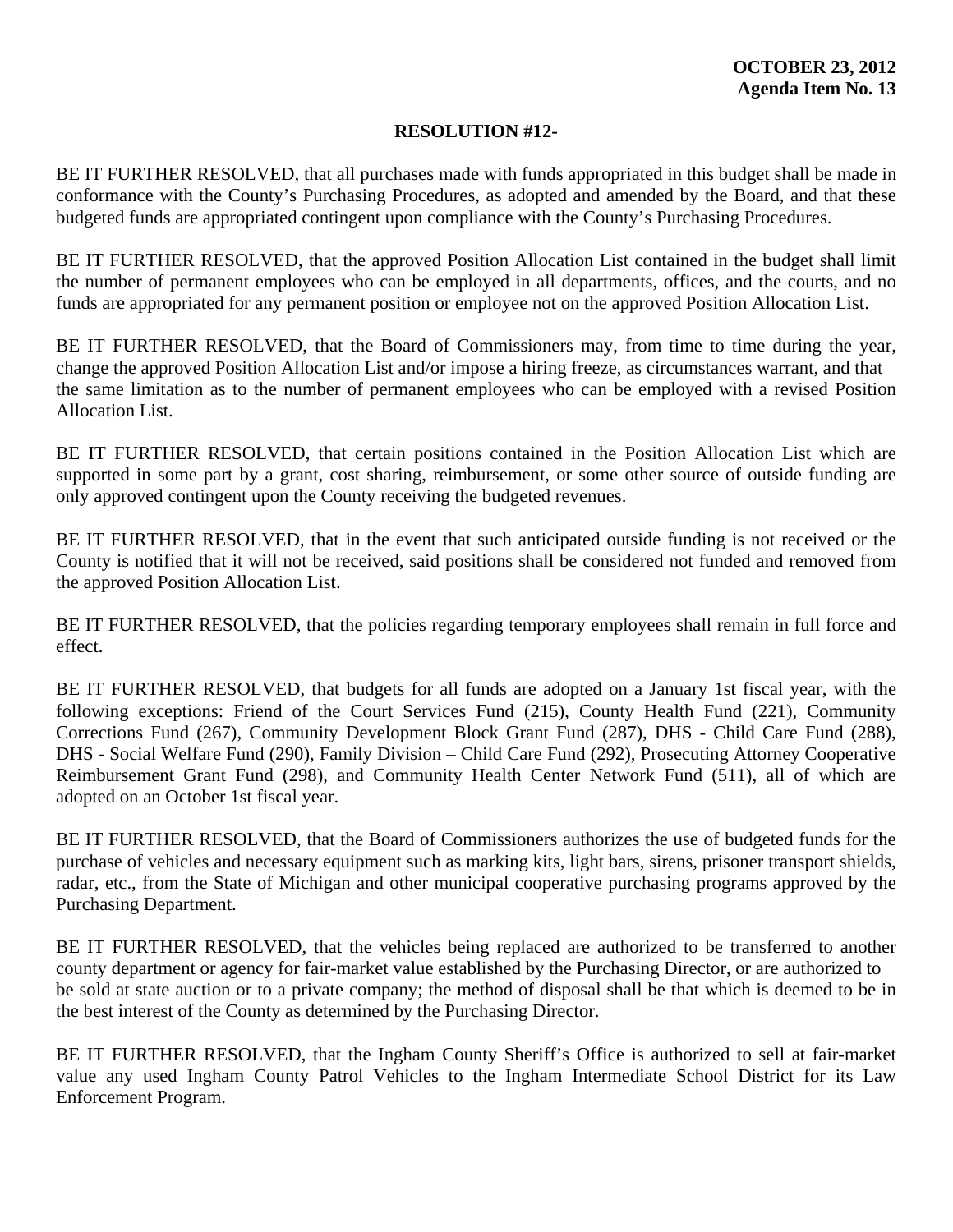BE IT FURTHER RESOLVED, that the 2013 Budget as Recommended by the Finance Committee is amended to decrease the budgeted rate for future retiree health care from 2.5% of payroll to 1.75% of payroll, or \$400,000, and that this amount be transferred to the budget for Ingham County's contribution toward employee pension costs.

BE IT FURTHER RESOLVED, that the Controller is authorized to make any necessary budget adjustments consistent with this change.

BE IT FURTHER RESOLVED, that all grants and funding arrangements with entities whose fiscal years do not coincide with the County's fiscal year be considered authorized providing that they have been authorized in the adopted budget, and the remaining portion of the time period and funds are included in the Controller's Recommended Budget for the succeeding fiscal year.

BE IT FURTHER RESOLVED, that funds appropriated to a community agency but not spent by the end of the fiscal year may be carried over into the next fiscal year without additional Board approval, provided the Controller and Budget Office certify that the funds are available, and that the agency wishing to have said funds reappropriated provides a definitive scope of work for review by the Controller's Office and the County Attorney.

BE IT FURTHER RESOLVED, that any request for reappropriation to the 2013 budget of funds not spent in 2012 for a specific project must be received by the Budget Office no later than March 15, 2013, otherwise the request for reappropriation will not be considered.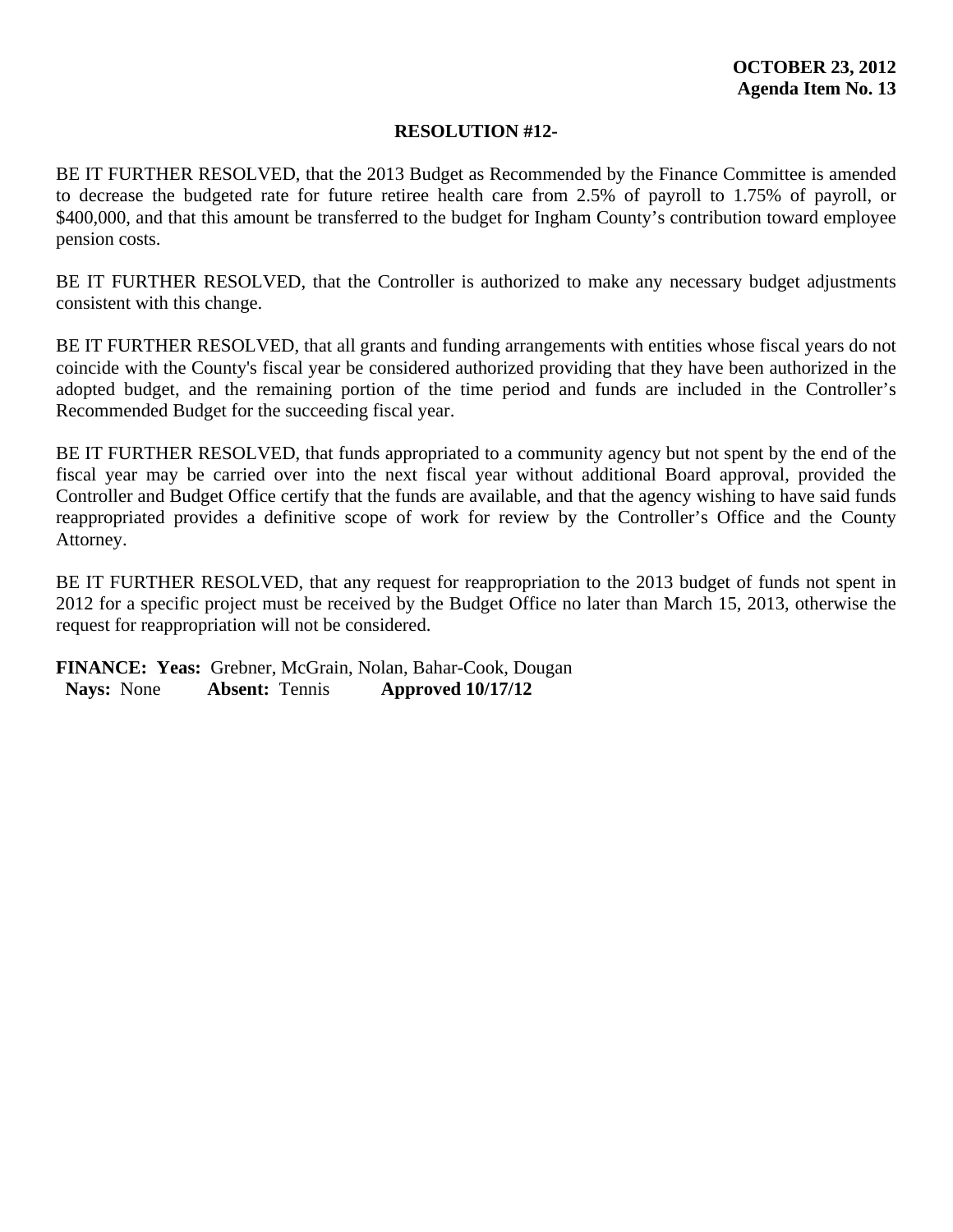<span id="page-61-0"></span>Introduced by the Judiciary and Finance Committees of the:

### INGHAM COUNTY BOARD OF COMMISSIONERS

### **RESOLUTION APPROVING THE APPOINTMENT OF THOMAS J. MATTERN ATTORNEY MAGISTRATE OF THE 55TH DISTRICT COURT**

### **RESOLUTION #12-**

WHEREAS, Michigan Compiled Law 600.8501 authorizes the judges of district court to appoint a magistrate to carry out duties as set forth by statute; and

WHEREAS, Michigan Compiled Law 600.8501 also requires that the appointment of a magistrate to the district court be approved by the county board of commissioners prior to the magistrate taking office; and

WHEREAS, the 55th District Court has funds within its existing budget to pay for a per diem Magistrate when the full time Magistrate is absent because of a leave or training; and

WHEREAS, the 55th District Court wants to insure that there is no interruption of service to the community when the Magistrate is absent; and

WHEREAS, Thomas J. Mattern previously served as a per diem magistrate for the 55<sup>th</sup> District Court between 2006 and 2009; and

WHEREAS, the 55<sup>th</sup> District Court intends to appoint Mr. Thomas Mattern as a per diem Magistrate and the appointment is contingent upon the approval the Ingham County Board of Commissioners.

THEREFORE BE IT RESOLVED, that the Ingham County Board of Commissioners hereby approve the appointment of Thomas J. Mattern as a per diem magistrate for the  $55<sup>th</sup>$  District Court.

**JUDICIARY: Yeas:** Koenig, Bahar-Cook, Holman, Tsernoglou, Schafer, Dragonetti **Nays:** None **Absent:** None **Approved 10/11/12**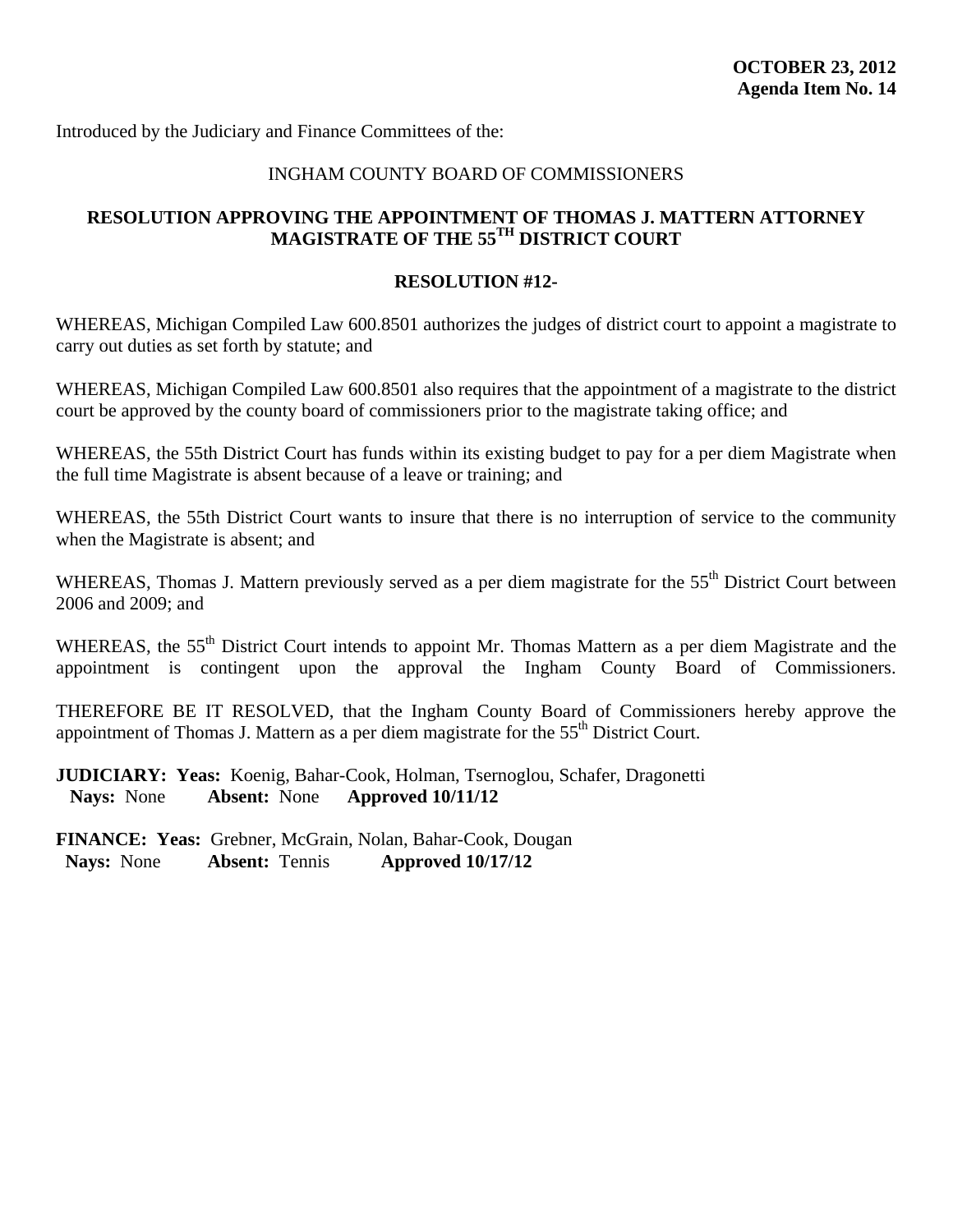<span id="page-62-0"></span>Introduced by Law Enforcement and Finance Committees of the:

### INGHAM COUNTY BOARD OF COMMISSIONERS

### **RESOLUTION AUTHORIZING ENTERING INTO A CONTRACT WITH THE CITY OF LANSING FOR AN ALLOCATION OF FUNDS TO INGHAM COUNTY/CITY OF LANSING COMMUNITY CORRECTIONS FOR THE CITY 2012-2013 FISCAL YEAR**

### **RESOLUTION #12-**

WHEREAS, the Michigan Community Corrections Act of 1988 (PA511) authorizes the establishment of a Community Corrections Advisory Board (CCAB) and Community Corrections programming; and

WHEREAS, Ingham County and the City of Lansing formed a joint CCAB in 1990; and

WHEREAS, a Comprehensive Community Corrections Plan was approved by the Ingham County Board of Commissioners and the Lansing City Council; and

WHEREAS, an annual submission of an application that identifies planned priorities and strategies to be implemented for the upcoming State fiscal year (FY 2012- 2013) was approved by the Ingham County Board of Commissioners and by the Lansing City Council; and

WHEREAS, the City of Lansing approved an allocation of \$12,500 to be used to assist with CCAB administration and to support collaborative efforts with the City of Lansing, 54-A District Court and 54-A District Court Probation Department.

THEREFORE BE IT RESOLVED, that the Ingham County Board of Commissioners approves entering into a contract with the City of Lansing for \$12,500 for the time period of July 1, 2012 through June 30, 2013.

BE IT FURTHER RESOLVED, that the Chairperson of the Board of Commissioners and the County Clerk are authorized to sign any necessary contracts and/or subcontracts consistent with this resolution subject to approval as to form by the County Attorney.

### **LAW ENFORCEMENT: Yeas:** Tsernoglou, De Leon, Celentino, Schafer, Dragonetti **Nays:** None **Absent:** Koenig **Approved 10/11/12**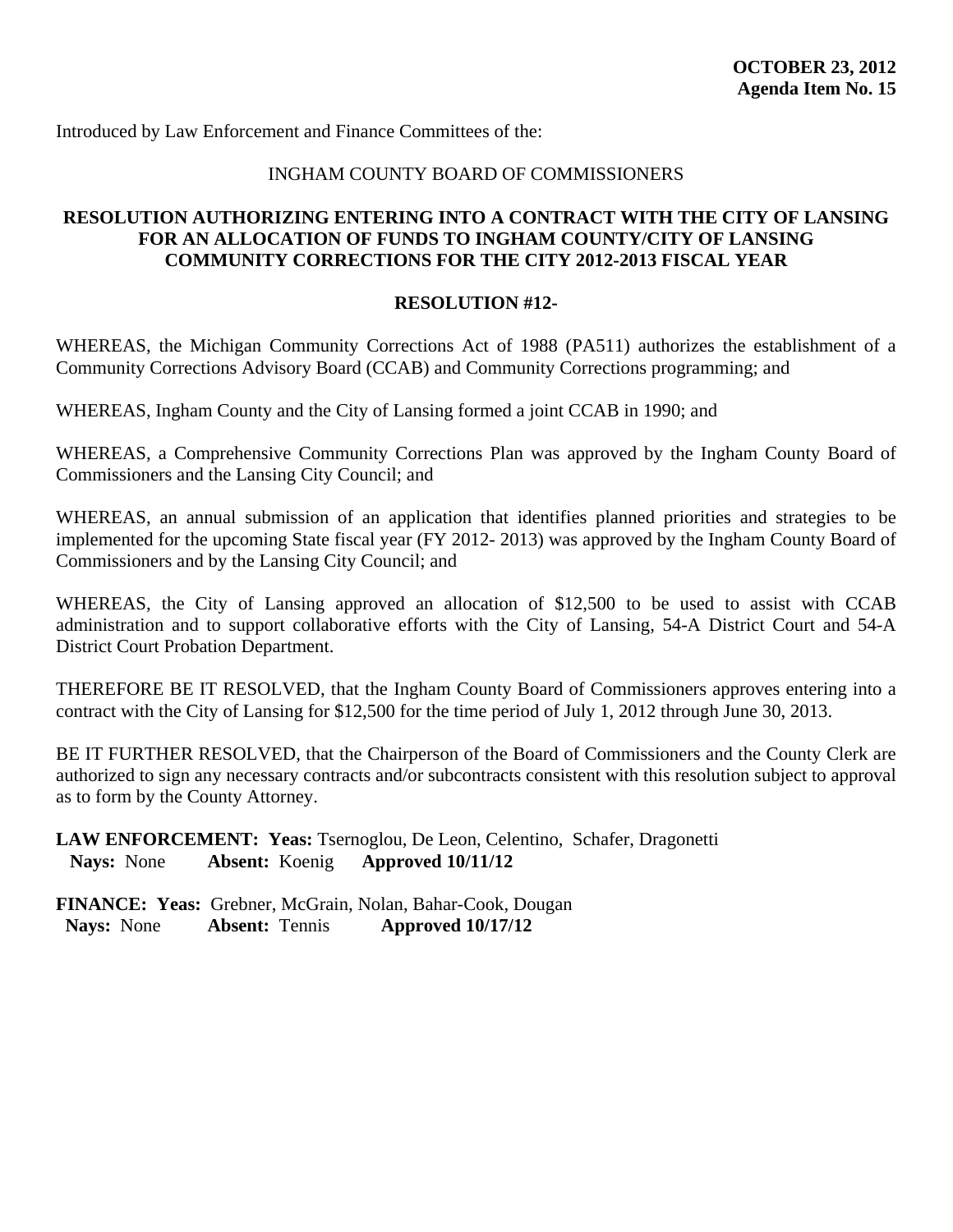<span id="page-63-0"></span>Introduced by the Law Enforcement and Finance Committees of the:

### INGHAM COUNTY BOARD OF COMMISSIONERS

### **RESOLUTION AUTHORIZING THE SALE OF A USED SURPLUS MULTIMEDIA PROJECTOR TO TRIAD**

### **RESOLUTION #12-**

WHEREAS, Ingham County has periodic need to dispose of surplus equipment; and

WHEREAS, TRIAD is a non-profit 501c3 organization in need of a Multimedia projector; and

WHEREAS, TRIAD is an advocacy and advisory group that seeks to increase the communication between senior citizens and law enforcement with the goal to reduce criminal victimization and unwarranted fear of crime that affects older persons; and

WHEREAS, TRIAD is willing to enter into an agreement with Ingham County for the use of surplus county Multimedia projector equipment to present their PowerPoint program to local senior communities and to inform as many seniors as possible about fraud, scams and how to be safe at home and out in the community in Ingham County; and

WHEREAS, the Board of Commissioners has determined that this is an appropriate use of surplus equipment.

THEREFORE BE IT RESOLVED, that the Ingham County Board of Commissioners hereby authorizes the sale of a used surplus Epson Powerlite 505c/715c Multimedia projector in return for providing Senior Safety presentation services to Ingham County residents for the nominal sum of one dollar (\$1.00).

BE IT FURTHER RESOLVED, that the sale of this projector will be as is with no warranties expressed or implied.

BE IT FURTHER RESOLVED, the Ingham County Board of Commissioners authorizes the Board Chairperson and County Clerk to sign all necessary Buy Sell Agreement documents consistent with this resolution upon review and approval as to form by the County Attorney.

**LAW ENFORCEMENT: Yeas:** Tsernoglou, De Leon, Celentino, Schafer, Dragonetti **Nays:** None **Absent:** Koenig **Approved 10/11/12**